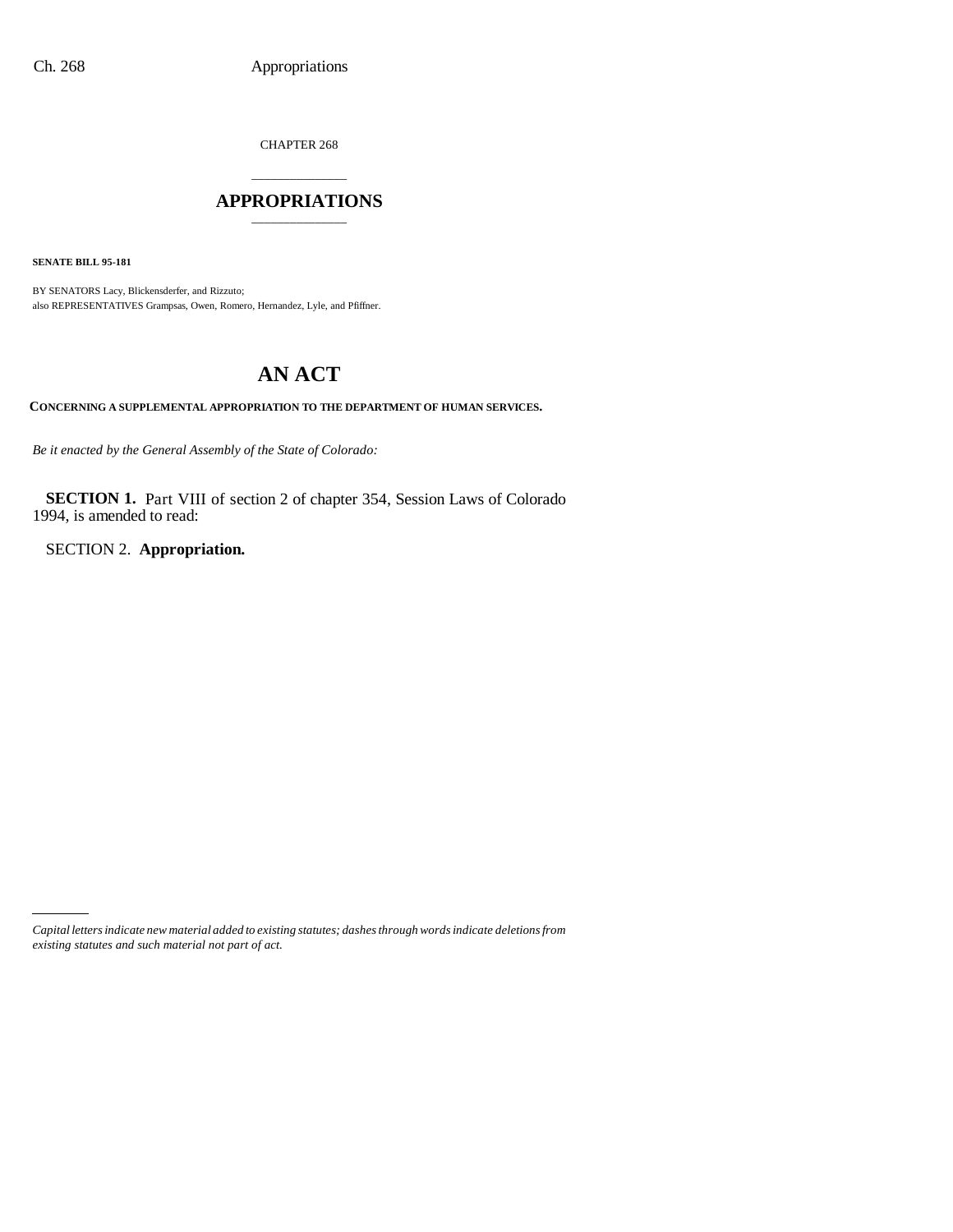| <b>APPROPRIATION FROM</b> |              |                |                 |              |              |                |  |
|---------------------------|--------------|----------------|-----------------|--------------|--------------|----------------|--|
| <b>ITEM &amp;</b>         | <b>TOTAL</b> | <b>GENERAL</b> | <b>GENERAL</b>  | CASH         | CASH         | <b>FEDERAL</b> |  |
| <b>SUBTOTAL</b>           |              | <b>FUND</b>    | <b>FUND</b>     | <b>FUNDS</b> | <b>FUNDS</b> | <b>FUNDS</b>   |  |
|                           |              |                | <b>« EXEMPT</b> |              | e EXEMPT     |                |  |

**PART VIII DEPARTMENT OF HUMAN SERVICES**

## **(1) EXECUTIVE DIRECTOR'S OFFICE 39, 40**

| Personal Services         | 12.496.994             |  |
|---------------------------|------------------------|--|
|                           | 19,929,179             |  |
|                           | <del>(238.7 FTE)</del> |  |
|                           | $(401.7$ FTE)          |  |
| Group Health and Life     | 8.723.896              |  |
|                           | 8.780.396              |  |
| Short-term Disability     | 303,672                |  |
| Salary Survey,            |                        |  |
| Anniversary Increases,    |                        |  |
| and Shift Differential    | 8,150,801              |  |
|                           | 8,106,634              |  |
| Workers' Compensation     | <del>6,103,045</del>   |  |
|                           | 6.118.381              |  |
| <b>Operating Expenses</b> | <del>1,565,458</del>   |  |
|                           | 2,809,648              |  |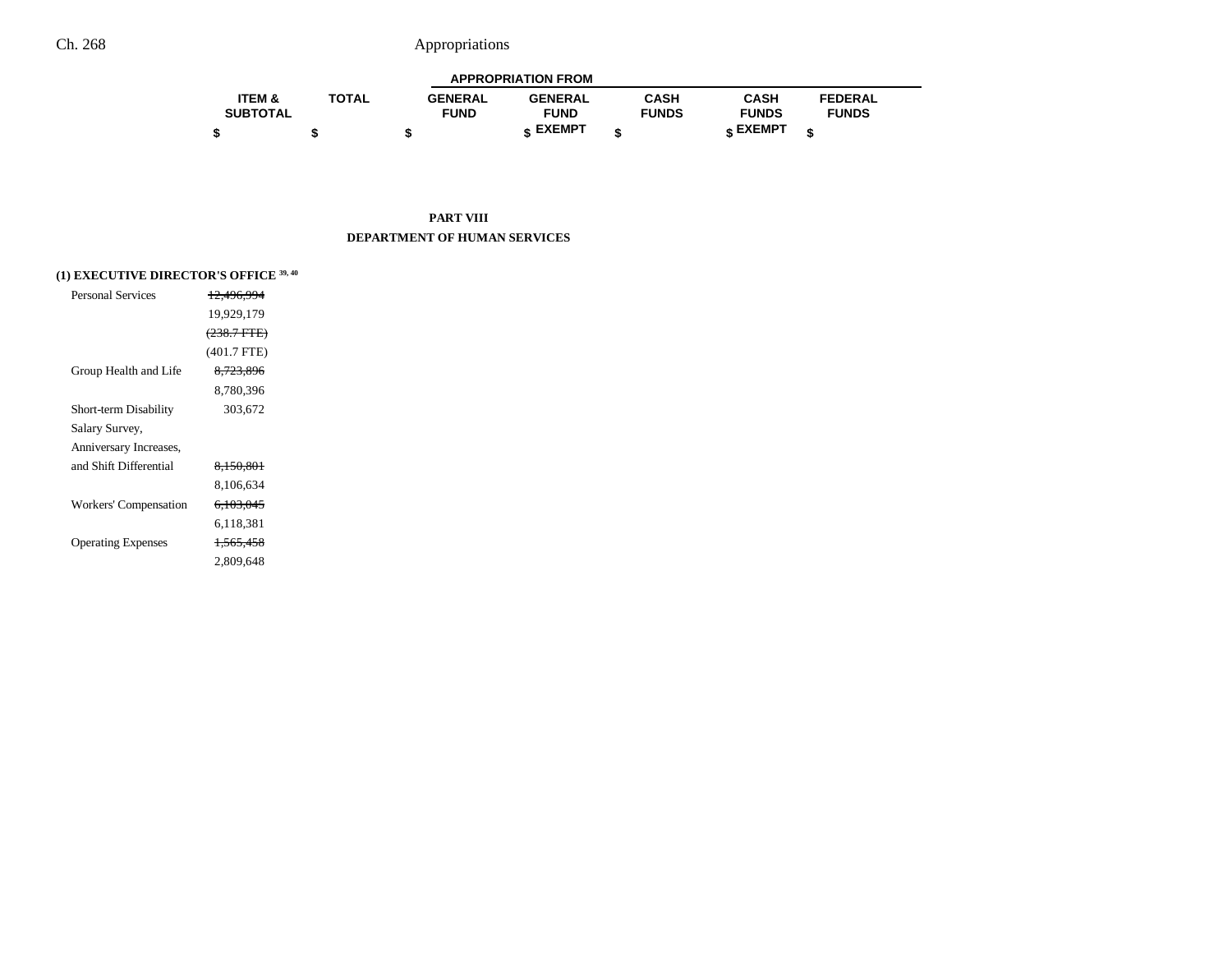| <b>Legal Services</b>            | 581,108              |
|----------------------------------|----------------------|
|                                  | 656,042              |
| <b>Administrative Law Judge</b>  |                      |
| Services for 6,983               |                      |
| Hours                            | 432,439              |
| Purchase of Services from        |                      |
| Computer Center                  | 781,872              |
|                                  | 817,332              |
| Payment to Risk Management       |                      |
| and Property Funds               | <del>1,061,097</del> |
|                                  | 1,067,508            |
| Vehicle Lease Payments           | 1,105,235            |
| <b>Leased Space</b>              | 121,888              |
|                                  | 232,021              |
| Capitol Complex Leased           |                      |
| Space                            | 617,426              |
| <b>Staff Training</b>            | 99,512               |
| <b>Income Tax Offset</b>         | 36,000               |
| <b>Child Support Enforcement</b> |                      |
| Commission                       | 8.094                |
| Child Welfare                    | 318,933              |
| Monitoring                       |                      |
|                                  | $(6.0$ FTE)          |
| <b>Training Institute for</b>    |                      |
| Family, Children, Youth          |                      |
| <b>Services</b>                  | 450,000              |
|                                  |                      |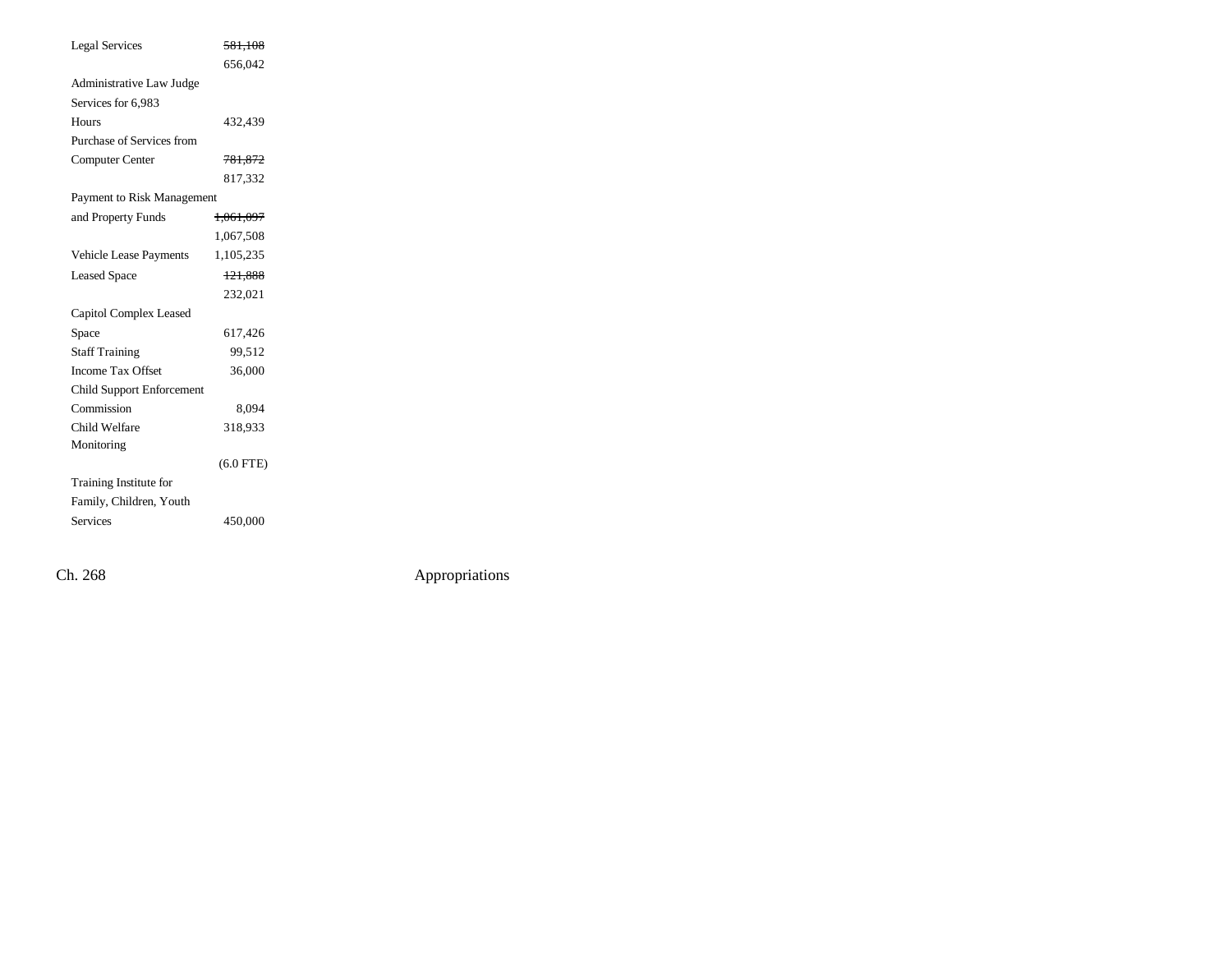| <b>APPROPRIATION FROM</b> |                   |              |                |                |              |                 |                |
|---------------------------|-------------------|--------------|----------------|----------------|--------------|-----------------|----------------|
|                           | <b>ITEM &amp;</b> | <b>TOTAL</b> | <b>GENERAL</b> | <b>GENERAL</b> | <b>CASH</b>  | <b>CASH</b>     | <b>FEDERAL</b> |
|                           | <b>SUBTOTAL</b>   |              | <b>FUND</b>    | <b>FUND</b>    | <b>FUNDS</b> | <b>FUNDS</b>    | <b>FUNDS</b>   |
|                           |                   |              |                | <b>EXEMPT</b>  |              | <b>c</b> EXEMPT | ≁              |

| <b>Family Development</b>      |                |
|--------------------------------|----------------|
| Centers <sup>40a</sup>         | 960,000        |
| Work Therapy Program           | 801,306        |
|                                | $(1.5$ FTE)    |
| <b>Buildings and Grounds</b>   |                |
| Rental                         | 260,000        |
|                                | $(5.5$ FTE)    |
| <b>Injury Prevention</b>       | 835.124        |
| Program                        |                |
| <b>HUD Handicapped Housing</b> |                |
| Project                        | 4.583.422      |
|                                | $(8.0$ FTE $)$ |
| Juvenile Parole Board          | 96,809         |
|                                | $(1.8$ FTE $)$ |
| DD Council                     | 713,955        |
|                                | $(6.0$ FTE)    |
| Utilities <sup>41</sup>        | 3.747.672      |
| State Garage Fund              | 228,764        |
|                                | $(1.2$ FTE $)$ |
| <b>Health Information</b>      |                |
| <b>Management System</b>       | 619,516        |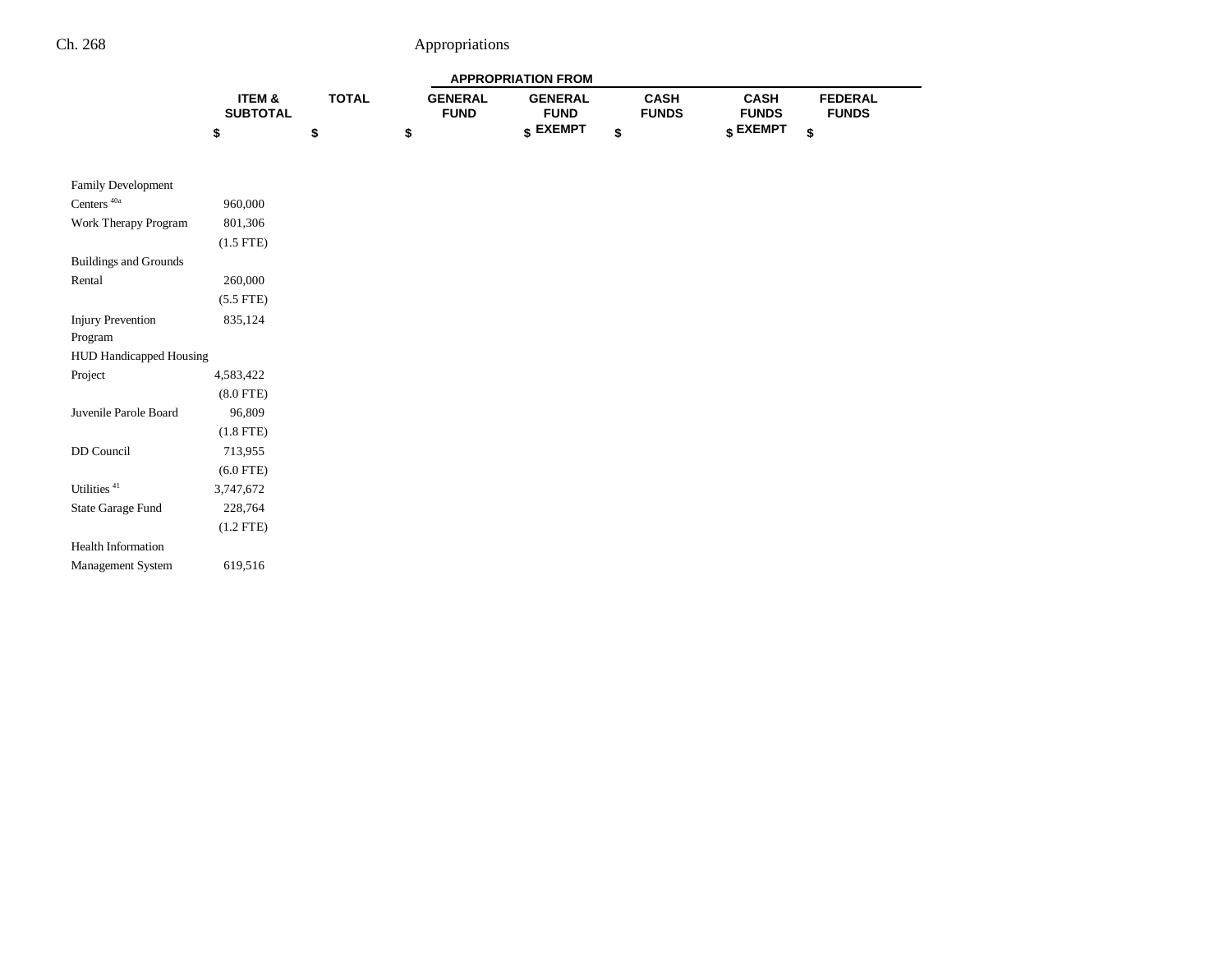| H.B. 94-1005 |  |
|--------------|--|
|              |  |

5 157,500

| 55.804.038 | $30,166,366$ (M) | 070015a<br>1.070.01J | 11.004.595 $\sigma$<br>$11.20 + 0.00$ | 10 $\epsilon \epsilon \epsilon$ 070 $\epsilon$<br>12.JJJ.VIZ |
|------------|------------------|----------------------|---------------------------------------|--------------------------------------------------------------|
| 64,892,520 | 35,537,330 (M)   | 1,877,907 a          | 14.209.907 <sup>b</sup>               | 13,267,376                                                   |

a Of this amount, \$1,028,315 shall be from patient cash, \$737,181 shall be from the Work Therapy Fund, \$78,780 shall be from the Buildings and Grounds Fund, and \$33,739

\$33,631 shall be from various sources of cash funds.

<sup>b</sup> Of this amount, \$9,130,224(T) \$12,135,546(T) shall be from the Department of Health Care Policy and Financing, Medical Programs, \$181,220(T) shall be from moneys in the

Buildings and Grounds Fund collected from other state agencies, \$64,125(T) shall be from moneys in the Work Therapy Fund collected from other state agencies, \$21,000(T)

shall be from moneys in the Conferences and Training Fund, \$228,764(T) shall be from service fees collected from other state agencies, \$6,000 shall be from federal indirect

cost recoveries from the Department of Housing and Urban Development Handicapped Housing Project, \$960,000(T) shall be from the Department of Local Affairs, and \$613,252

shall be from various sources of exempt cash funds.

<sup>c</sup> Included in this amount is \$1,084,047 from the Title XX Social Services Block Grant, \$1,082,448 \$992,448 from Title IV-E, \$1,624,337 \$1,714,337 from federal departmental

indirect cost recoveries, \$516,475 FROM THE SUBSTANCE ABUSE PREVENTION AND TREATMENT BLOCK GRANT, and \$450,994 from federal statewide indirect cost recoveries.

#### **(2) COUNTY ADMINISTRATION 42, 43**

#### **(A) Administration**

| <b>Personal Services</b> | 82.928.456      |
|--------------------------|-----------------|
|                          | $(2,815.4$ FTE) |
| Case Managers            | 2,511,543       |
|                          | $(100.0$ FTE)   |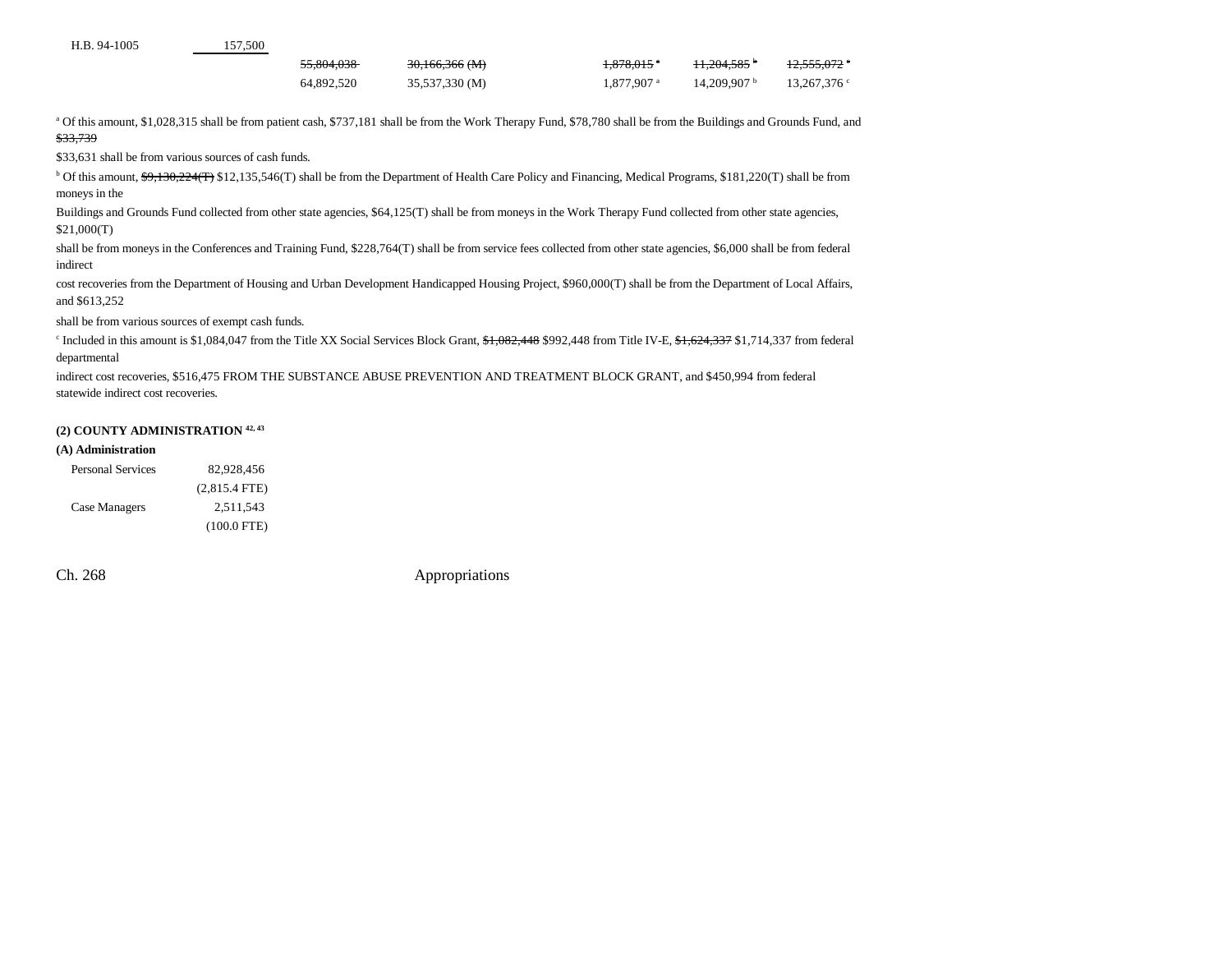| <b>APPROPRIATION FROM</b>            |              |                               |                               |                             |                             |                                |  |
|--------------------------------------|--------------|-------------------------------|-------------------------------|-----------------------------|-----------------------------|--------------------------------|--|
| <b>ITEM &amp;</b><br><b>SUBTOTAL</b> | <b>TOTAL</b> | <b>GENERAL</b><br><b>FUND</b> | <b>GENERAL</b><br><b>FUND</b> | <b>CASH</b><br><b>FUNDS</b> | <b>CASH</b><br><b>FUNDS</b> | <b>FEDERAL</b><br><b>FUNDS</b> |  |
|                                      |              | S                             | <b>EXEMPT</b>                 | ¢                           | $\binom{1}{k}$ EXEMPT       | ¢                              |  |
|                                      |              |                               |                               |                             |                             |                                |  |

| 1,924,893<br>6,862,508<br>6,946,084<br>2,543,360<br>2,467,728<br>199,249<br>185,880<br>159,877<br>139,600<br>336,422<br>1,309,375<br>$(11.3$ FTE)<br>1,481,670                                                                                                                                              | Salary Survey, Anniversary |             |                  |                  |
|-------------------------------------------------------------------------------------------------------------------------------------------------------------------------------------------------------------------------------------------------------------------------------------------------------------|----------------------------|-------------|------------------|------------------|
|                                                                                                                                                                                                                                                                                                             | Increases, and Shift       |             |                  |                  |
|                                                                                                                                                                                                                                                                                                             | Differential               |             |                  |                  |
|                                                                                                                                                                                                                                                                                                             | <b>Operating Expenses</b>  |             |                  |                  |
| <b>Contractual Services</b><br><b>Leased Space</b><br>Capital Outlay<br><b>Medical Examinations</b><br>Psychological<br>Examinations<br>Permanency Planning<br>Case Management<br>System<br>Personal Responsibility<br>and Employment<br>Demonstration Program<br><b>Job Skills Training</b><br>Development |                            |             |                  |                  |
|                                                                                                                                                                                                                                                                                                             |                            |             |                  |                  |
|                                                                                                                                                                                                                                                                                                             |                            |             |                  |                  |
|                                                                                                                                                                                                                                                                                                             |                            |             |                  |                  |
|                                                                                                                                                                                                                                                                                                             |                            |             |                  |                  |
|                                                                                                                                                                                                                                                                                                             |                            |             |                  |                  |
|                                                                                                                                                                                                                                                                                                             |                            |             |                  |                  |
|                                                                                                                                                                                                                                                                                                             |                            |             |                  |                  |
|                                                                                                                                                                                                                                                                                                             |                            |             |                  |                  |
|                                                                                                                                                                                                                                                                                                             |                            |             |                  |                  |
|                                                                                                                                                                                                                                                                                                             |                            |             |                  |                  |
|                                                                                                                                                                                                                                                                                                             |                            |             |                  |                  |
|                                                                                                                                                                                                                                                                                                             |                            |             |                  |                  |
|                                                                                                                                                                                                                                                                                                             |                            |             |                  |                  |
|                                                                                                                                                                                                                                                                                                             |                            |             |                  |                  |
|                                                                                                                                                                                                                                                                                                             |                            |             |                  |                  |
|                                                                                                                                                                                                                                                                                                             |                            | 103,050,561 | $24,692,486$ (M) | $18,269,100$ (L) |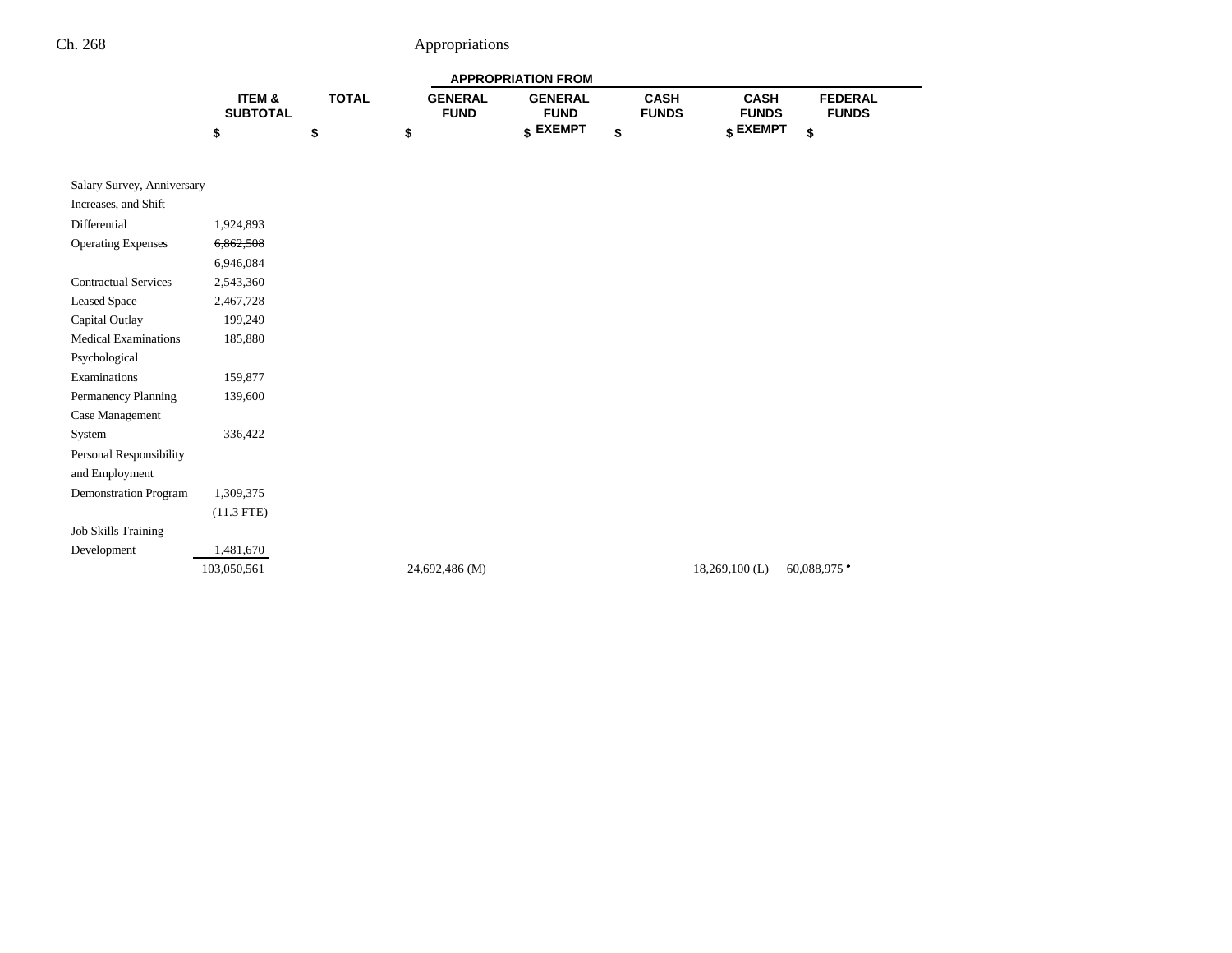|                                                                          | 103,134,137 | 22,646,928 (M)                                                                                                                                                                                                                                                                               |                         | 23,798,584 <sup>b</sup>   | 56,688,625 <sup>a</sup> |
|--------------------------------------------------------------------------|-------------|----------------------------------------------------------------------------------------------------------------------------------------------------------------------------------------------------------------------------------------------------------------------------------------------|-------------------------|---------------------------|-------------------------|
| \$7,849,860 from<br>Title IV-E.<br>SHALL BE FROM LOCAL FUNDS.            |             | a Included in this amount is \$22,636,430 from the Title XX Social Services Block Grant, \$651,663 from the Child Care and Development Block Grant, and<br><sup>b</sup> OF THIS AMOUNT, \$5,512,769(T) SHALL BE FROM THE DEPARTMENT OF HEALTH CARE POLICY AND FINANCING, AND \$18,285,815(L) |                         |                           |                         |
| (B) Family Issues Cash                                                   |             |                                                                                                                                                                                                                                                                                              |                         |                           |                         |
| Fund <sup>44</sup>                                                       | 3,000,000   | 3,000,000                                                                                                                                                                                                                                                                                    |                         |                           |                         |
| (C) County Contingency pursuant<br>to Section 26-1-126,<br><b>C.R.S.</b> | 15,431,711  | 15,431,711                                                                                                                                                                                                                                                                                   |                         |                           |                         |
| (D) County Share                                                         |             |                                                                                                                                                                                                                                                                                              |                         |                           |                         |
| <b>Limitation</b>                                                        | 3,237,968   | 3,237,968                                                                                                                                                                                                                                                                                    |                         |                           |                         |
|                                                                          |             | 124,720,240<br>124,803,816                                                                                                                                                                                                                                                                   |                         |                           |                         |
| (3) ASSISTANCE PAYMENTS                                                  |             |                                                                                                                                                                                                                                                                                              |                         |                           |                         |
| (A) Old Age                                                              |             |                                                                                                                                                                                                                                                                                              |                         |                           |                         |
| <b>Pension Fund</b>                                                      | 41,045,143  |                                                                                                                                                                                                                                                                                              | 40,978,468 <sup>a</sup> | $66,675$ (T) <sup>b</sup> |                         |

<sup>a</sup> For purposes of complying with the limitation on state fiscal year spending imposed by Article X, Section 20 of the State Constitution these moneys are included for informational purposes as they are continuously appropriated by a permanent statute or constitutional provision.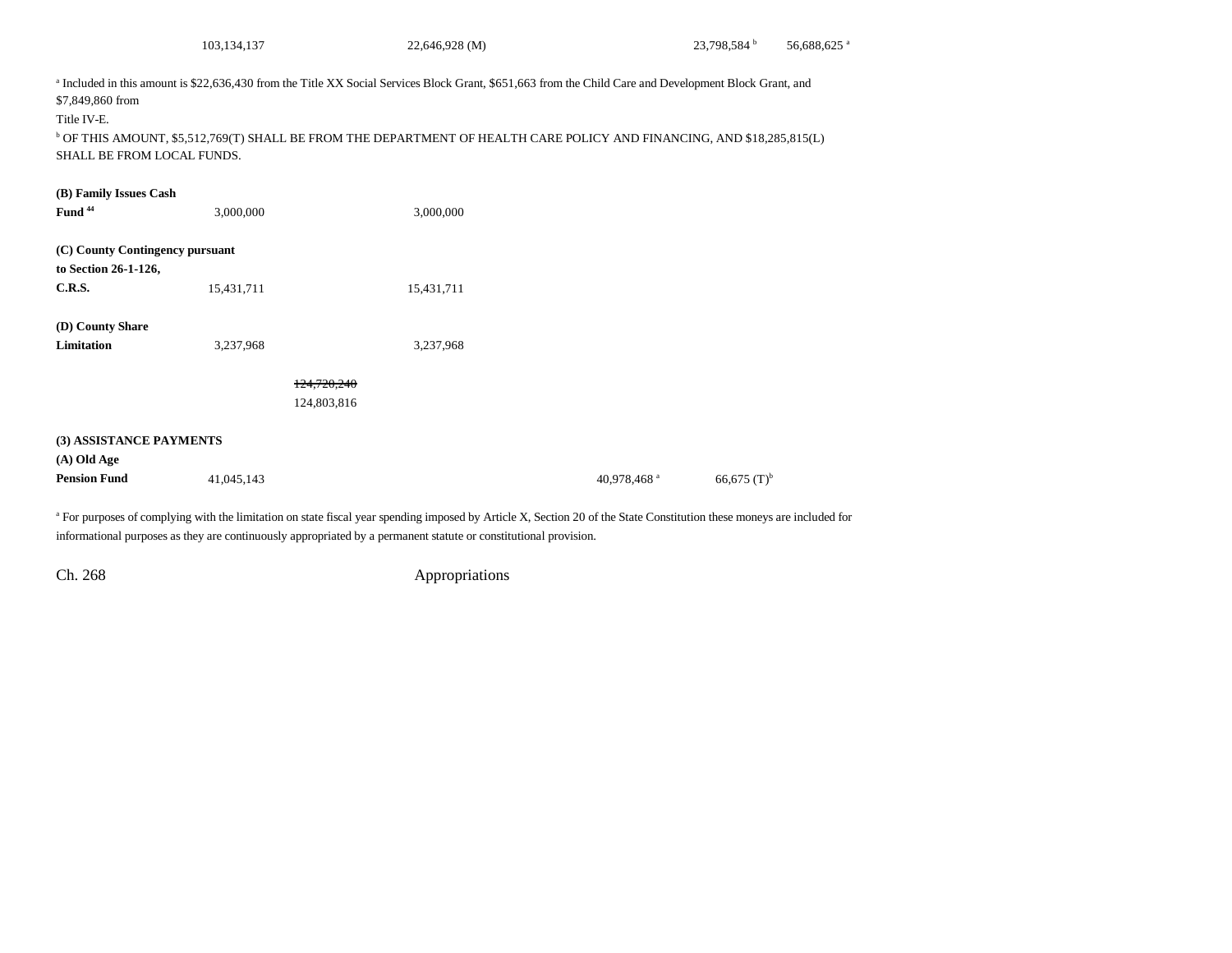| <b>APPROPRIATION FROM</b> |              |                |                 |              |                 |                |
|---------------------------|--------------|----------------|-----------------|--------------|-----------------|----------------|
| <b>ITEM &amp;</b>         | <b>TOTAL</b> | <b>GENERAL</b> | <b>GENERAL</b>  | <b>CASH</b>  | <b>CASH</b>     | <b>FEDERAL</b> |
| <b>SUBTOTAL</b>           |              | <b>FUND</b>    | <b>FUND</b>     | <b>FUNDS</b> | <b>FUNDS</b>    | <b>FUNDS</b>   |
|                           |              |                | <b>« EXEMPT</b> | ¢            | <b>« EXEMPT</b> | ¢              |

—

<sup>b</sup> This amount shall be from the Department of Health Care Policy and Financing.

# **(B) Aid to Families with Dependent Children 44a**

| (1) Basic Grant for an |             |                |                      |            |
|------------------------|-------------|----------------|----------------------|------------|
| average of 43,778      |             |                |                      |            |
| 41,266                 |             |                |                      |            |
| families which         |             |                |                      |            |
| represents a grant     |             |                |                      |            |
| standard of \$356      | 144,468,096 | 41,341,975 (M) | $28,178,366$ (L)     | 74,947,755 |
|                        | 135,022,705 | 38,591,785 (M) | $26,327,043$ (L)     | 70,103,877 |
| (2) State Supplemental |             |                |                      |            |
| Aid to Families        |             |                |                      |            |
| with Dependent         |             |                |                      |            |
| Children               | 13,660      | 10,928         | $2,732$ ( <b>L</b> ) |            |
|                        | 5,880       | 4,704          | $1,176$ (L)          |            |
| (C) Grant Payments     |             |                |                      |            |
| (1) Aid to the Needy   |             |                |                      |            |
| Disabled               |             |                |                      |            |
| State Supplemental     |             |                |                      |            |
| Grant for an           |             |                |                      |            |
| average of 3,970       |             |                |                      |            |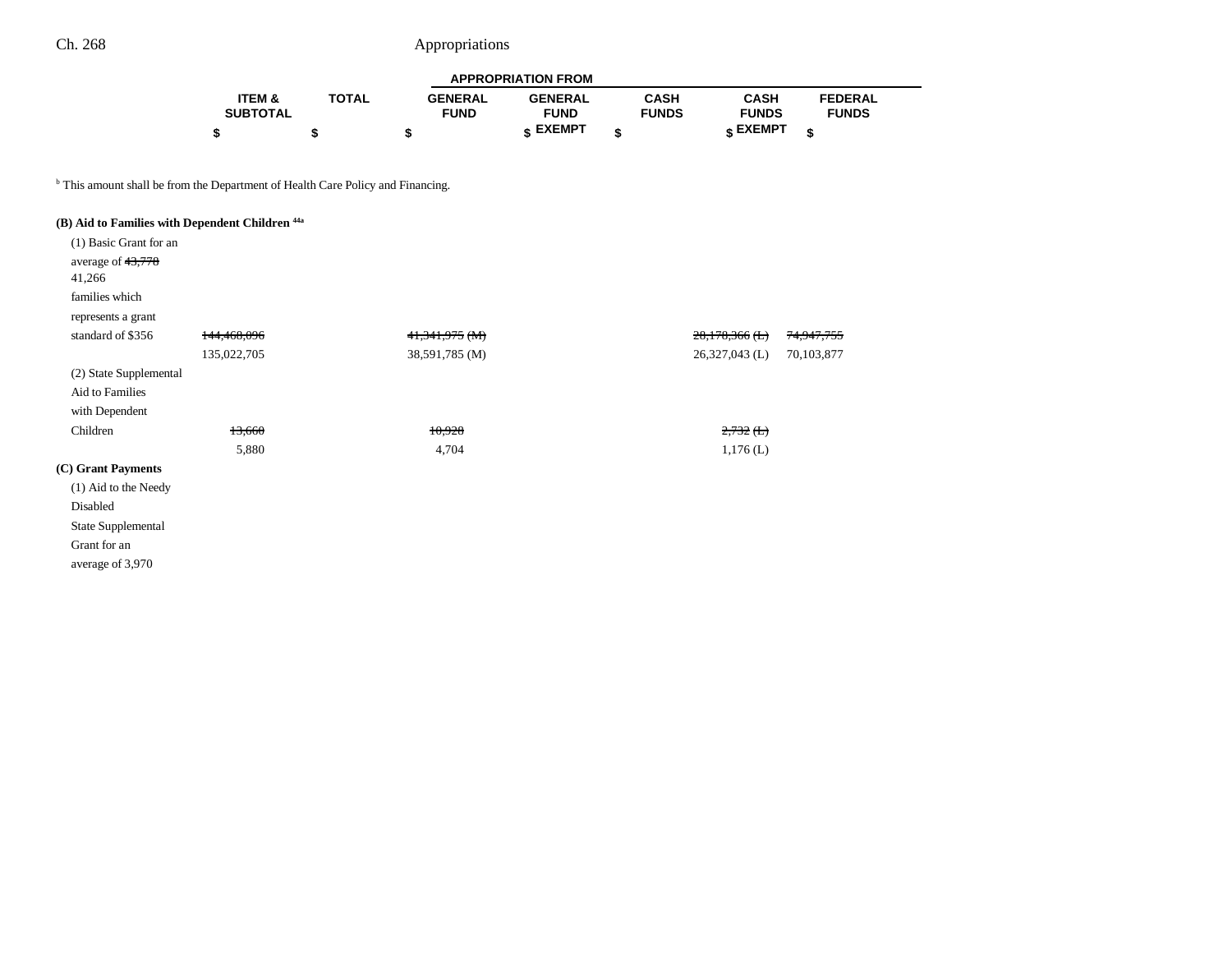| recipients with an            |            |           |                    |
|-------------------------------|------------|-----------|--------------------|
| average monthly               |            |           |                    |
| payment not to                |            |           |                    |
| exceed \$68.11                | 3,244,760  | 2,595,808 | 648,952 (L)        |
| (2) State-only Program        |            |           |                    |
| pursuant to Section           |            |           |                    |
| $26-2-111(4)(a)$ ,            |            |           |                    |
| C.R.S., for an average        |            |           |                    |
| of 3,797 recipients           |            |           |                    |
| which represents a            |            |           |                    |
| grant standard of \$229       |            |           |                    |
| with an average               |            |           |                    |
| monthly payment not to        |            |           |                    |
| exceed \$179.52 <sup>45</sup> | 8,119,960  | 6,495,968 | $1,623,992$ (L)    |
| (3) Aid to the Blind          |            |           |                    |
| State Supplemental            |            |           |                    |
| Grant for an average          |            |           |                    |
| of 50 recipients with         |            |           |                    |
| an average monthly            |            |           |                    |
| payment not to exceed         |            |           |                    |
| \$51.58                       | 30,948     | 24,758    | 6,190(L)           |
| (D) Burials                   | 384,306    | 307,445   | $76,861$ (L)       |
| (E) HOME CARE                 |            |           |                    |
| <b>ALLOWANCE</b>              | 12,675,563 |           | 12,675,563 $(T)^a$ |
| (F) ADULT FOSTER              | 937,888    |           | 937,888 $(T)^a$    |
| <b>CARE</b>                   |            |           |                    |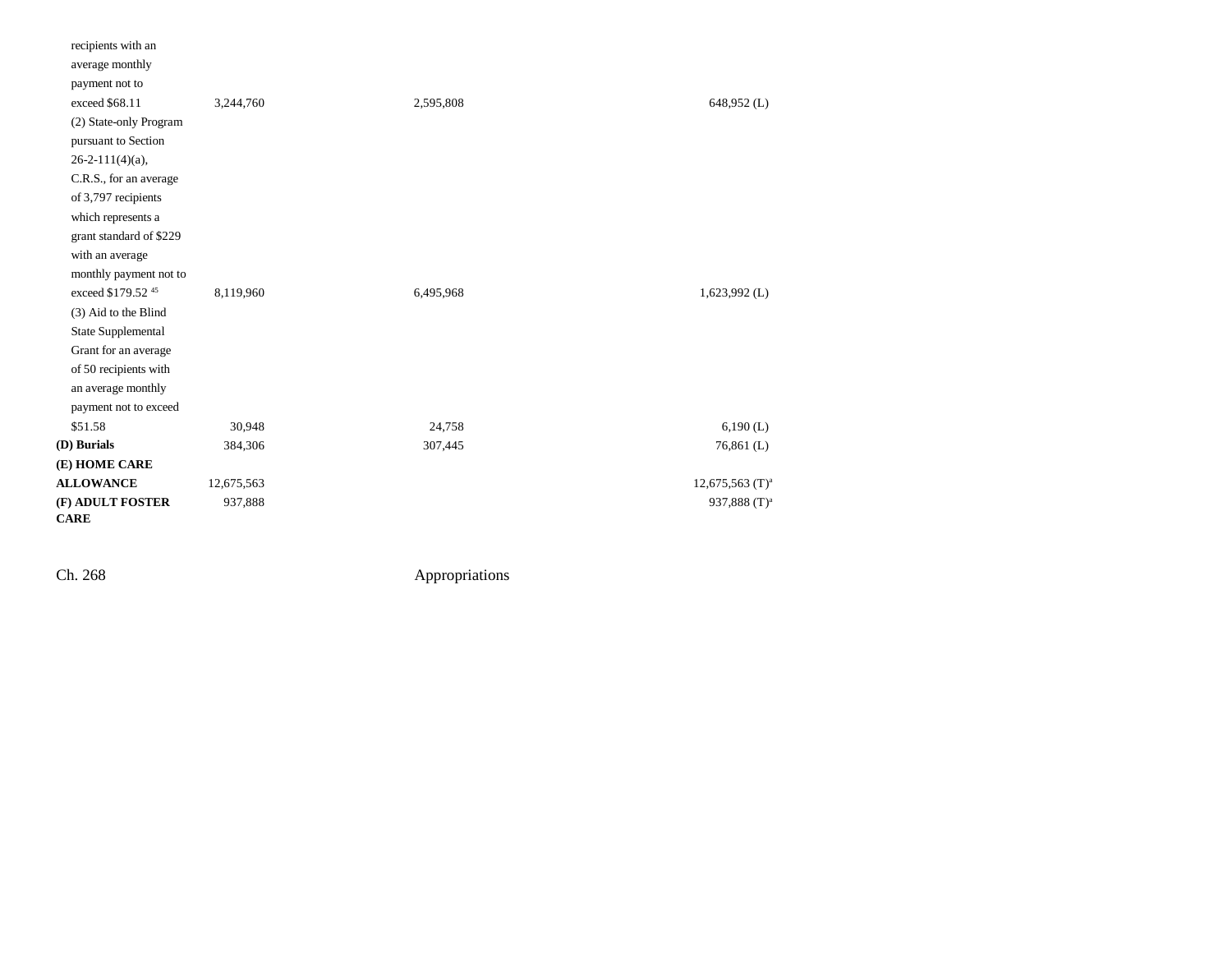| <b>APPROPRIATION FROM</b> |              |                |                 |              |                 |                |  |
|---------------------------|--------------|----------------|-----------------|--------------|-----------------|----------------|--|
| <b>ITEM &amp;</b>         | <b>TOTAL</b> | <b>GENERAL</b> | <b>GENERAL</b>  | CASH         | <b>CASH</b>     | <b>FEDERAL</b> |  |
| <b>SUBTOTAL</b>           |              | <b>FUND</b>    | <b>FUND</b>     | <b>FUNDS</b> | <b>FUNDS</b>    | <b>FUNDS</b>   |  |
|                           |              |                | <b>« EXEMPT</b> |              | <b>« EXEMPT</b> |                |  |

a THESE AMOUNTS SHALL BE FROM THE DEPARTMENT OF HEALTH CARE POLICY AND FINANCING.

| 197, 306, 873 |  |
|---------------|--|
| 201.467.153   |  |
|               |  |
|               |  |

| (4) CHILD WELFARE 13, 43, 46           |                       |
|----------------------------------------|-----------------------|
| (A) Placements and Services            |                       |
| Out-of-Home Placement Care/            |                       |
| Medicaid Treatment for                 |                       |
| an average caseload of                 |                       |
| 4.960 4.992 children with an           |                       |
| average monthly payment                |                       |
| not to exceed                          |                       |
| \$1,058.45                             | <del>62.998.890</del> |
|                                        | 63.405.335            |
| Subsidized Adoptions for               |                       |
| an average caseload of                 |                       |
| $\frac{1.216}{1.428}$ children with an |                       |
| average monthly payment                |                       |
| not to exceed \$318.53                 |                       |

5,458,268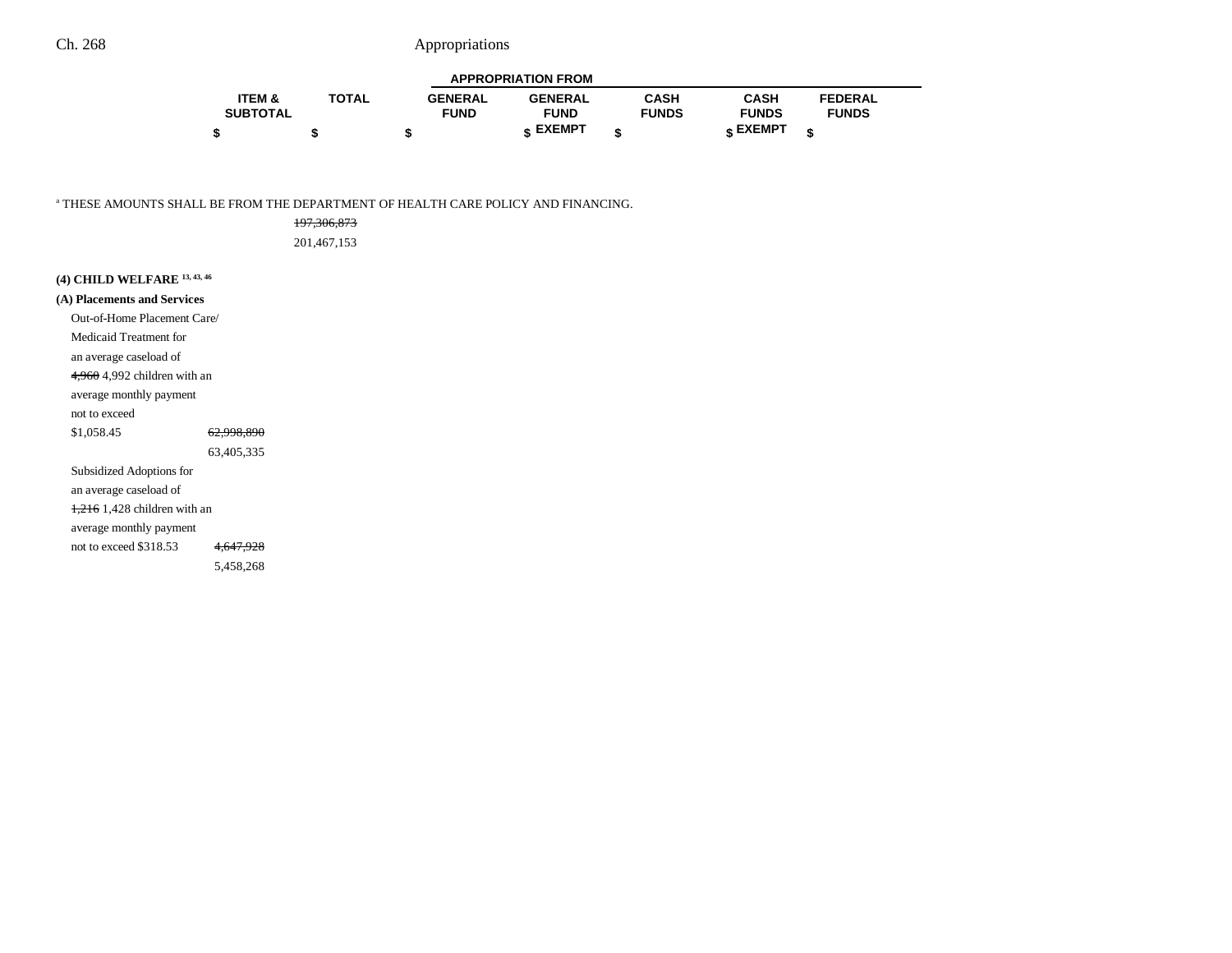| Case Service Payments -       |             |
|-------------------------------|-------------|
| <b>Subsidized Adoptions</b>   | 575,259     |
| <b>Placement Alternatives</b> | 17,872,264  |
| Child Welfare-related         |             |
| Child Care for an average     |             |
| caseload of 1,494 children    |             |
| with an overall average       |             |
| monthly payment not to        |             |
| exceed \$194.10               | 3,479,825   |
| <b>Independent Living</b>     |             |
| Program                       | 401,040     |
| Family and Childrens'         |             |
| Programs                      | 10,045,492  |
|                               | $(2.0$ FTE) |
| <b>Burials</b>                | 3,000       |
|                               | 100,023,698 |
|                               | 101,240,483 |

<sup>a</sup> Of this amount, \$10,045,492(T) shall be from the Family Issues Cash Fund pursuant to Section 26-5.3-106(1.5), C.R.S., and  $f7,829,086$ (E) \$18,072,443(L) shall be from local funds.

<sup>b</sup> Included in this amount is \$8,329,637 from the Title XX Social Services Block Grant and \$10,911,726 from Title IV-E.

## **(B) Family Issues**

| Cash Fund <sup>44</sup> | 7,045,492 | 7,045,492 |
|-------------------------|-----------|-----------|
|-------------------------|-----------|-----------|

107,069,190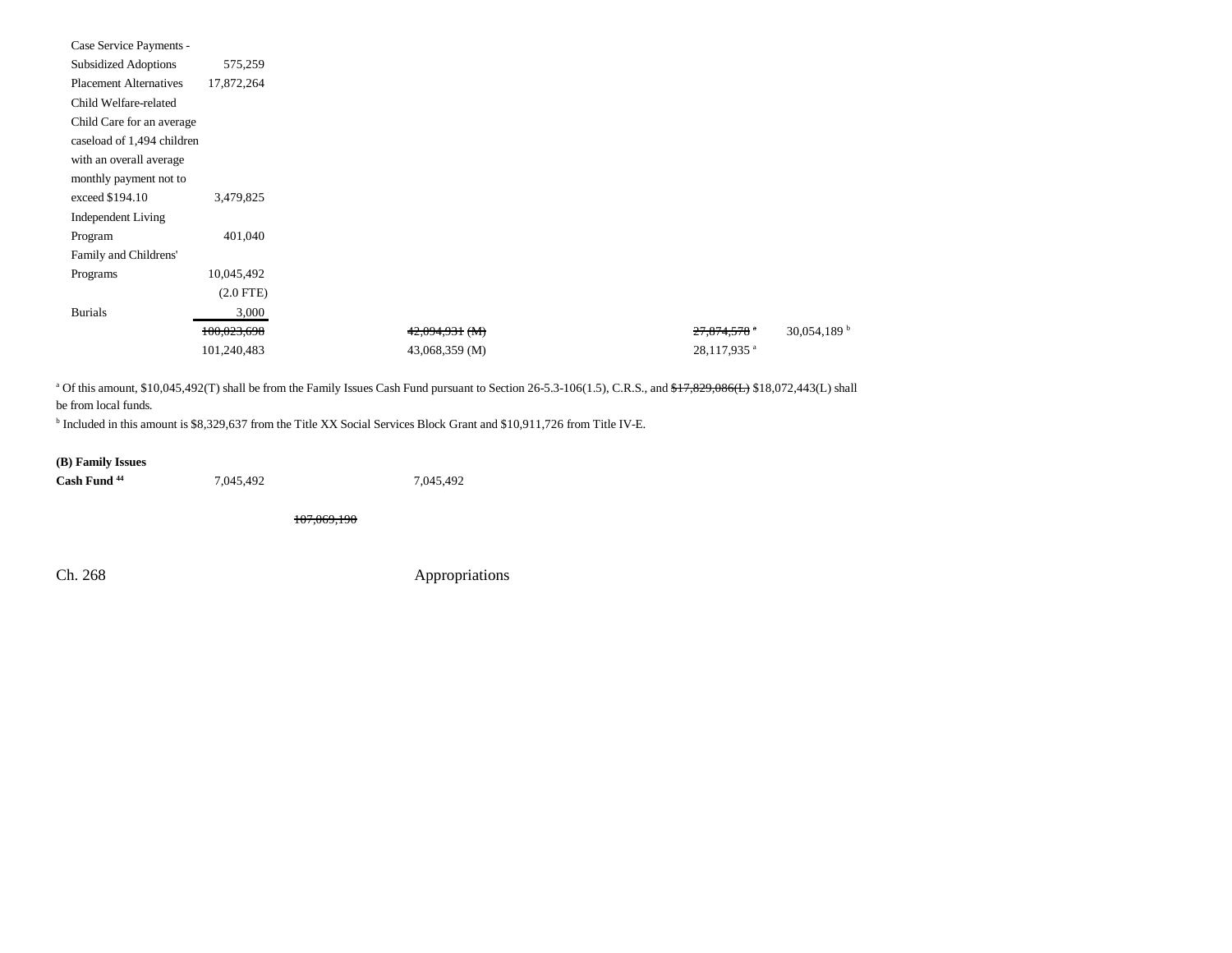|                                | <b>APPROPRIATION FROM</b>            |              |                               |                               |                             |                                  |                                |
|--------------------------------|--------------------------------------|--------------|-------------------------------|-------------------------------|-----------------------------|----------------------------------|--------------------------------|
|                                | <b>ITEM &amp;</b><br><b>SUBTOTAL</b> | <b>TOTAL</b> | <b>GENERAL</b><br><b>FUND</b> | <b>GENERAL</b><br><b>FUND</b> | <b>CASH</b><br><b>FUNDS</b> | <b>CASH</b><br><b>FUNDS</b>      | <b>FEDERAL</b><br><b>FUNDS</b> |
|                                | \$                                   | \$           | \$                            | $$$ EXEMPT                    | \$                          | $\boldsymbol{\mathsf{s}}$ EXEMPT | \$                             |
|                                |                                      | 108,285,975  |                               |                               |                             |                                  |                                |
|                                |                                      |              |                               |                               |                             |                                  |                                |
| $(5)$ CHILD CARE $^{13}$       |                                      |              |                               |                               |                             |                                  |                                |
| <b>Employment-related Care</b> |                                      |              |                               |                               |                             |                                  |                                |
| for an average caseload of     |                                      |              |                               |                               |                             |                                  |                                |
| 19,814 20,296 children with an |                                      |              |                               |                               |                             |                                  |                                |
| overall average monthly        |                                      |              |                               |                               |                             |                                  |                                |
| payment not to exceed          |                                      |              |                               |                               |                             |                                  |                                |
| <del>\$152.84</del> \$156.72   |                                      | 36, 341, 010 | $5,606,464$ (M)               |                               |                             | $5,393,182$ (L)                  | $25,341,364$ *                 |

38,169,262 7,258,427 (M) 5,239,604 (L) 25,671,231 a

<sup>a</sup> Included in this amount is \$5,016,973 from the Title XX Social Services Block Grant and  $\frac{49,375,090 \text{ $10,115,086}}{10,115,086}$  from the Child Care and Development Block Grant.

#### **(6) SPECIAL PURPOSE WELFARE PROGRAMS**

### **(A) Low Income Energy Assistance Program**

| Program Costs | 19.445.914     | $2.000,000$ <sup>a</sup> | 17.445.914 |
|---------------|----------------|--------------------------|------------|
|               | $(5.6$ FTE $)$ |                          |            |

<sup>a</sup> This amount shall be from a private grant from the Colorado Energy Assistance Foundation.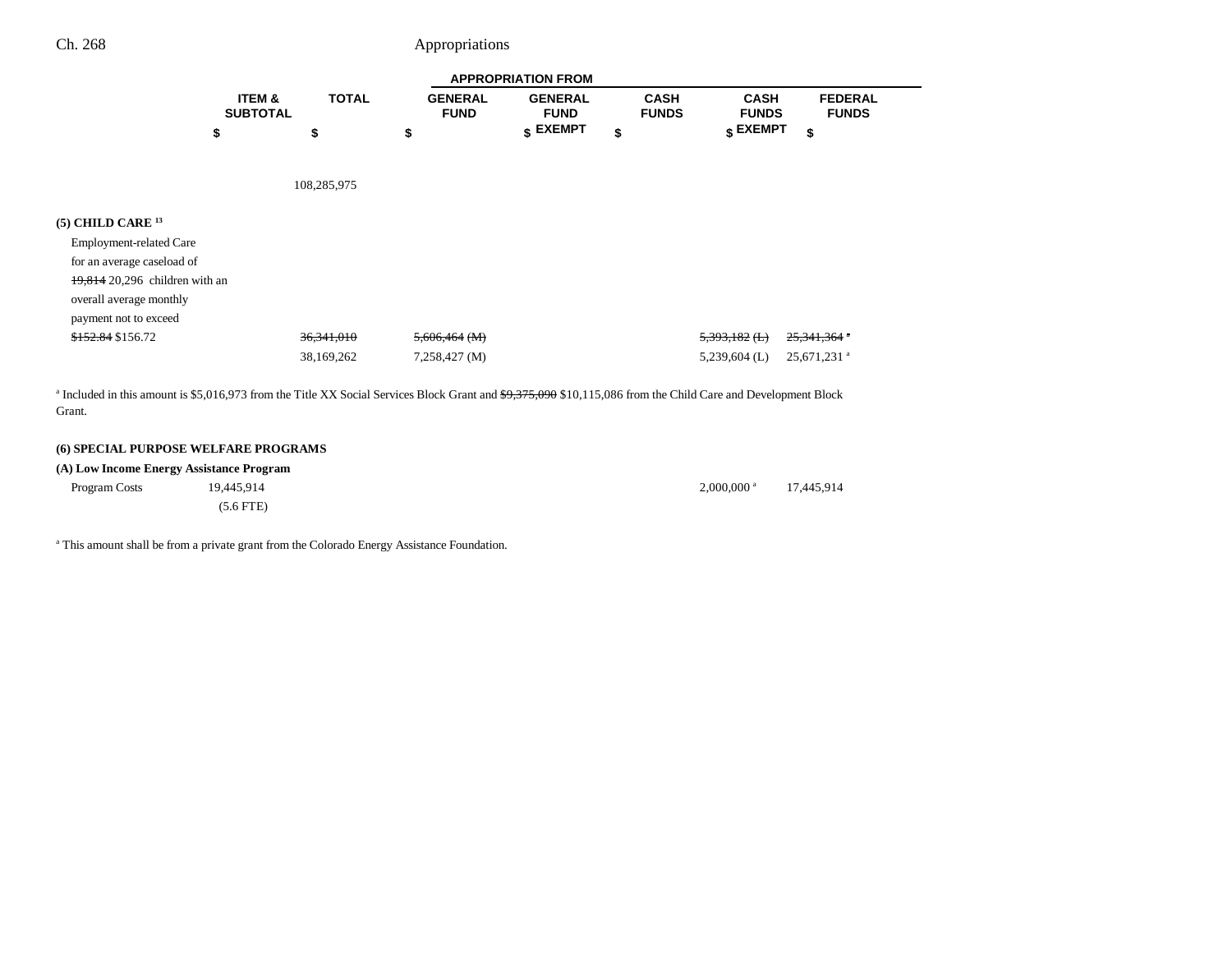## **(B) Refugee Assistance**

| Program Costs       | 3,894,463    |        |                            |
|---------------------|--------------|--------|----------------------------|
|                     | 3,913,463    | 15,000 | 3,894,463<br>4,000 $(T)^a$ |
|                     | $(18.0$ FTE) |        |                            |
| <b>Leased Space</b> | 55,537       |        |                            |
|                     |              |        | 55,537                     |
|                     | 3,950,000    |        | 3,950,000                  |
|                     | 3,969,000    |        |                            |

#### a THIS AMOUNT SHALL COME FROM THE DEPARTMENT OF HEALTH CARE POLICY AND FINANCING.

#### **(C) Food Stamp Job Search Units**

| 1,911,309    |             |                      |           |
|--------------|-------------|----------------------|-----------|
| $(16.2$ FTE) |             |                      |           |
|              |             |                      |           |
| 314,116      |             |                      |           |
| 103,367      |             |                      |           |
| 2,328,792    | 361,092 (M) | 395,743 <sup>a</sup> | 1,571,957 |
|              |             |                      |           |

<sup>a</sup> Of this amount, \$295,743(L) are county matching funds which are not part of state fiscal year spending, and \$100,000 shall be from in-kind donations.

### **(D) Donated Foods Program**

| Program Costs | 478,185     | 222,656 | 131,293 <sup>a</sup> | 124,236 |
|---------------|-------------|---------|----------------------|---------|
|               | $(9.5$ FTE) |         |                      |         |

a This amount shall be from recipient agencies.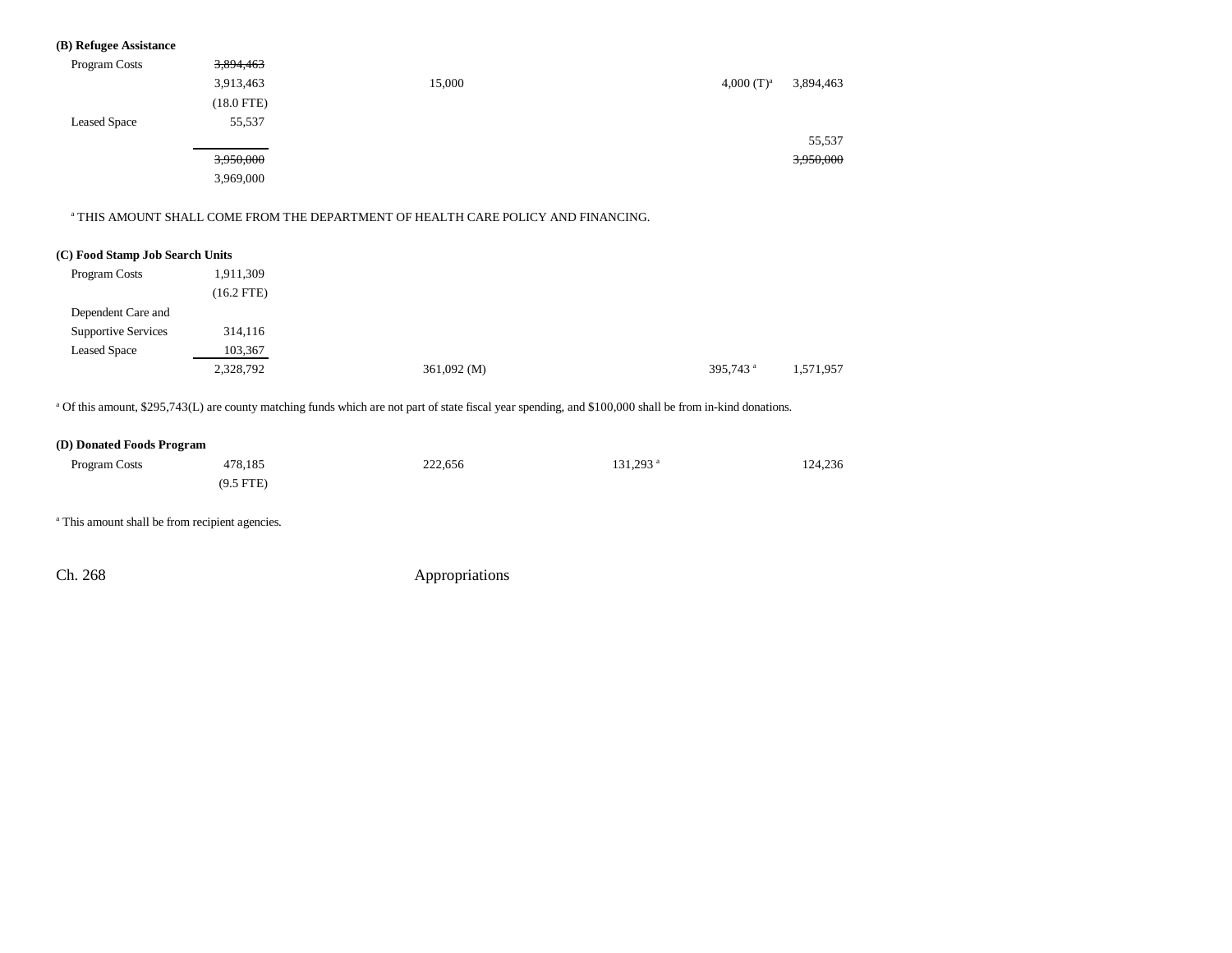÷

|                                                                                                                                                 |                           |              |                               | <b>APPROPRIATION FROM</b>     |                             |                             |                                |
|-------------------------------------------------------------------------------------------------------------------------------------------------|---------------------------|--------------|-------------------------------|-------------------------------|-----------------------------|-----------------------------|--------------------------------|
|                                                                                                                                                 | ITEM &<br><b>SUBTOTAL</b> | <b>TOTAL</b> | <b>GENERAL</b><br><b>FUND</b> | <b>GENERAL</b><br><b>FUND</b> | <b>CASH</b><br><b>FUNDS</b> | <b>CASH</b><br><b>FUNDS</b> | <b>FEDERAL</b><br><b>FUNDS</b> |
|                                                                                                                                                 | \$                        | \$           | \$                            | \$ EXEMPT                     | \$                          | \$ EXEMPT                   | \$                             |
|                                                                                                                                                 |                           |              |                               |                               |                             |                             |                                |
|                                                                                                                                                 |                           |              |                               |                               |                             |                             |                                |
| (E) Domestic Abuse Program                                                                                                                      |                           |              |                               |                               |                             |                             |                                |
| Program Costs                                                                                                                                   | 420,683                   |              |                               |                               |                             | 420,683 <sup>a</sup>        |                                |
|                                                                                                                                                 | $(2.0$ FTE)               |              |                               |                               |                             |                             |                                |
|                                                                                                                                                 |                           |              |                               |                               |                             |                             |                                |
| <sup>a</sup> This amount shall be from donations to the Colorado Domestic Abuse Program Fund and from reserves in the Domestic Abuse Cash Fund. |                           |              |                               |                               |                             |                             |                                |
| (F) Ute Mountain Ute                                                                                                                            |                           |              |                               |                               |                             |                             |                                |
| Project                                                                                                                                         | 181,756                   |              |                               |                               |                             | $36,351$ (L)                | 145,405                        |
|                                                                                                                                                 |                           |              |                               |                               |                             |                             |                                |
| (G) Indian Center                                                                                                                               | 25,709                    |              | 25,709                        |                               |                             |                             |                                |
|                                                                                                                                                 |                           |              |                               |                               |                             |                             |                                |
| (H) Contract Training Funds                                                                                                                     |                           |              |                               |                               |                             |                             |                                |
| Program Costs                                                                                                                                   | 317,230                   |              |                               |                               |                             | $37,230$ (L)                | 280,000                        |
|                                                                                                                                                 |                           |              |                               |                               |                             |                             |                                |
| (I) Child Abuse Grant                                                                                                                           |                           |              |                               |                               |                             |                             |                                |
| Program Costs                                                                                                                                   | 224,517                   |              |                               |                               |                             |                             | 224,517                        |
|                                                                                                                                                 | $(3.0$ FTE)               |              |                               |                               |                             |                             |                                |
| (J) Interstate Processing of Child Support Cases                                                                                                |                           |              |                               |                               |                             |                             |                                |
| Program Costs                                                                                                                                   | 379,076                   |              | 128,886                       |                               |                             |                             | 250,190                        |
|                                                                                                                                                 |                           |              |                               |                               |                             |                             |                                |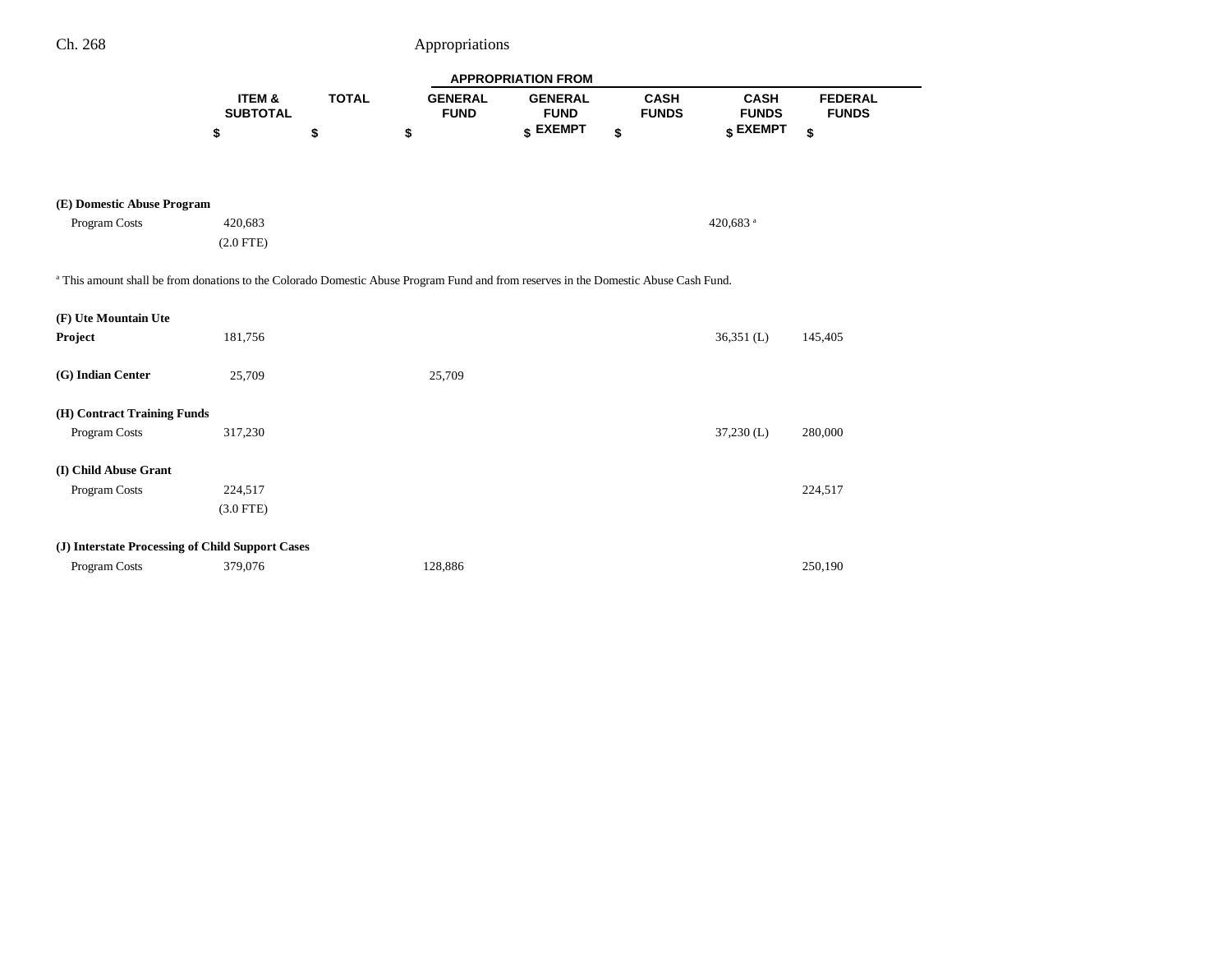| (K) Client-oriented Information Network            |                                                                                            |           |                     |                |                     |
|----------------------------------------------------|--------------------------------------------------------------------------------------------|-----------|---------------------|----------------|---------------------|
| Program Costs                                      | 3,039,520                                                                                  | 1,480,065 |                     | 79,390 $(T)^a$ | 1,480,065           |
|                                                    | $(24.0$ FTE)                                                                               |           |                     |                |                     |
|                                                    | <sup>a</sup> This amount shall be from the Department of Health Care Policy and Financing. |           |                     |                |                     |
| (L) Food Stamp System                              |                                                                                            |           |                     |                |                     |
| Program Costs                                      | 1,298,220                                                                                  | 649,110   |                     |                | 649,110             |
|                                                    | 1,312,988                                                                                  | 656,494   |                     |                | 656,494             |
|                                                    | $(15.0$ FTE)                                                                               |           |                     |                |                     |
|                                                    | (M) Automated Child Support Enforcement System                                             |           |                     |                |                     |
| Program Costs                                      | 4,912,873                                                                                  | 1,166,526 |                     |                | 3,746,347           |
|                                                    | $(18.0$ FTE)                                                                               |           |                     |                |                     |
|                                                    | (N) Child Welfare Eligibility and Service Tracking System                                  |           |                     |                |                     |
| Program Costs                                      | 687,178                                                                                    | 598,113   |                     |                | 89,065 <sup>a</sup> |
|                                                    | $(7.0$ FTE)                                                                                |           |                     |                |                     |
| <sup>a</sup> This amount shall be from Title IV-E. |                                                                                            |           |                     |                |                     |
| (O) Low-Income Telephone Assistance                |                                                                                            |           |                     |                |                     |
| Program Costs                                      | 37,794                                                                                     |           | 37,794 <sup>a</sup> |                |                     |
|                                                    | $(0.9$ FTE)                                                                                |           |                     |                |                     |
|                                                    |                                                                                            |           |                     |                |                     |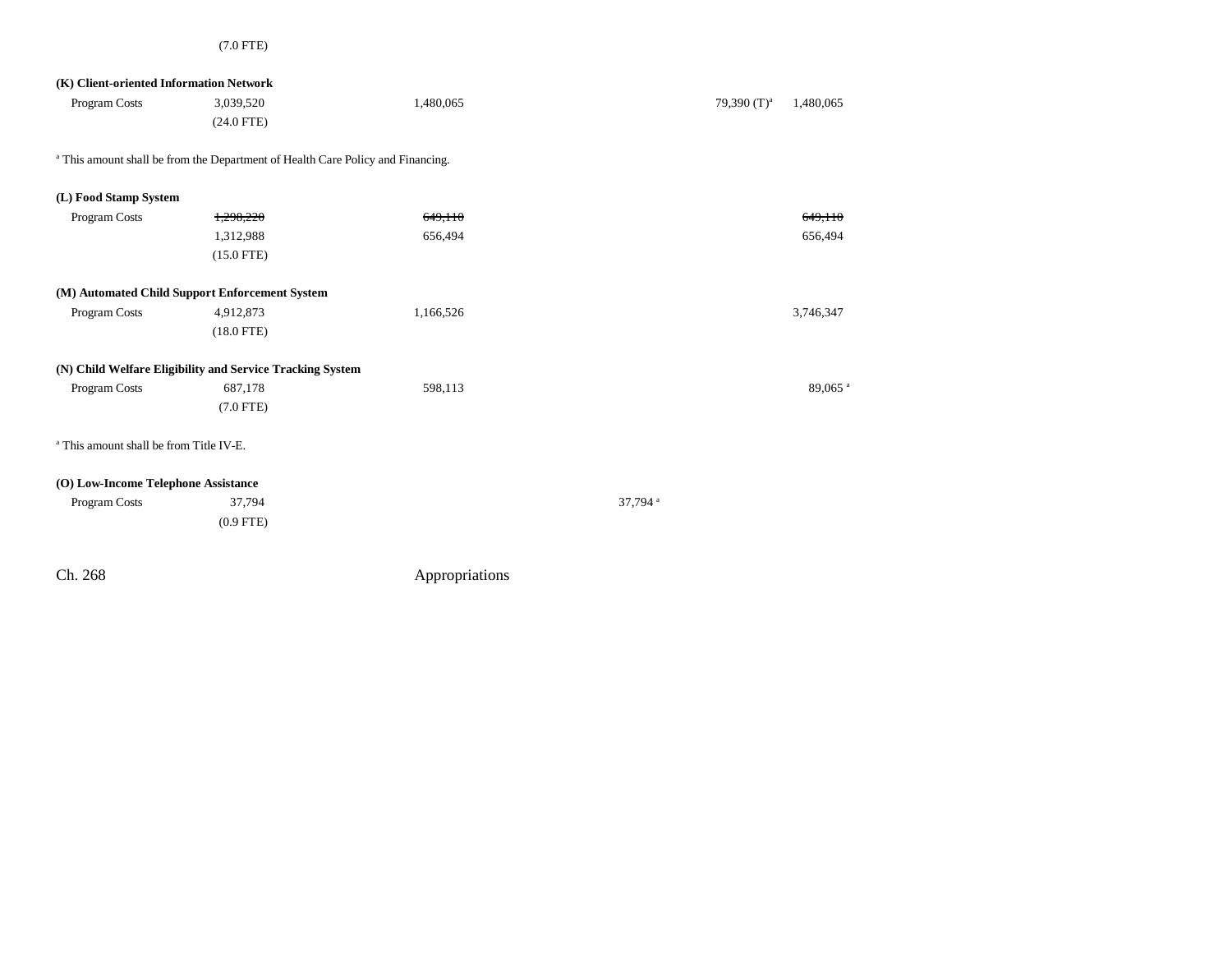÷

|                                                                                        |                           |              |                               | <b>APPROPRIATION FROM</b>     |                             |                             |                                |
|----------------------------------------------------------------------------------------|---------------------------|--------------|-------------------------------|-------------------------------|-----------------------------|-----------------------------|--------------------------------|
|                                                                                        | ITEM &<br><b>SUBTOTAL</b> | <b>TOTAL</b> | <b>GENERAL</b><br><b>FUND</b> | <b>GENERAL</b><br><b>FUND</b> | <b>CASH</b><br><b>FUNDS</b> | <b>CASH</b><br><b>FUNDS</b> | <b>FEDERAL</b><br><b>FUNDS</b> |
|                                                                                        | \$                        | \$           | \$                            | \$ EXEMPT                     | \$                          | \$ EXEMPT                   | \$                             |
|                                                                                        |                           |              |                               |                               |                             |                             |                                |
| <sup>a</sup> This amount shall be from the Low-Income Telephone Assistance Fund.       |                           |              |                               |                               |                             |                             |                                |
| (P) Foster Care Review                                                                 |                           |              |                               |                               |                             |                             |                                |
| Program Costs                                                                          | 1,297,171                 |              | 1,010,616                     |                               |                             |                             | 286,555 <sup>a</sup>           |
|                                                                                        | $(26.0$ FTE)              |              |                               |                               |                             |                             |                                |
| <sup>a</sup> This amount shall be from Title IV-E.                                     |                           |              |                               |                               |                             |                             |                                |
| (Q) Child Abuse Registry                                                               |                           |              |                               |                               |                             |                             |                                |
| Program Costs                                                                          | 98,998                    |              |                               |                               | 94,328 <sup>a</sup>         | 4.670 $^{\rm b}$            |                                |
|                                                                                        | $(1.4$ FTE)               |              |                               |                               |                             |                             |                                |
| <sup>a</sup> This amount shall be from the Child Abuse Registry Cash Fund.             |                           |              |                               |                               |                             |                             |                                |
| <sup>b</sup> This amount shall be from reserves in the Child Abuse Registry Cash Fund. |                           |              |                               |                               |                             |                             |                                |
| (R) Child Care Services                                                                |                           |              |                               |                               |                             |                             |                                |
| Program Costs                                                                          | 3,795,452                 |              | 938,481                       |                               | 309,500 <sup>a</sup>        | $24,515$ (L)                |                                |
|                                                                                        |                           |              |                               |                               |                             |                             | 2,522,956                      |
|                                                                                        | $(32.0$ FTE)              |              |                               |                               |                             |                             |                                |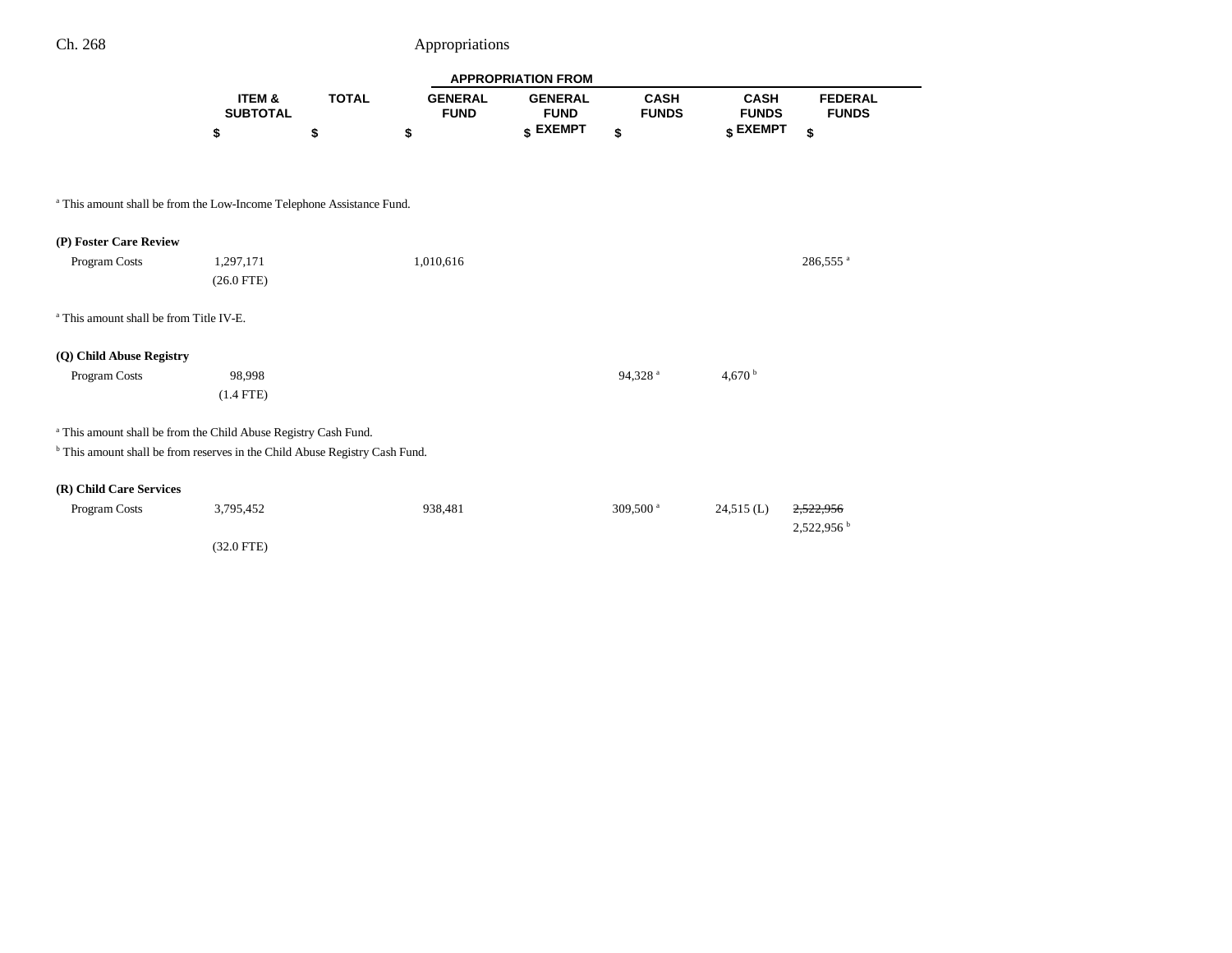a This amount shall be from child care licensing fees.

b OF THIS AMOUNT, \$2,172,199 SHALL BE FROM THE CHILD CARE DEVELOPMENT BLOCK GRANT, \$260,757 SHALL BE FROM TITLE IV-A AT-RISK, AND \$90,000

SHALL BE FROM TITLE IV-E.

# 42,919,068

42,952,836

## **(7) AGING AND ADULT SERVICES DIVISION**

| Administration            | 490,584     |            | 122,646 (M)  | 367,938   |
|---------------------------|-------------|------------|--------------|-----------|
|                           | $(7.0$ FTE) |            |              |           |
| Colorado Commission on    |             |            |              |           |
| Aging                     | 53,631      |            | $13,408$ (M) | 40,223    |
|                           | $(1.0$ FTE) |            |              |           |
| Senior Community Services |             |            |              |           |
| Employment                | 827,529     |            |              | 827,529   |
| <b>Community Services</b> |             |            |              |           |
| Grants                    | 8,067,524   |            | 448,195 (M)  | 7,619,329 |
| Area Agencies on Aging    |             |            |              |           |
| Administration            | 755,327     |            |              | 755,327   |
|                           |             | 10,194,595 |              |           |

#### **(8) HOMELAKE DOMICILIARY**

| <b>Personal Services</b>  | 404.358      |
|---------------------------|--------------|
|                           | $(13.6$ FTE) |
| <b>Operating Expenses</b> | 120.632      |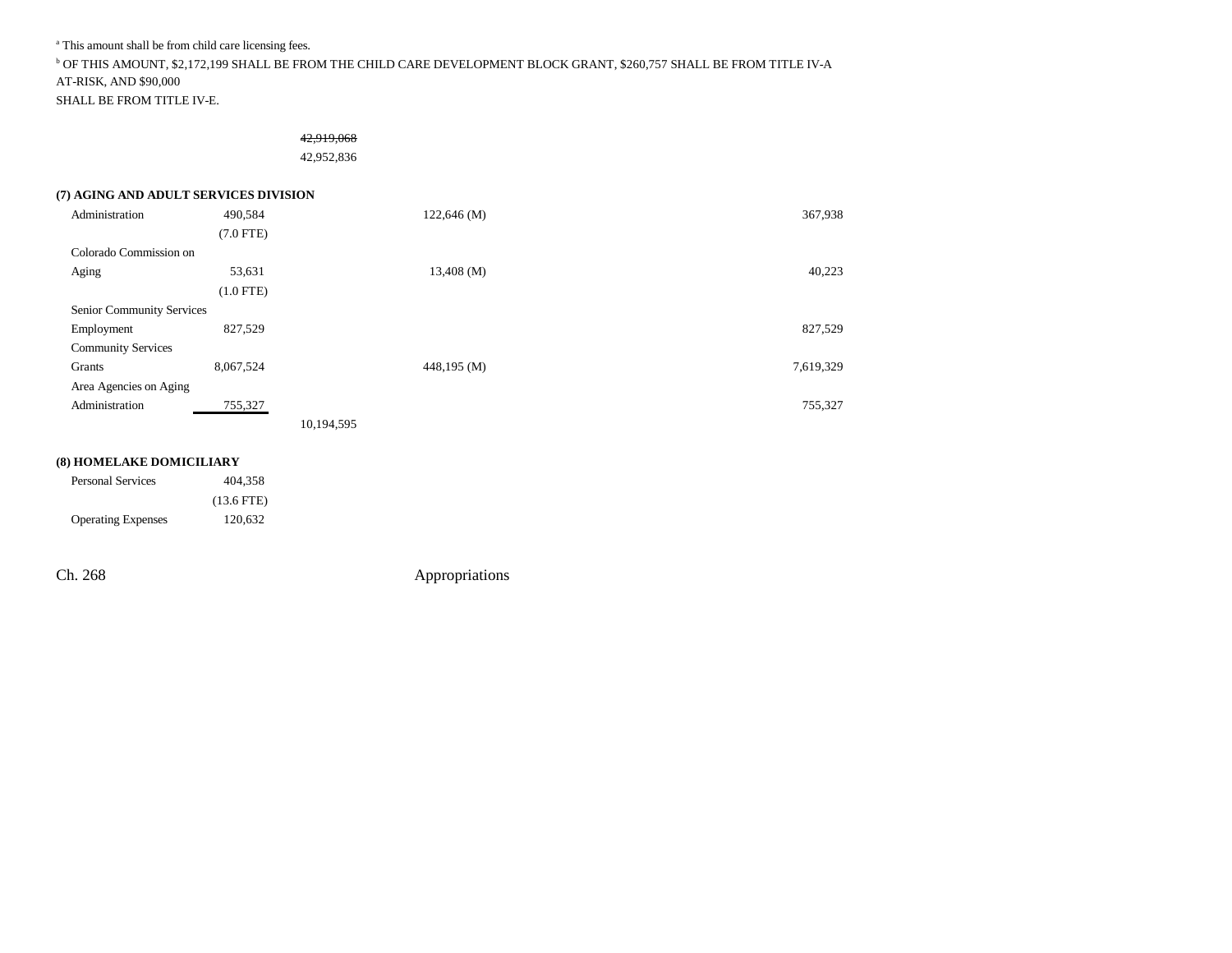|                                                                   |                           |              |                               | <b>APPROPRIATION FROM</b>     |                             |                             |                                |
|-------------------------------------------------------------------|---------------------------|--------------|-------------------------------|-------------------------------|-----------------------------|-----------------------------|--------------------------------|
|                                                                   | ITEM &<br><b>SUBTOTAL</b> | <b>TOTAL</b> | <b>GENERAL</b><br><b>FUND</b> | <b>GENERAL</b><br><b>FUND</b> | <b>CASH</b><br><b>FUNDS</b> | <b>CASH</b><br><b>FUNDS</b> | <b>FEDERAL</b><br><b>FUNDS</b> |
|                                                                   | \$                        | \$           | \$                            | \$ EXEMPT                     | \$                          | \$ EXEMPT                   | \$                             |
|                                                                   |                           |              |                               |                               |                             |                             |                                |
| <b>Utilities</b>                                                  | 55,605                    | 580,595      | 181,914                       |                               |                             | 253,593 <sup>a</sup>        | 145,088                        |
| <sup>a</sup> This amount shall be from receipts for patient care. |                           |              |                               |                               |                             |                             |                                |
| (9) DIVISION OF REHABILITATION                                    |                           |              |                               |                               |                             |                             |                                |
| (A) Rehabilitation Programs <sup>47</sup>                         |                           |              |                               |                               |                             |                             |                                |
| Program Costs <sup>48</sup>                                       | 21,308,294                |              | 4,170,232 (M)                 |                               | 154,523 <sup>a</sup>        | $125,000^{\mathrm{b}}$      | 16,858,539                     |
|                                                                   | 21,236,902                |              | $4,155,026$ (M)               |                               |                             |                             | 16,802,353                     |
|                                                                   | $(237.5 \text{ FFE})$     |              |                               |                               |                             |                             |                                |
|                                                                   | $(236.5$ FTE)             |              |                               |                               |                             |                             |                                |
| <b>Leased Space</b>                                               | 780,851                   |              | $162,484 \ (M)$               |                               | $5,692$ <sup>a</sup>        |                             | 612,675                        |
| Nonmatching Programs                                              | 246,526                   |              | 245,478                       |                               |                             | 1,048 <sup>b</sup>          |                                |
|                                                                   | 270,326                   |              | 269,278                       |                               |                             |                             |                                |
|                                                                   | $(5.2$ FTE)               |              |                               |                               |                             |                             |                                |
|                                                                   | 22,335,671                |              |                               |                               |                             |                             |                                |
|                                                                   | 22,288,079                |              |                               |                               |                             |                             |                                |

a These amounts shall be from the Business Enterprise Program Cash Fund.

<sup>b</sup> Of these amounts, \$125,000 shall be from private donations, and \$1,048(L) shall be from county Aid to the Blind Treatment Program funds that are not part of state fiscal year spending.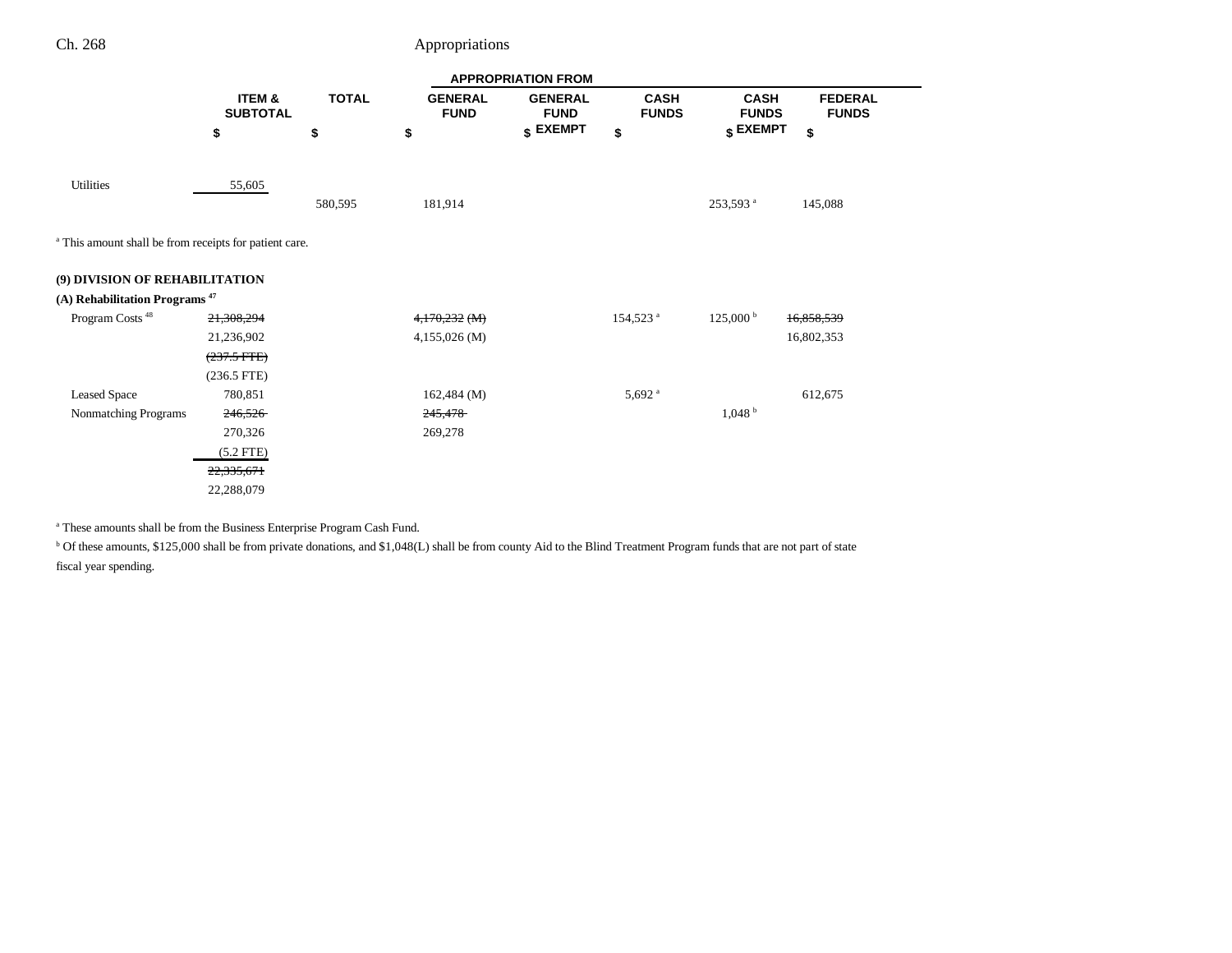| (B) Other Programs          |                  |                      |            |
|-----------------------------|------------------|----------------------|------------|
| Program Costs               | 15,265,423       | 334,624 <sup>a</sup> | 14,930,799 |
|                             | 15,065,471       |                      | 14,730,847 |
|                             | $(149.0$ FTE $)$ |                      |            |
|                             | $(145.0$ FTE)    |                      |            |
| Program Operated Stands and |                  |                      |            |
| Leasehold Improvements      | 997,540          | 889,296 <sup>b</sup> | 108,244    |
| <b>Leased Space</b>         | 373,364          |                      | 373,364    |
|                             | 16,636,327       |                      |            |
|                             | 16,436,375       |                      |            |

<sup>a</sup> Of this amount, \$282,864 shall be from matching funds from recipients of Establishment Grants, and \$51,760 shall be from various sources of exempt cash funds.

 $^{\rm b}$  This amount shall be from the Business Enterprise Program Cash Fund.

|                                                                       |                      | <del>38.971.9</del> |
|-----------------------------------------------------------------------|----------------------|---------------------|
|                                                                       |                      | 38,724,454          |
| (10) DIVISION OF YOUTH SERVICES<br>$(A)$ Administration <sup>49</sup> |                      |                     |
| <b>Personal Services</b>                                              | <del>1,311,006</del> |                     |
|                                                                       | 1,224,552            |                     |
|                                                                       | $(24.5 \text{ FFE})$ |                     |
|                                                                       | $(23.5$ FTE)         |                     |
| <b>Operating Expenses</b>                                             | 46.419               |                     |
|                                                                       | 40.619               |                     |
|                                                                       |                      |                     |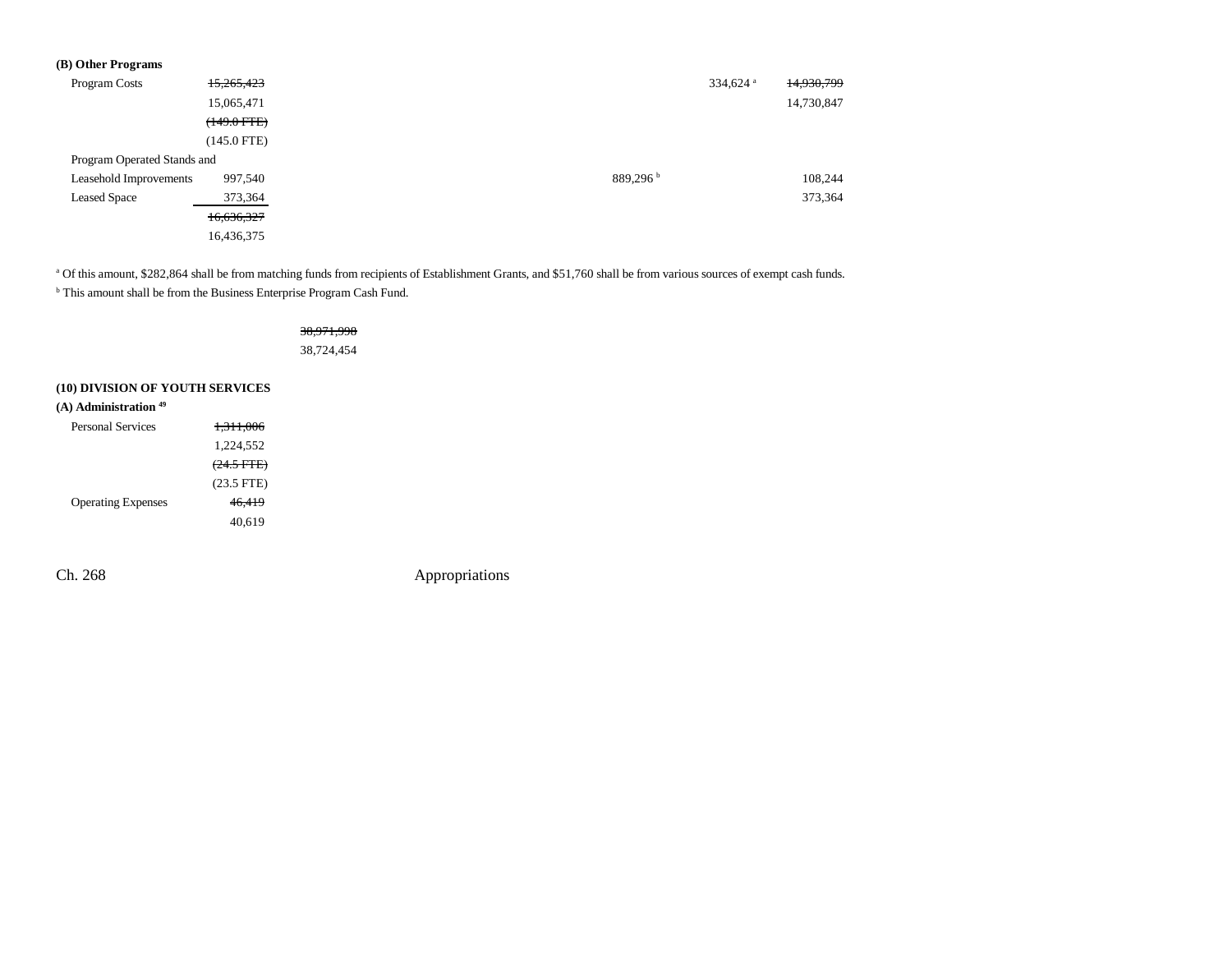|                                                              |                                      |              |                               | <b>APPROPRIATION FROM</b>     |                             |                             |                                |
|--------------------------------------------------------------|--------------------------------------|--------------|-------------------------------|-------------------------------|-----------------------------|-----------------------------|--------------------------------|
|                                                              | <b>ITEM &amp;</b><br><b>SUBTOTAL</b> | <b>TOTAL</b> | <b>GENERAL</b><br><b>FUND</b> | <b>GENERAL</b><br><b>FUND</b> | <b>CASH</b><br><b>FUNDS</b> | <b>CASH</b><br><b>FUNDS</b> | <b>FEDERAL</b><br><b>FUNDS</b> |
|                                                              | \$                                   | \$           | \$                            | \$ EXEMPT                     | \$                          | \$ EXEMPT                   | \$                             |
|                                                              |                                      |              |                               |                               |                             |                             |                                |
| <b>Leased Space</b>                                          | 6,300                                |              |                               |                               |                             |                             |                                |
|                                                              | 1,363,725                            |              | 1,363,725                     |                               |                             |                             |                                |
|                                                              | 1,271,471                            |              | 1,271,471                     |                               |                             |                             |                                |
| (B) Institutional Programs PROGRAMS <sup>50a, 50b, 50c</sup> |                                      |              |                               |                               |                             |                             |                                |
| <b>Personal Services</b>                                     | 18,279,553                           |              | 16,698,731                    |                               | $H$ , 307 $(T)^n$           |                             | 1,569,515                      |
|                                                              | 19,070,628                           |              | 12,864,810                    |                               | $264,714$ (T) <sup>a</sup>  |                             | 5,941,104                      |
|                                                              | $(463.2 FFE)$                        |              |                               |                               |                             |                             |                                |
|                                                              | $(478.6$ FTE)                        |              |                               |                               |                             |                             |                                |
| <b>Operating Expenses</b>                                    | 1,653,546                            |              | 840,985                       |                               | $812,561$ (T) <sup>b</sup>  |                             |                                |
|                                                              | 1,886,235                            |              | 1,069,674                     |                               | 816,561 $(T)^{b}$           |                             |                                |
| Family Issues Cash                                           |                                      |              |                               |                               |                             |                             |                                |
| Fund <sup>44</sup>                                           | 1,569,515                            |              | 1,569,515                     |                               |                             |                             |                                |
|                                                              | 5,941,104                            |              | 5,941,104                     |                               |                             |                             |                                |
| Intensive Childrens'                                         |                                      |              |                               |                               |                             |                             |                                |
| Services <sup>50</sup>                                       | 2,363,915                            |              |                               |                               | 2,363,915                   |                             |                                |
|                                                              | 2,384,957                            |              |                               |                               | 2,384,957 °                 |                             |                                |
| <b>Educational Programs</b>                                  | 382,667                              |              |                               |                               | 382,667 $(T)^d$             |                             |                                |
|                                                              |                                      |              |                               |                               | $(5.0$ FTE)                 |                             |                                |
| Prevention/Intervention                                      |                                      |              |                               |                               |                             |                             |                                |
| Services                                                     | 108,893                              |              |                               |                               | $108,893$ (T) <sup>e</sup>  |                             |                                |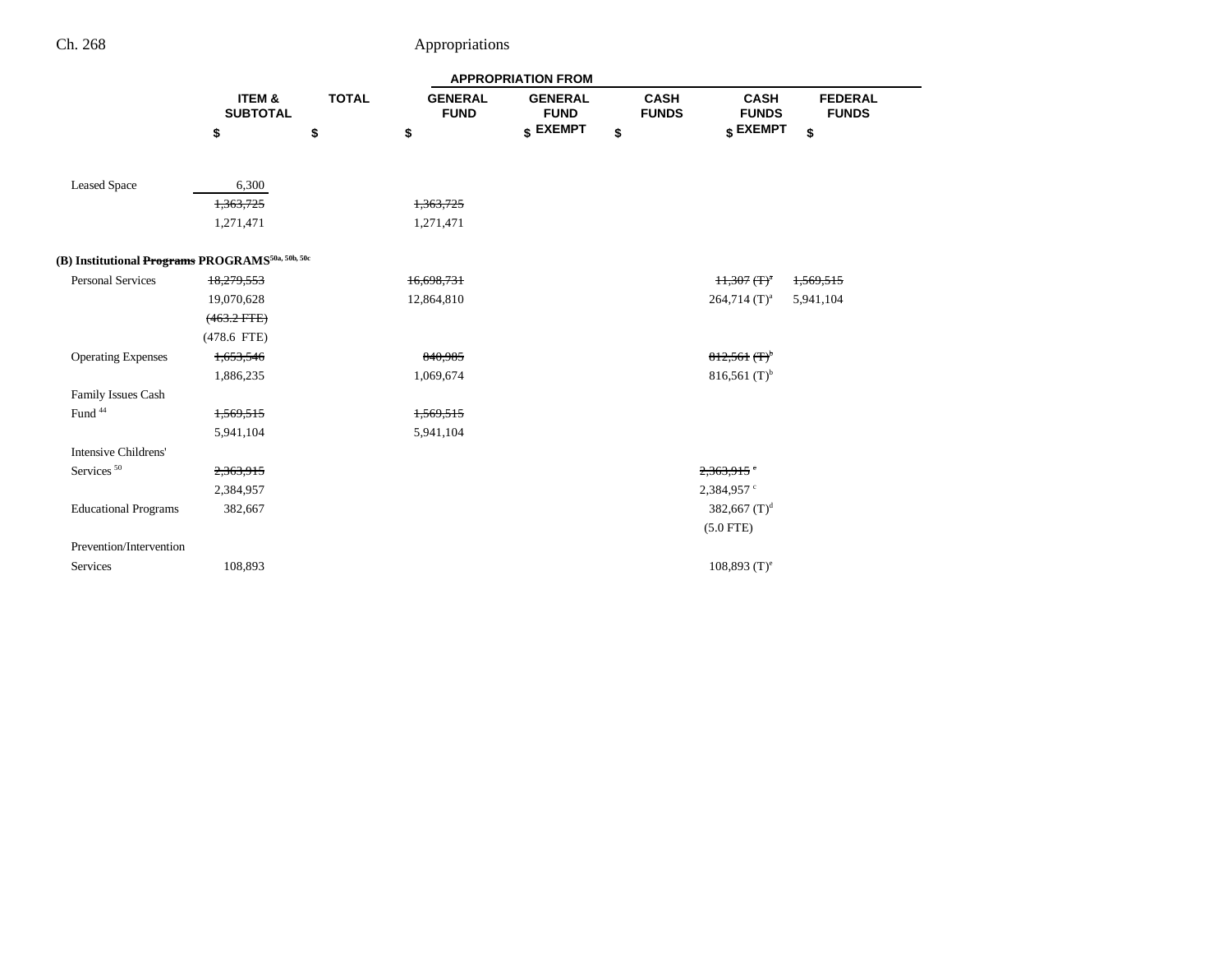| Detention                |              |         |                |                 |
|--------------------------|--------------|---------|----------------|-----------------|
| Transportation           | 4,800        |         | 4,800 $f$      |                 |
|                          |              |         | $(0.1$ FTE $)$ |                 |
| Temporary Holding        |              |         |                |                 |
| Facility                 | 366,426      | 366,426 |                |                 |
| Case Management          | 190,896      | 190,896 |                |                 |
| Nonresidential Program   |              |         |                |                 |
| Services                 | 336,569      | 336,569 |                |                 |
| Drug Free Colorado       |              |         |                |                 |
| Grant                    | 219,069      |         |                | 219,069 $(T)^e$ |
|                          |              |         |                | $(4.5$ FTE)     |
| Office of Treatment      |              |         |                |                 |
| <b>Improvement Grant</b> | 503,628      |         |                | 503,628 $(T)^e$ |
|                          |              |         |                | $(2.0$ FTE)     |
| Denver Foundation        |              |         |                |                 |
| Grant                    | 4,887        |         |                | 4,887 s         |
| Governor's Job Training  |              |         |                |                 |
| Office Grant             | 61,250       |         |                | 61,250 $(T)^h$  |
| Center for Substance     |              |         |                |                 |
| Abuse Grant              | 159,965      |         |                | 159,965         |
|                          |              |         |                | $(4.3$ FTE)     |
|                          | 26, 205, 579 |         |                |                 |
|                          | 31,621,974   |         |                |                 |

## (2.0 FTE)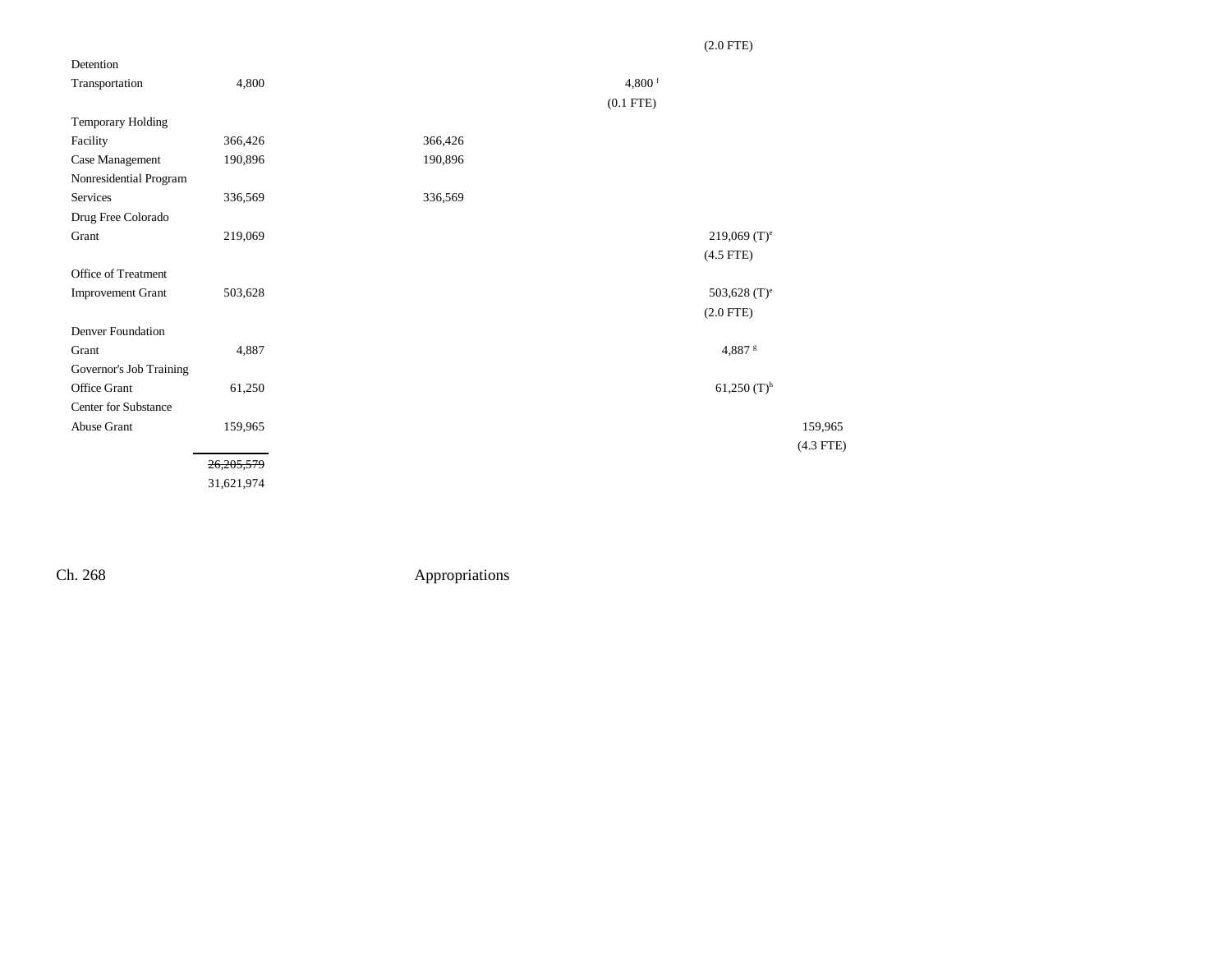|                 |              |                | <b>APPROPRIATION FROM</b> |              |                 |                |
|-----------------|--------------|----------------|---------------------------|--------------|-----------------|----------------|
| ITEM &          | <b>TOTAL</b> | <b>GENERAL</b> | <b>GENERAL</b>            | CASH         | <b>CASH</b>     | <b>FEDERAL</b> |
| <b>SUBTOTAL</b> |              | <b>FUND</b>    | <b>FUND</b>               | <b>FUNDS</b> | <b>FUNDS</b>    | <b>FUNDS</b>   |
|                 |              |                | <b>c</b> EXEMPT           |              | <b>e EXEMPT</b> |                |

<sup>a</sup> This amount OF THIS AMOUNT, \$253,407 SHALL BE FROM THE FAMILY ISSUES CASH FUND PURSUANT TO SECTION 26-5.3-106(1.5), C.R.S.,

AND \$11,307 shall be

from State Victims Assistance and Law Enforcement funds from the Department of Public Safety, Division of Criminal Justice.

<sup>b</sup> This amount OF THIS AMOUNT, \$812,561 shall be from the Department of Education for the federal school breakfast and lunch program. PROGRAM AND \$4,000 SHALL BE

FROM THE FAMILY ISSUES CASH FUND PURSUANT TO SECTION 26-5.3-106(1.5), C.R.S.

 $\rm ^c$  Of this amount,  $\rm \frac{4,569,515(T)}{31,590,557(T)}$  shall be from the Family Issues Cash Fund pursuant to Section 26-5.3-106(1.5), C.R.S., and \$794,400 shall be from the Family

Issues Cash Fund Reserve pursuant to Part XX of Section 2 of Chapter 353, Session Laws of Colorado 1993, as amended by H.B. 93-1332, passed in the Second Regular

Session of the Fifty-ninth General

Assembly.

d This amount shall be from the Department of Education.

e These amounts shall be from the Alcohol and Drug Abuse Division.

f This amount shall be from Boulder County.

<sup>g</sup> This amount shall be from private foundation grants.

<sup>h</sup> This amount shall be from the Governor's Office.

#### **(C) Community Programs 13**

| <b>Personal Services</b>  | 1.459.042 | 1.459.042    |
|---------------------------|-----------|--------------|
|                           |           | $(26.5$ FTE) |
| <b>Operating Expenses</b> | 90.465    | 90.465       |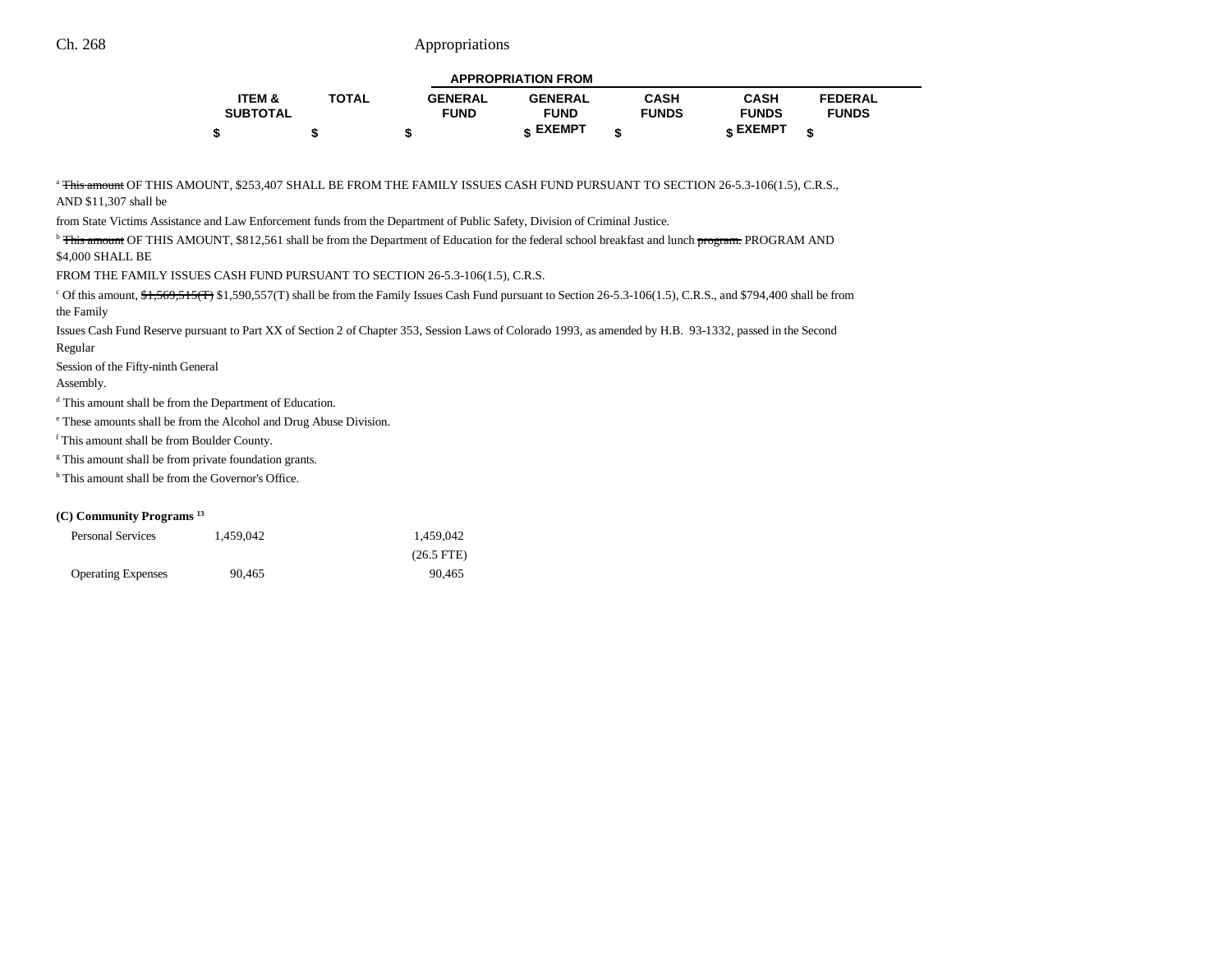| <b>Leased Space</b>               | 89,172     | 89,172      |                 |        |
|-----------------------------------|------------|-------------|-----------------|--------|
| <b>Purchase of Contract</b>       |            |             |                 |        |
| Placements <sup>51, 52, 53</sup>  | 15,547,059 | 14,923,991  | 545,558 $(T)^a$ | 77,510 |
| H.B. 93S-1001 Contract            |            |             |                 |        |
| Placements                        | 864,000    | 864,000     |                 |        |
|                                   | 391,620    | 391,620     |                 |        |
| H.B. 93S-1005 Juvenile            |            |             |                 |        |
| <b>Boot Camp</b>                  | 2,163,927  | 2,163,927   |                 |        |
|                                   |            | $(9.5$ FTE) |                 |        |
| S.B. 91-94 Programs <sup>54</sup> | 6,122,579  | 6,122,579   |                 |        |
|                                   | 26,336,244 |             |                 |        |
|                                   | 25,863,864 |             |                 |        |
|                                   |            |             |                 |        |

<sup>a</sup> This amount shall be from the Department of Health Care Policy and Financing, Medical Programs.

## 53,905,548 58,757,309

# **(11) DIVISION OF MENTAL HEALTH 55, 56**

# **(A) Division Administration 57**

| (1) Administration        |                      |
|---------------------------|----------------------|
| Personal Services         | 1.605.872            |
|                           | 1.033.464            |
|                           | $(30.4 \text{ FFE})$ |
|                           | $(21.9$ FTE)         |
| <b>Operating Expenses</b> | <del>75.502</del>    |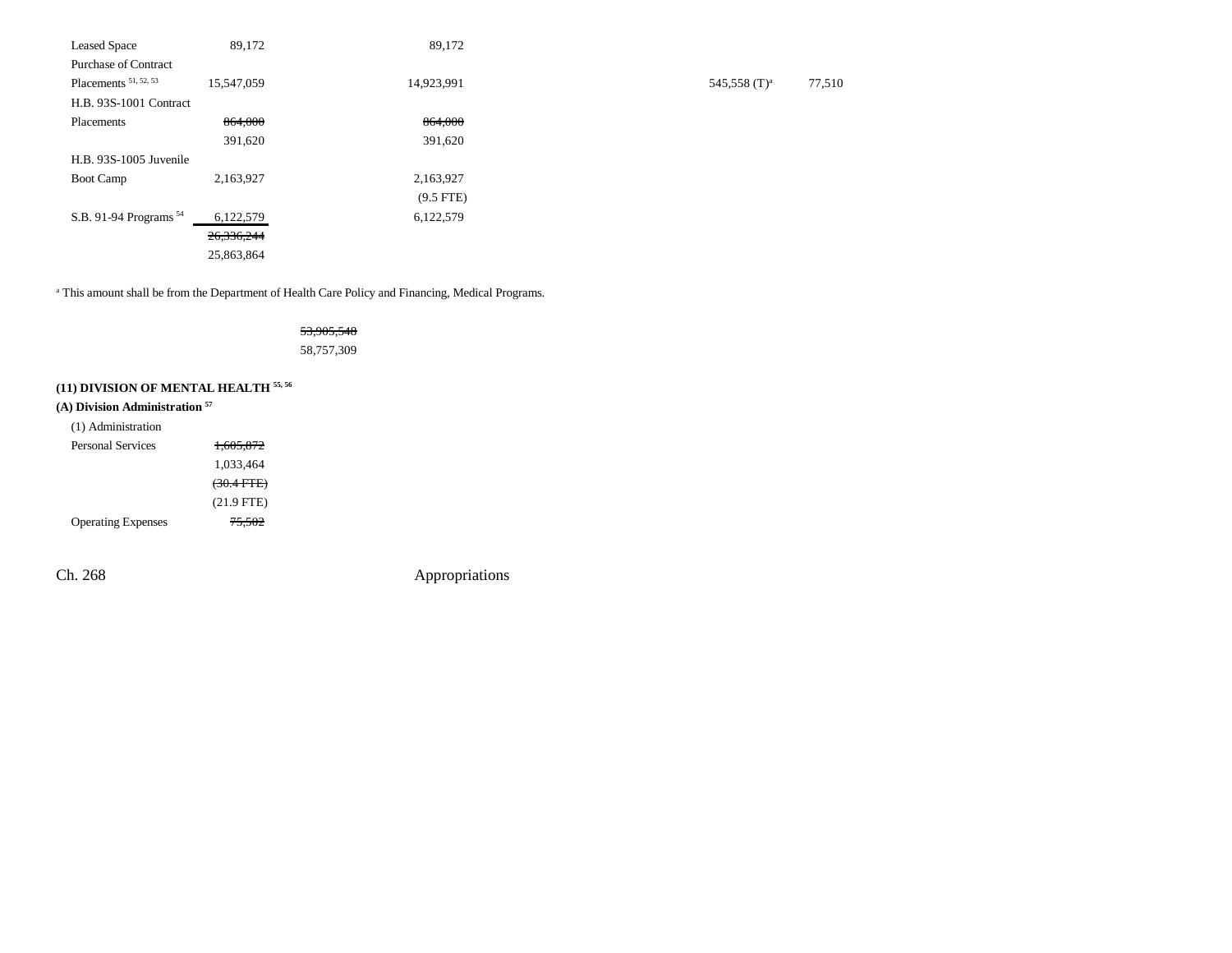|                     |                                      |              |                               | <b>APPROPRIATION FROM</b>     |                             |                                  |                                |
|---------------------|--------------------------------------|--------------|-------------------------------|-------------------------------|-----------------------------|----------------------------------|--------------------------------|
|                     | <b>ITEM &amp;</b><br><b>SUBTOTAL</b> | <b>TOTAL</b> | <b>GENERAL</b><br><b>FUND</b> | <b>GENERAL</b><br><b>FUND</b> | <b>CASH</b><br><b>FUNDS</b> | <b>CASH</b><br><b>FUNDS</b>      | <b>FEDERAL</b><br><b>FUNDS</b> |
|                     | \$                                   | \$           | \$                            | \$ EXEMPT                     | \$                          | $\boldsymbol{\mathsf{s}}$ EXEMPT | \$                             |
|                     | 54,391                               |              |                               |                               |                             |                                  |                                |
| <b>Leased Space</b> | 3,647                                |              |                               |                               |                             |                                  |                                |
|                     | 1,685,021                            |              | 543,258                       |                               |                             | $959,163$ (T) <sup>a</sup>       | 182,600 <sup>b</sup>           |
|                     | 1,091,502                            |              | 23,636                        |                               |                             | $885,266$ (T) <sup>a</sup>       |                                |

<sup>a</sup> Of this amount, \$334,965 \$261,068 shall be from the Department of Health Care Policy and Financing, Medical Programs, and \$624,198 shall be from patient revenues earned

by the mental health institutes.

b This amount shall be from the Mental Health Services Block Grant.

| (2) Federal Programs and |         |                |
|--------------------------|---------|----------------|
| Grants                   | 662,512 | 662,512        |
|                          |         | $(6.5$ FTE $)$ |

# **(B) Community Programs 13, 58, 59**

Services for Target Clients - Estimated at 12,192 Children and Adolescents at an Average Cost of \$1,171, 22,894 Adults at an Average

Cost of \$2,199, and 3,115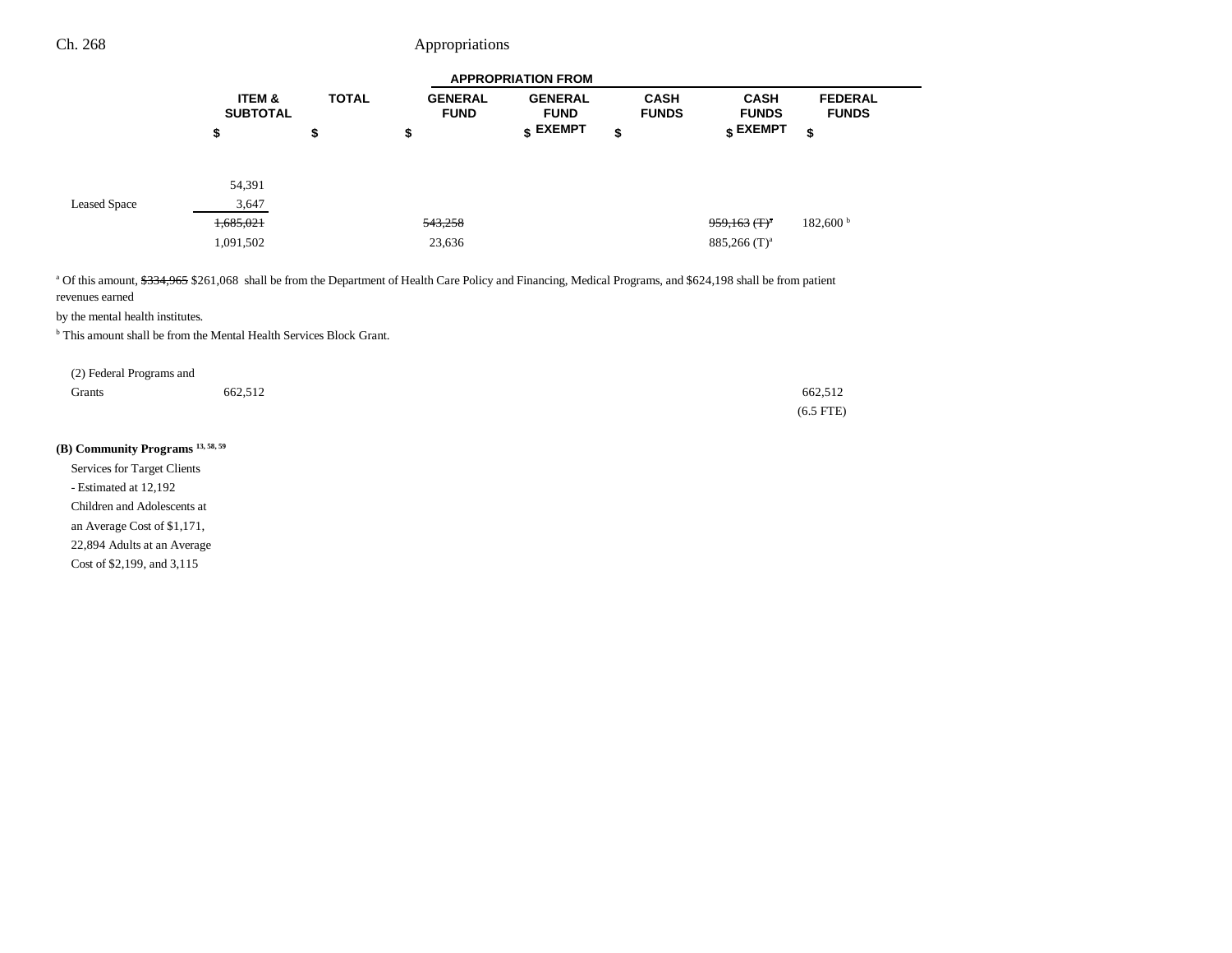| Elderly Clients at an        |            |                          |                                            |
|------------------------------|------------|--------------------------|--------------------------------------------|
| Average Cost of \$1,962      | 55,459,833 | 13,687,991               | $37,793,416$ (T) <sup>a</sup><br>3,978,426 |
|                              |            | 13,187,991               | 4,478,426 $†$                              |
| Services for an Estimated    |            |                          |                                            |
| 14,819 Non-Target Clients at |            |                          |                                            |
| an Average Cost of \$527     | 1,323,777  | 564,502                  | 759,275 $(T)^c$                            |
| Services to Children         |            |                          |                                            |
| Referred by Medicaid         | 476,648    | 238,324                  | $238,324$ (T) <sup>c</sup>                 |
| Nursing Home Reform          |            |                          |                                            |
| Act (OBRA 87) -              |            |                          |                                            |
| Mental Health                | 2,543,188  |                          | $2,543,188$ (T) <sup>c</sup>               |
| Intensive Childrens'         |            |                          |                                            |
| Services                     | 315,000    |                          | $315,000$ (T) <sup>d</sup>                 |
|                              | 1,720,772  | $1,720,772$ <sup>d</sup> |                                            |
| Goebel Lawsuit               | 3,686,379  | $2,185,190^{\circ}$      | $1,501,189$ (T) <sup>c</sup>               |
| Settlement                   |            |                          |                                            |
| <b>FAMILY ISSUES</b>         |            |                          |                                            |
| <b>CASH FUND</b>             | 500,000    | 500,000                  |                                            |
|                              | 63,804,825 |                          |                                            |
|                              | 65,710,597 |                          |                                            |

<sup>a</sup> Of this amount, \$37,098,577 shall be from the Department of Health Care Policy and Financing, Medical Programs, and \$694,839 shall be from the Division of

Rehabilitation.

b Of this amount, \$3,575,035 shall be from the Mental Health Services Block Grant, and \$403,391 shall be from the Homeless Prevention Block Grant.

c These amounts shall be from the Department of Health Care Policy and Financing, Medical Programs.

<sup>d</sup> This amount OF THIS AMOUNT, \$1,262,478(T) shall be from the Family Issues Cash Fund pursuant to Section 26-5.3-106(1.5), C.R.S. C.R.S., AND \$458,294 SHALL BE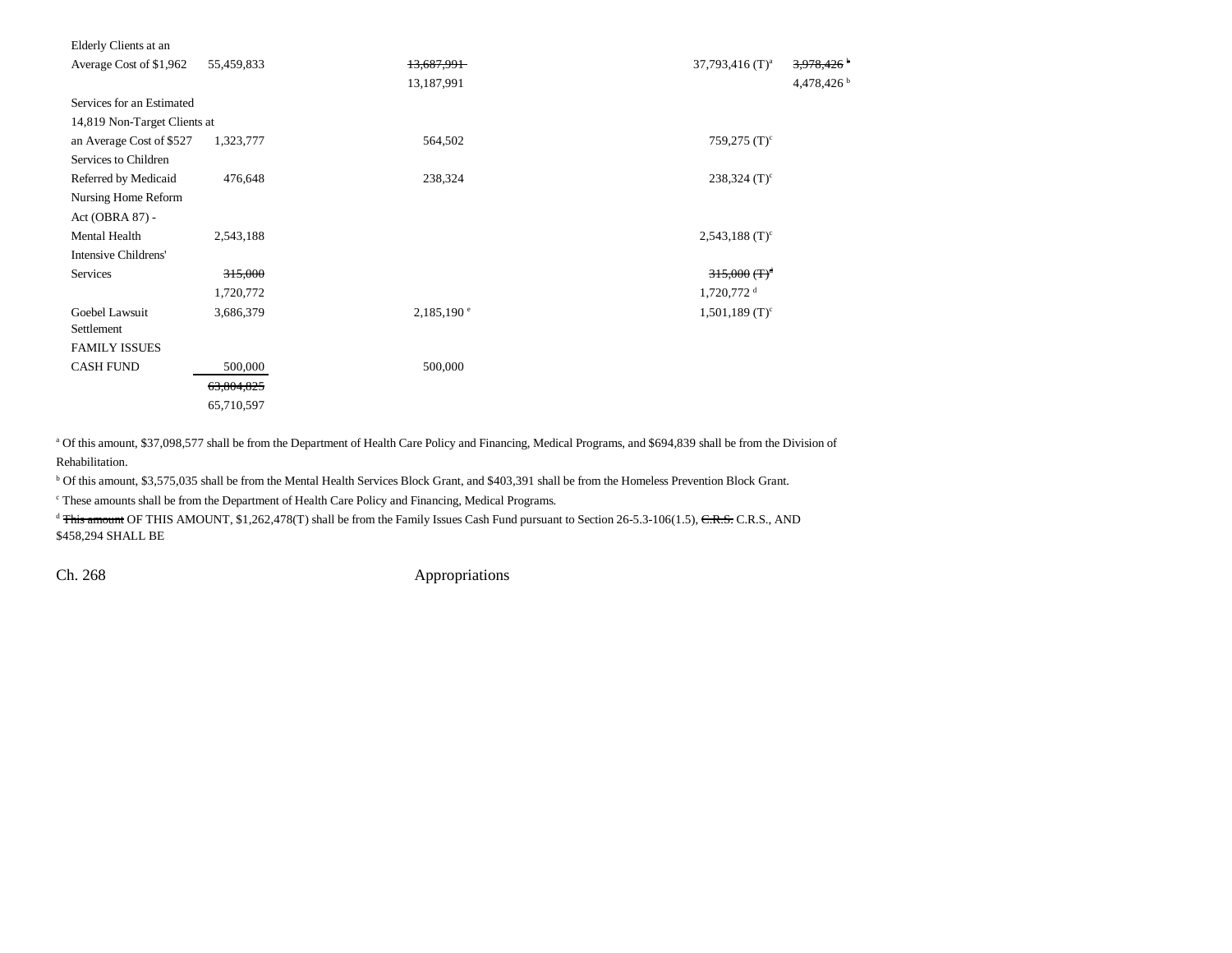|                   |              |                | <b>APPROPRIATION FROM</b> |              |              |                |  |
|-------------------|--------------|----------------|---------------------------|--------------|--------------|----------------|--|
| <b>ITEM &amp;</b> | <b>TOTAL</b> | <b>GENERAL</b> | <b>GENERAL</b>            | <b>CASH</b>  | <b>CASH</b>  | <b>FEDERAL</b> |  |
| <b>SUBTOTAL</b>   |              | <b>FUND</b>    | <b>FUND</b>               | <b>FUNDS</b> | <b>FUNDS</b> | <b>FUNDS</b>   |  |
|                   |              |                | <b>« EXEMPT</b>           |              | е EXEMPT     |                |  |

--

#### FROM RESERVES IN THE FAMILY ISSUES CASH FUND.

e This amount is appropriated pursuant to a final court order for Goebel vs. Colorado Department of Institutions, Case #81 MH 270 and Case #81 CV 6961 (Consolidated).

This amount is exempt from the statutory limit on state General Fund appropriations pursuant to Section 24-75-201.1(1)(a)(III)(B), C.R.S.

### **(C) Mental Health Institutes 60**

## **(1) Administration**

| Personal Services <sup>61</sup> | 67.156.502      |  |
|---------------------------------|-----------------|--|
|                                 | 63,894,415      |  |
|                                 | $(1,665.3$ FTE) |  |
|                                 | $(1,578.2$ FTE) |  |
| <b>Operating Expenses</b>       | 6,218,679       |  |
|                                 | 5.734.991       |  |
| General Hospital                | 2,011,090       |  |
|                                 | $(36.0$ FTE)    |  |
| General Hospital                |                 |  |
| <b>Operating Expenses</b>       | 270,055         |  |
| <b>Educational Programs</b>     | 1,177,352       |  |
|                                 | (29.0 FTE)      |  |
| <b>Indirect Cost</b>            |                 |  |
| Assessment                      | 1,654,615       |  |
|                                 |                 |  |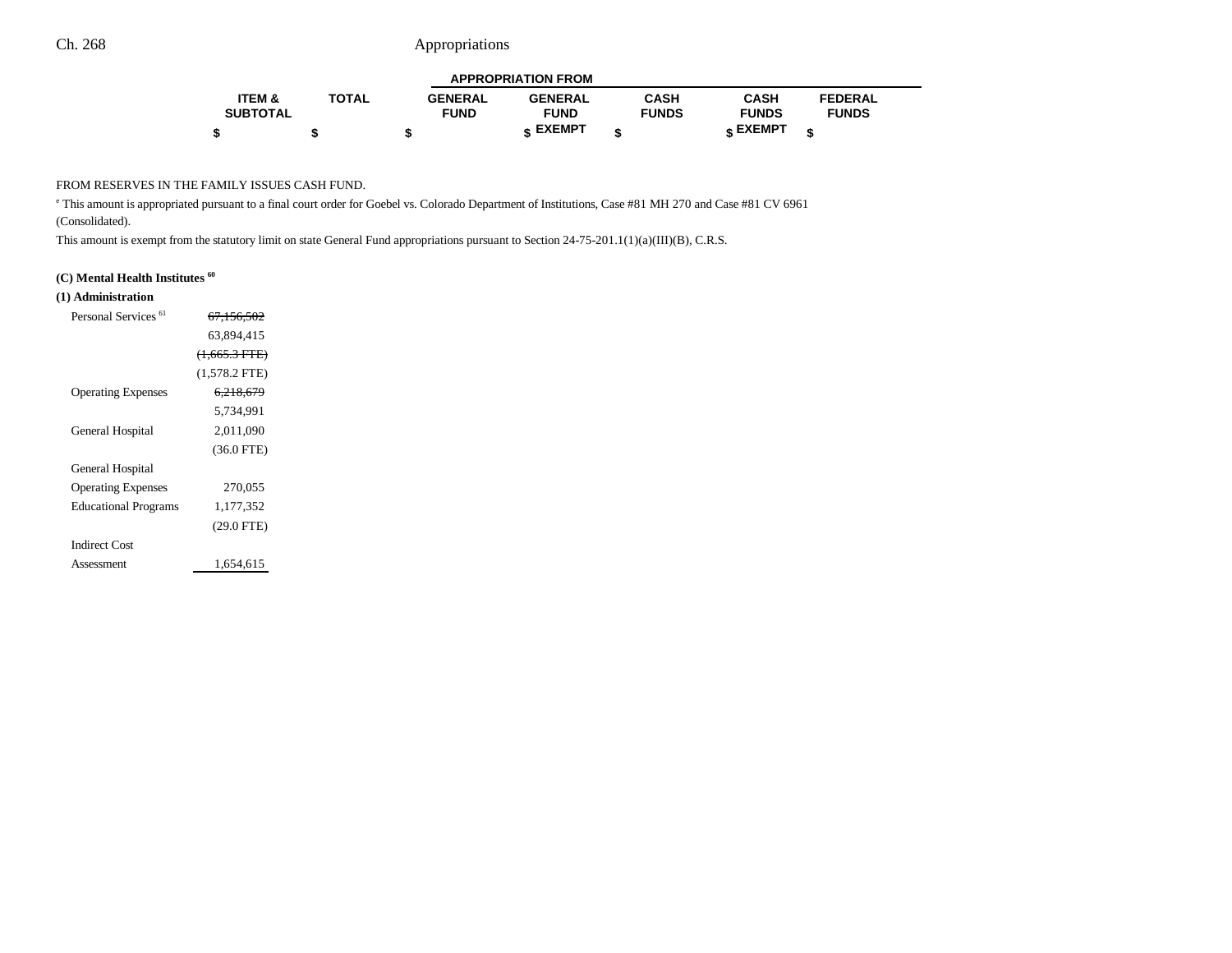| 78.488.293 | 4 <del>5.090.517</del> * | 3.885.091            | 29.197.685 °         | 315.000 |
|------------|--------------------------|----------------------|----------------------|---------|
| 74.742.518 | 39.186.702 <sup>a</sup>  | 3.790.520 $^{\rm b}$ | 31,002.818 $\degree$ | 762.478 |

<sup>a</sup> Of this amount, at least \$1,000,000 is identified as contributing to the maintenance of effort for the federal Substance Abuse Prevention and Treatment Block Grant as was

the case in fiscal years 1993 and 1994.

<sup>b</sup> This amount shall be from patient revenues.

<sup>c</sup> Of this amount, \$27,594,213 \$29,404,346 shall be from patient revenues, \$1,177,352(T) shall be from the Department of Education, \$406,120(T) shall be from the Department

of Corrections, and  $\frac{620,000(\text{T})}{15,000(\text{T})}$  shall be from the Division for Developmental Disabilities. For information only, of the patient revenues, \$18,167,457(T) \$18,355,792

(T) is estimated to be from the Department of Health Care Policy and Financing, Medical Programs,  $7,253,782$  \$9,048,874 is estimated to be from federal fund sources of

patient revenues, and  $\frac{2,172,974(T)}{2,1999,680(T)}$  is estimated to be from the Department of Corrections.

**(2) Family Issues Cash**

| Fund <sup>44</sup> | 315.000 | 315.000 |
|--------------------|---------|---------|
|                    | 762.478 | 762,478 |

144,955,651 142,969,607

#### **(12) DIVISION FOR DEVELOPMENTAL DISABILITIES 62**

#### **(A) Administration 63, 64**

Personal Services 2,127,738 1,744,916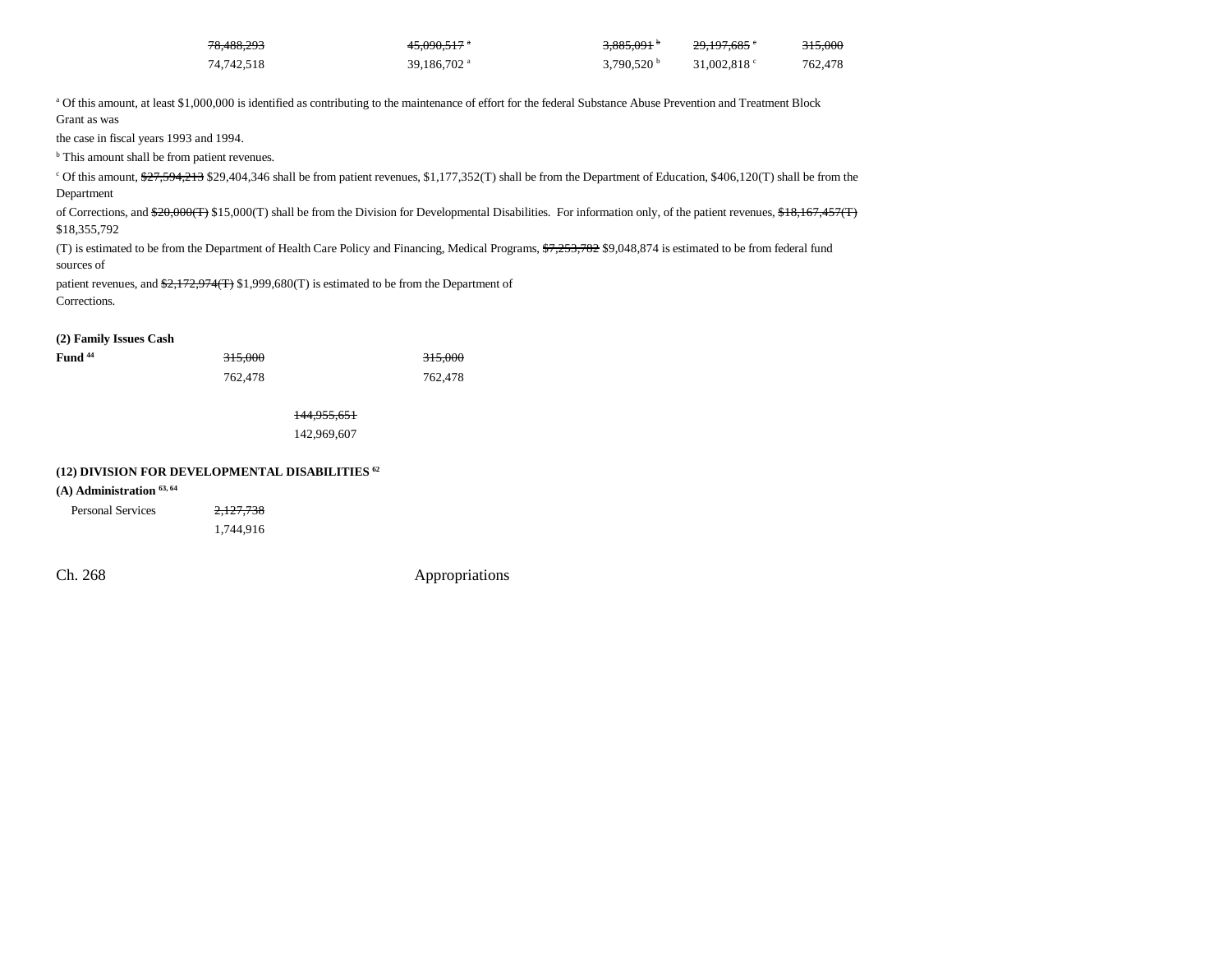|                           |                                      |              |                               | <b>APPROPRIATION FROM</b>     |                             |                             |                                |
|---------------------------|--------------------------------------|--------------|-------------------------------|-------------------------------|-----------------------------|-----------------------------|--------------------------------|
|                           | <b>ITEM &amp;</b><br><b>SUBTOTAL</b> | <b>TOTAL</b> | <b>GENERAL</b><br><b>FUND</b> | <b>GENERAL</b><br><b>FUND</b> | <b>CASH</b><br><b>FUNDS</b> | <b>CASH</b><br><b>FUNDS</b> | <b>FEDERAL</b><br><b>FUNDS</b> |
|                           | \$                                   | \$           | \$                            | $$$ EXEMPT                    | \$                          | $$\mathsf{EXEMPT}$$         | \$                             |
|                           |                                      |              |                               |                               |                             |                             |                                |
|                           | $(38.5$ FTE $)$                      |              |                               |                               |                             |                             |                                |
|                           | $(32.5$ FTE)                         |              |                               |                               |                             |                             |                                |
| <b>Operating Expenses</b> | 150,420                              |              |                               |                               |                             |                             |                                |
|                           | 141,948                              |              |                               |                               |                             |                             |                                |
| Training                  | 89,056                               |              |                               |                               |                             |                             |                                |
| Colorado Progress         |                                      |              |                               |                               |                             |                             |                                |
| <b>Assessment Review</b>  | 41,216                               |              |                               |                               |                             |                             |                                |
|                           | 2,408,430                            |              |                               |                               |                             | $2,408,430$ $\degree$       |                                |
|                           | 2,017,136                            |              |                               |                               |                             | $2,017,136$ <sup>a</sup>    |                                |

<sup>a</sup> Of this amount,  $\frac{22,407,889(T)}{2}$  \$2,016,595(T) shall be from the Department of Health Care Policy and Financing, Medical Programs, and \$541(L) shall be from local matching funds.

## **(B) Community Services 13**

| Community                          |             |            |                            |
|------------------------------------|-------------|------------|----------------------------|
| Programs <sup>47, 65, 66, 67</sup> | 139,999,442 | 29,271,131 | $+10,728,311$ *            |
|                                    | 139,627,601 |            | $110,356,470$ <sup>a</sup> |
| <b>Preventive Dental</b>           |             |            |                            |
| Hygiene $68$                       | 63,610      | 60,430     | $3,180$ (L)                |
| Special Olympics                   | 25,000      | 25,000     |                            |
|                                    | 140,088,052 |            |                            |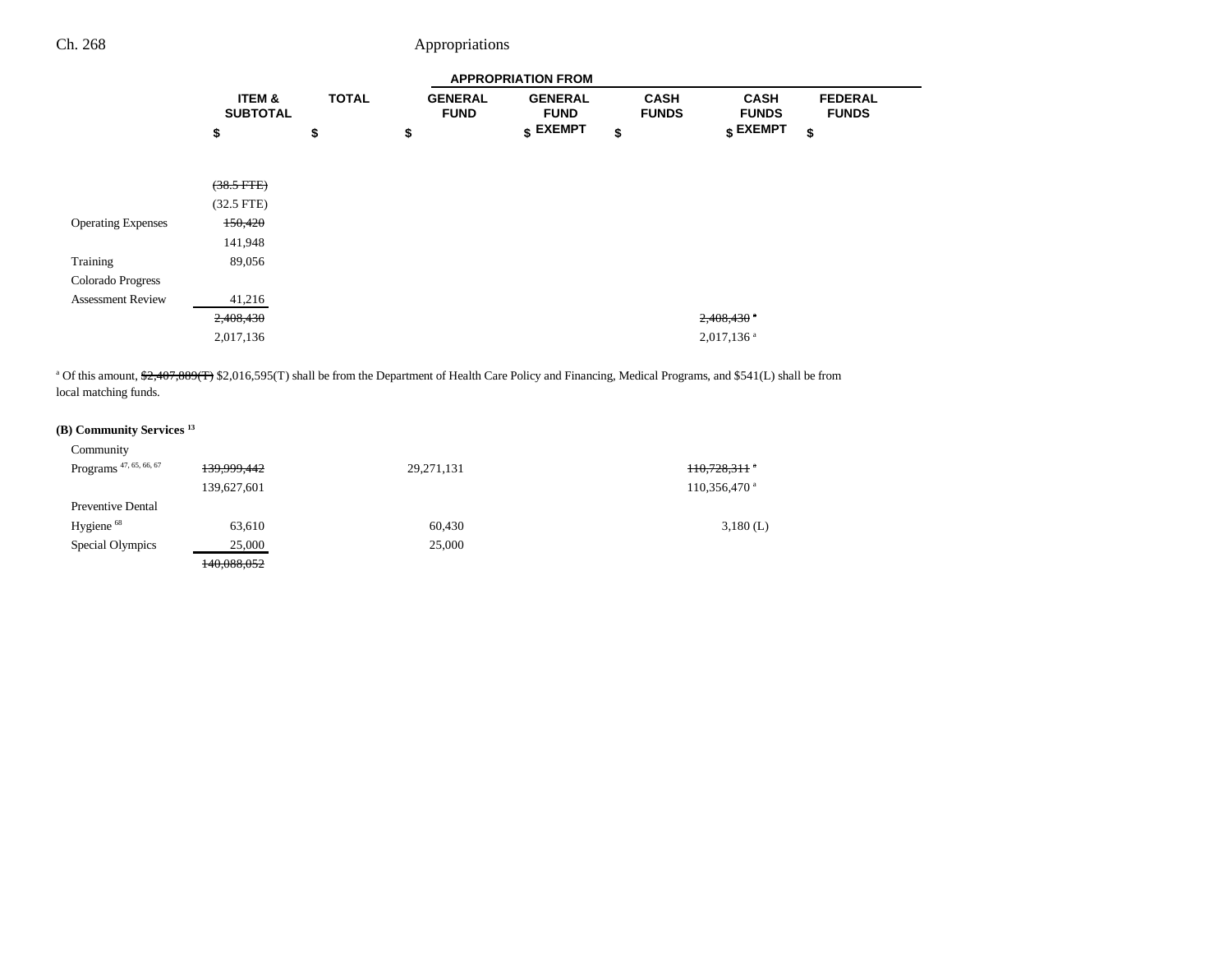#### 139,716,211

<sup>a</sup> Of this amount,  $\frac{4,083,808(1)}{2}$  \$4,079,289(L) local matching funds, \$409,855(T) shall be from the Division of Rehabilitation, <del>\$92,421,797(T)</del> \$92,082,463(T)

shall be from the

Department of Health Care Policy and Financing, and \$13,812,851 \$13,784,863 shall be from client cash revenues. The client cash is exempt as it is not spent by the state and

is shown for informational purposes.

#### **(C) Institutional Programs 69**

| <b>Personal Services</b><br><b>Operating Expenses</b> | 36, 111, 986<br>34,511,278<br>$(1,156.3$ FTE)<br>$(1,126.8$ FTE) |
|-------------------------------------------------------|------------------------------------------------------------------|
|                                                       |                                                                  |
|                                                       |                                                                  |
|                                                       |                                                                  |
|                                                       |                                                                  |
|                                                       | 2,277,096                                                        |
|                                                       | 1,915,859                                                        |
| Capital Outlay - Patient                              |                                                                  |
| Needs                                                 | 241,821                                                          |
| <b>Resident Incentive</b>                             |                                                                  |
| Allowance                                             | 48,176                                                           |
| <b>Leased Space</b>                                   | 222,721                                                          |
|                                                       | 114,308                                                          |
| <b>Purchase of Services</b>                           | 346,678                                                          |
|                                                       | 39,248,478                                                       |
|                                                       | 37,178,120                                                       |

a This amount shall be from client cash revenues.

**b** This amount shall be from the Department of Health Care Policy and Financing, Medical Programs.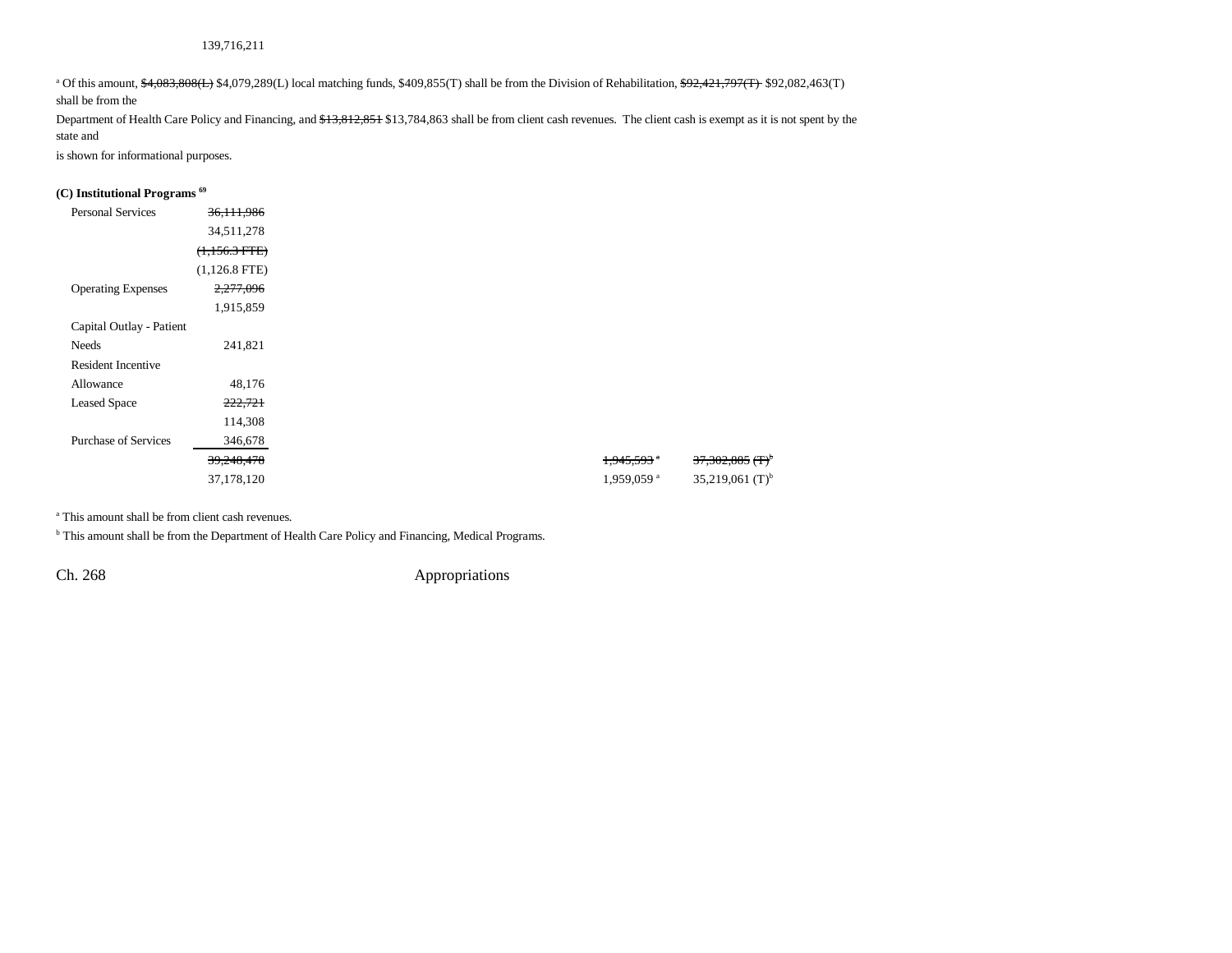|                   |              |                | <b>APPROPRIATION FROM</b> |              |                   |                |  |
|-------------------|--------------|----------------|---------------------------|--------------|-------------------|----------------|--|
| <b>ITEM &amp;</b> | <b>TOTAL</b> | <b>GENERAL</b> | <b>GENERAL</b>            | CASH         | CASH              | <b>FEDERAL</b> |  |
| <b>SUBTOTAL</b>   |              | <b>FUND</b>    | <b>FUND</b>               | <b>FUNDS</b> | <b>FUNDS</b>      | <b>FUNDS</b>   |  |
|                   |              |                | <b>c</b> EXEMPT           |              | $\epsilon$ EXEMPT |                |  |

181,744,960

178,911,467

# **(13) ALCOHOL AND DRUG ABUSE DIVISION 9, 56, 70**

#### **(A) Administration**

| (1) Program Administration      |                 |        |                      |                          |
|---------------------------------|-----------------|--------|----------------------|--------------------------|
| <b>Personal Services</b>        | 1,515,724       |        |                      |                          |
|                                 | 1,300,180       |        |                      |                          |
|                                 | $(29.6$ FTE $)$ |        |                      |                          |
|                                 | $(25.6$ FTE)    |        |                      |                          |
| <b>Operating Expenses</b>       | 261,651         |        |                      |                          |
|                                 | 254,189         |        |                      |                          |
| Data Collection                 | 45,075          |        |                      |                          |
|                                 | $(1.1$ FTE)     |        |                      |                          |
| Provider Training               | 74,860          |        |                      |                          |
| <b>Indirect Cost Assessment</b> | 523,570         |        |                      |                          |
|                                 | 230,101         |        |                      |                          |
|                                 | 2,420,880       | 43,936 | 777,132 <sup>a</sup> | 1,599,812                |
|                                 | 1,904,405       |        |                      | $1,083,337$ <sup>t</sup> |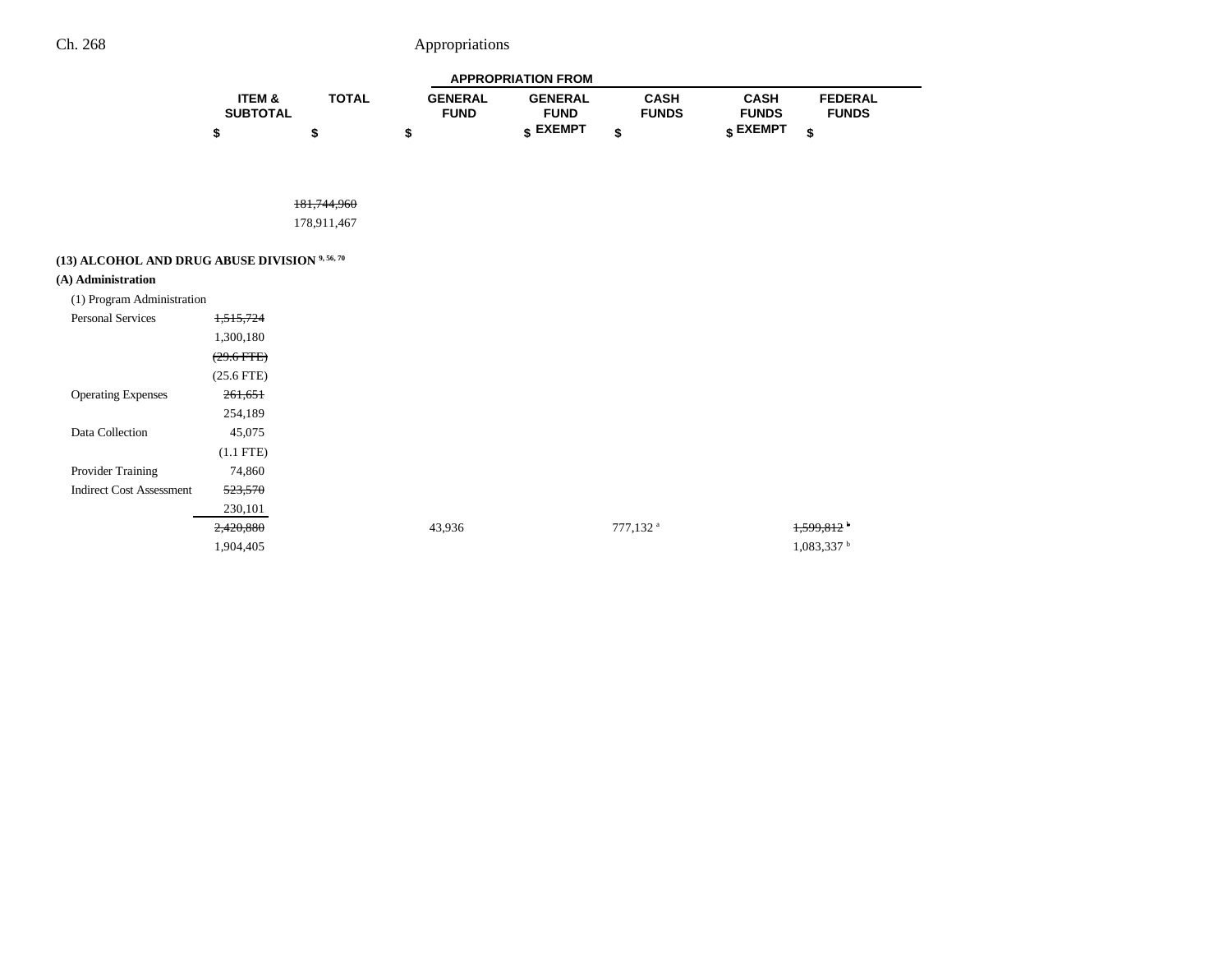a Of this amount, \$652,954 shall be from the Alcohol Driver Safety Fund, \$69,105 shall be from the Alcohol Counselor Certification Fund pursuant to Section 25-1-211,

C.R.S., \$1,171 shall be from the Drug Precursor Fund pursuant to Section 12-22-304(2.5)(a), C.R.S., \$32,071 shall be from the Law Enforcement Assistance Fund, \$18,715

shall be from the Drug Offender Surcharge Fund pursuant to Section 18-19-103(4), C.R.S., and \$3,116 shall be from the High Risk Pregnant Women Program. <sup>b</sup> Of this amount, \$1,137,260 \$620,785 shall be from the Substance Abuse Prevention and Treatment Block Grant.

| (2) Balance of Substance                |                                                                                                  |           |                        |
|-----------------------------------------|--------------------------------------------------------------------------------------------------|-----------|------------------------|
| Abuse Block Grant <sup>71</sup>         |                                                                                                  |           |                        |
| <b>Block Grant Programs</b>             | 3,988,331                                                                                        | 203,036   | 3,785,295              |
|                                         | <sup>a</sup> This amount shall be from the Substance Abuse Prevention and Treatment Block Grant. |           |                        |
| (B) Community Programs <sup>13</sup>    |                                                                                                  |           |                        |
| $(1)$ Treatment Contracts <sup>72</sup> |                                                                                                  |           |                        |
| Detox/Shelter                           | 5,737,153                                                                                        |           |                        |
| Case Management for Chronic             |                                                                                                  |           |                        |
| Detox Clients <sup>73</sup>             | 305,400                                                                                          |           |                        |
| Residential                             | 3,994,697                                                                                        |           |                        |
| Outpatient                              | 4,676,254                                                                                        |           |                        |
|                                         | 14,713,504                                                                                       | 5,958,090 | 8,755,414 <sup>a</sup> |
|                                         | <sup>a</sup> This amount shall be from the Substance Abuse Prevention and Treatment Block Grant. |           |                        |
| (2) Other Community Programs            |                                                                                                  |           |                        |

High Risk Pregnant Women Program  $190,000$   $(1)^a$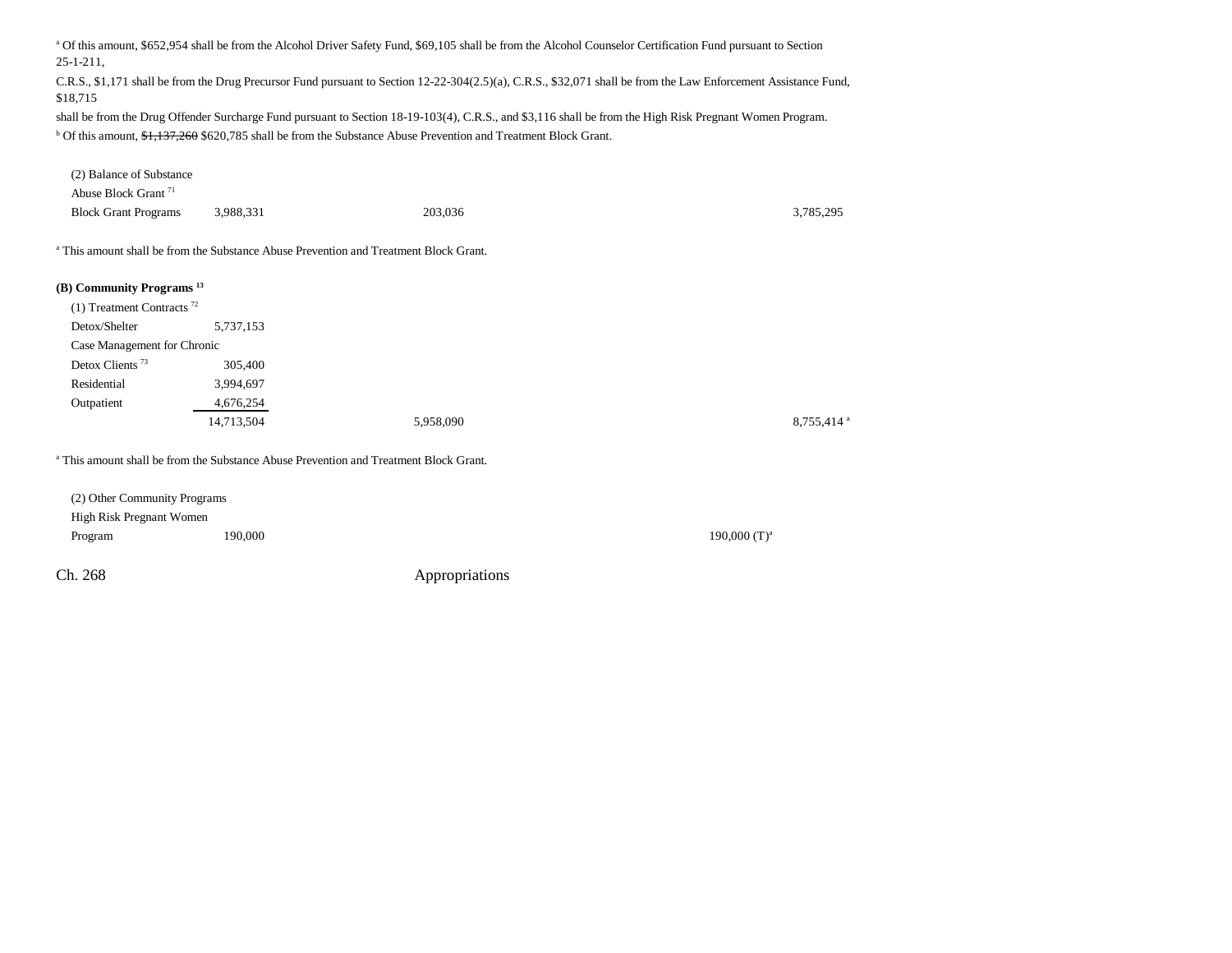|                              |                           | <b>APPROPRIATION FROM</b> |                               |                               |                             |                                  |                                |  |
|------------------------------|---------------------------|---------------------------|-------------------------------|-------------------------------|-----------------------------|----------------------------------|--------------------------------|--|
|                              | ITEM &<br><b>SUBTOTAL</b> | <b>TOTAL</b>              | <b>GENERAL</b><br><b>FUND</b> | <b>GENERAL</b><br><b>FUND</b> | <b>CASH</b><br><b>FUNDS</b> | <b>CASH</b><br><b>FUNDS</b>      | <b>FEDERAL</b><br><b>FUNDS</b> |  |
|                              | \$                        | \$                        | \$                            | $$$ EXEMPT                    | \$                          | $\boldsymbol{\mathsf{s}}$ EXEMPT | \$                             |  |
|                              |                           |                           |                               |                               |                             |                                  |                                |  |
| <b>Prevention Contracts</b>  | 964,301                   |                           | 96,194                        |                               |                             |                                  | 868,107h                       |  |
| Law Enforcement Assistance   |                           |                           |                               |                               |                             |                                  |                                |  |
| <b>Fund Contracts</b>        | 271,220                   |                           |                               |                               | $271,220$ $\circ$           |                                  |                                |  |
| Alcohol/Drug Driving         |                           |                           |                               |                               |                             |                                  |                                |  |
| <b>Safety Contracts</b>      | 3,209,228                 |                           |                               |                               | 3,209,228 $d$               |                                  |                                |  |
| Federal Grants <sup>74</sup> | 79,075                    |                           |                               |                               |                             |                                  | 79,075                         |  |
|                              |                           |                           |                               |                               |                             |                                  | $(0.6$ FTE)                    |  |
|                              | 4,713,824                 |                           |                               |                               |                             |                                  |                                |  |

<sup>a</sup> This amount shall be from the Department of Health Care Policy and Financing, Medical Programs.

<sup>b</sup> This amount shall be from the Substance Abuse Prevention and Treatment Block Grant.

c This amount shall be from the Law Enforcement Assistance Fund pursuant to Section 43-4-402, C.R.S.

d This amount shall be from the Alcohol Driver Safety Fund which receives client evaluation fees of \$149 per evaluation through December 31, 1994, and \$156 per evaluation effective January 1, 1995, pursuant to Section 42-4-1202(5), C.R.S.

> 25,836,539 25,320,064

**TOTALS PART VIII**

**(HUMAN SERVICES)**<sup>8</sup>  $$1,020,350,305$   $$339,340,533$   $$54,571,973$   $$326,011,841$ <sup>\*</sup>  $$300,425,958$ \$1,036,029,653 \$336,791,658 \$54,490,760 \$346,969,496 a \$297,777,739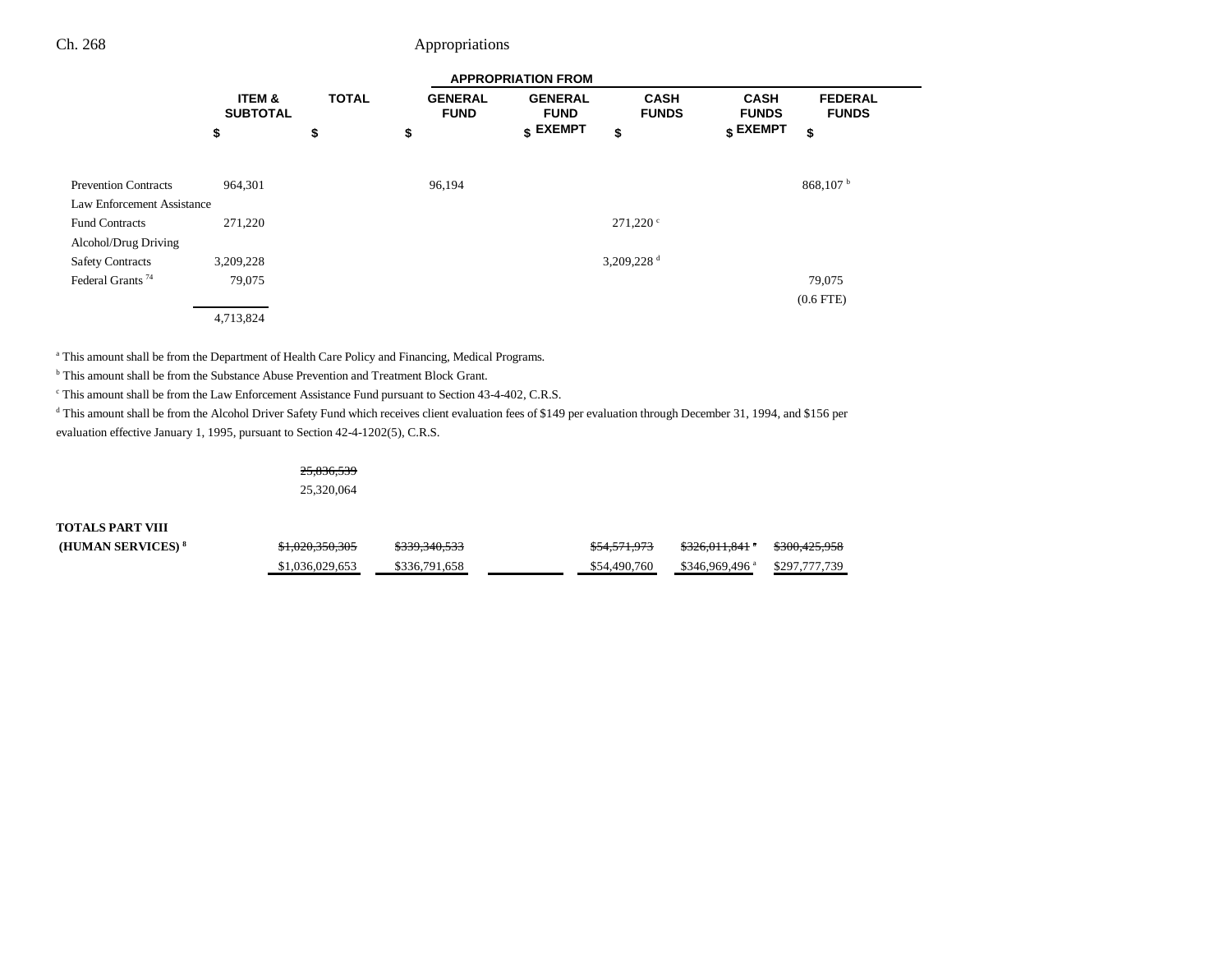**FOOTNOTES** -- The following statements are referenced to the numbered footnotes throughout section 2.

- 8(Governor lined through this provision. See L. 94, p. 3052.)
- 9 Department of Corrections, Administration and Consolidated Services; Department of Human Services, Alcohol and Drug Abuse Division; Judicial Department, Probation and Related Services; and Department of Public Safety, Division of Criminal Justice, Community Corrections Program Contract Administration -- The Departments referenced are requested to submit a single report on the effectiveness of the funds spent in each program area on alcohol and drug abuse treatment for criminal offenders and other citizens. Such report should include information about the number of clients served and of these served, an estimate of those who are repeat users throughout the systems. The departments are requested to develop common outcome measures so that valid comparisons between the agency programs can be assessed. The Departments are also requested to continue to explore the possibility of a common identifier so that the programs could provide information as to those persons using services from more than one program. This report should be submitted to the Joint Budget Committee no later than November 1, 1994.
- 13 (Governor lined through this provision. See L. 94, p. 3053.)
- 39 Department of Human Services, Executive Director's Office -- The Department of Human Services shall be authorized, as set forth below, to transfer appropriations from personal services and operating to any other like line item (e.g., from personal services) to personal services, except that such transfer authority shall not apply to direct care staff. Such transfer authority shall include personal services and operating expenses associated with line items identified as Program Costs. Prior to such transfers, the Department shall submit to the Joint Budget Committee a plan delineating the purpose and objective of such transfers along with the dollar amount, fund source and FTE proposed for transfer. Such transfers shall be limited to administrative and operations employees and shall be limited to transfers into the Executive Director's Office - personal services and operating expenses. Such plan shall not be implemented without the express approval of the Joint Budget Committee. The provisions of the "M" headnote shall not apply to line items affected by this authorization.
- 40 Department of Human Services, Executive Director's Office -- The General Assembly expects the State Board of Human Services to take appropriate actions pursuant to Section 26-1-121 (1) (c), C.R.S., as soon as the Executive Director determines that any appropriation for payment of the costs described in paragraph (a) of said subsection (1) is inadequate. The Department and the State Board should not expect to rely on supplemental appropriations in determining what action is to be taken.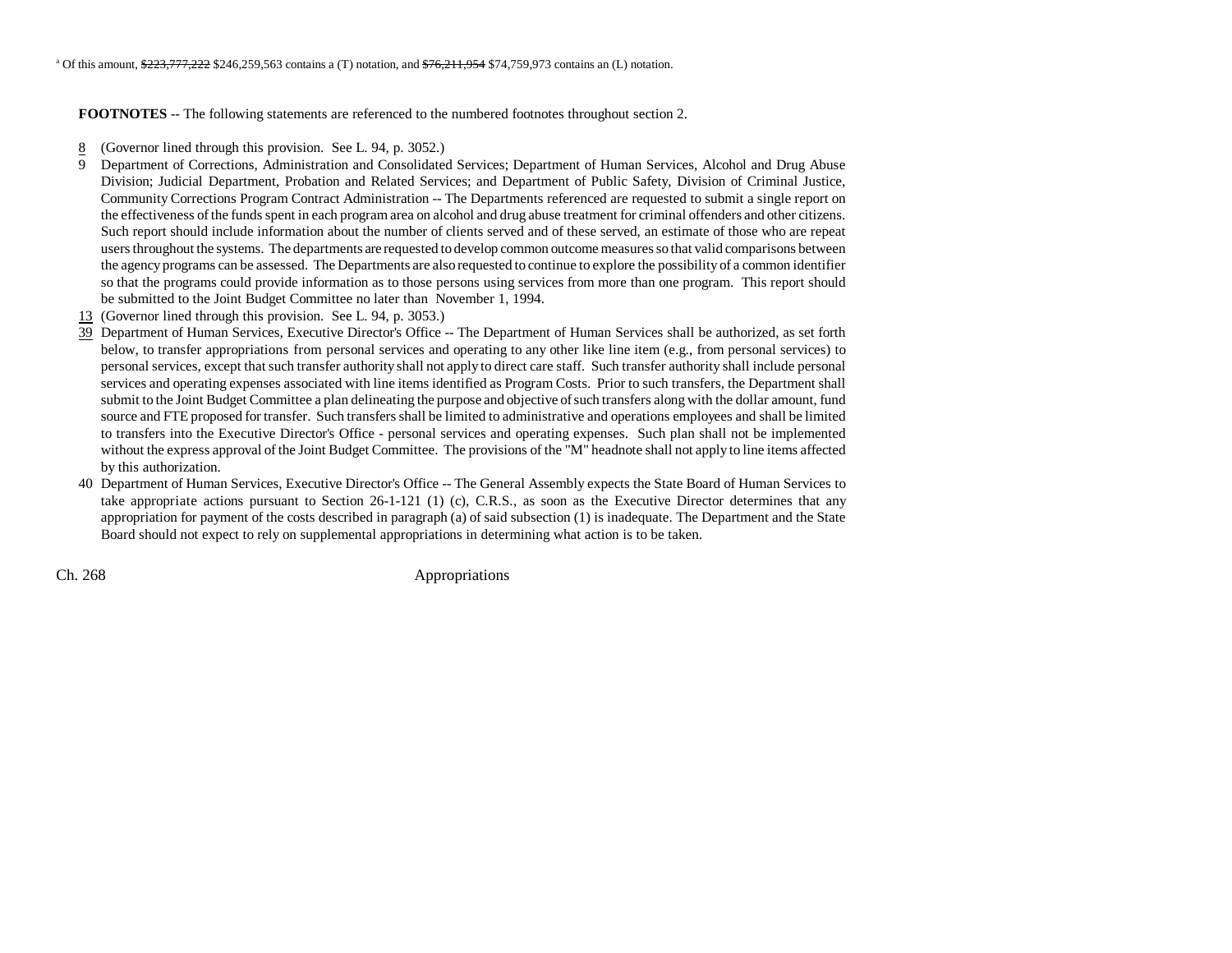|                 |              |                | <b>APPROPRIATION FROM</b> |              |                 |                |  |
|-----------------|--------------|----------------|---------------------------|--------------|-----------------|----------------|--|
| ITEM &          | <b>TOTAL</b> | <b>GENERAL</b> | <b>GENERAL</b>            | <b>CASH</b>  | <b>CASH</b>     | <b>FEDERAL</b> |  |
| <b>SUBTOTAL</b> |              | <b>FUND</b>    | <b>FUND</b>               | <b>FUNDS</b> | <b>FUNDS</b>    | <b>FUNDS</b>   |  |
|                 |              |                | <b>« EXEMPT</b>           |              | <b>« EXEMPT</b> |                |  |

- 40a Department of Human Services, Executive Director's Office, Family Development Centers; and Department of Local Affairs, Executive Director's Office, Youth Crime Prevention and Positive Intervention Programs, Family Development Center Grants -- It is the intent of the General Assembly, that in providing funding for family development centers, the Department of Human Services follow the criteria defined in Section 26-18-105, C.R.S., emphasizing funding to low income neighborhoods, or neighborhoods with a high level of unemployment or a high rate of crime.
- 41 Department of Human Services, Executive Director's Office, Utilities -- Up to \$100,000 of the Department's utility appropriation may be used to develop and implement a program designed to decrease energy consumption. A portion of these funds may be used to hire an energy program manager.
- 42 Department of Human Services, County Administration -- It is the intent of the General Assembly that the Department of Human Services may access additional dollars above those federal funds currently allocated to the extent that counties are able to provide the state and county match for implementation of the self-sufficiency program. This amount shall be limited to demonstrated progra m need as determined by the state Department of Human Services.
- 43 Department of Human Services, County Administration; and Child Welfare -- It is the intent of the General Assembly that the Department use the funding and staffing authorizations in these appropriations to address the areas of concern it has identified in child welfare programs. In addition, the General Assembly anticipates that the Department will continue its efforts in resolving the concerns it has raised and will submit requests for additional funding if necessary. The appropriations do not authorize nor do they obligate future Legislature's funding decisions.
- 44 Department of Human Services, County Administration, Family Issues Cash Fund; Child Welfare, Family Issues Cash Fund; Division of Youth Services, Institutional Programs, Family Issues Cash Fund; and Division of Mental Health, Mental Health Institutes, Family Issues Cash Fund -- It is the intent of the General Assembly that any General Fund savings realized in the Department of Human Services and deposited in the Family Issues Cash Fund as a result of federal financial participation in the Title IV-A Emergency Assistance Program which remain unspent at year-end shall not revert to the General Fund but remain available for appropriation to the Department pursuant to Section 26-5.3-106 (1.5), C.R.S.
- 44a (Governor lined through this provision. See L. 94, p. 3055.)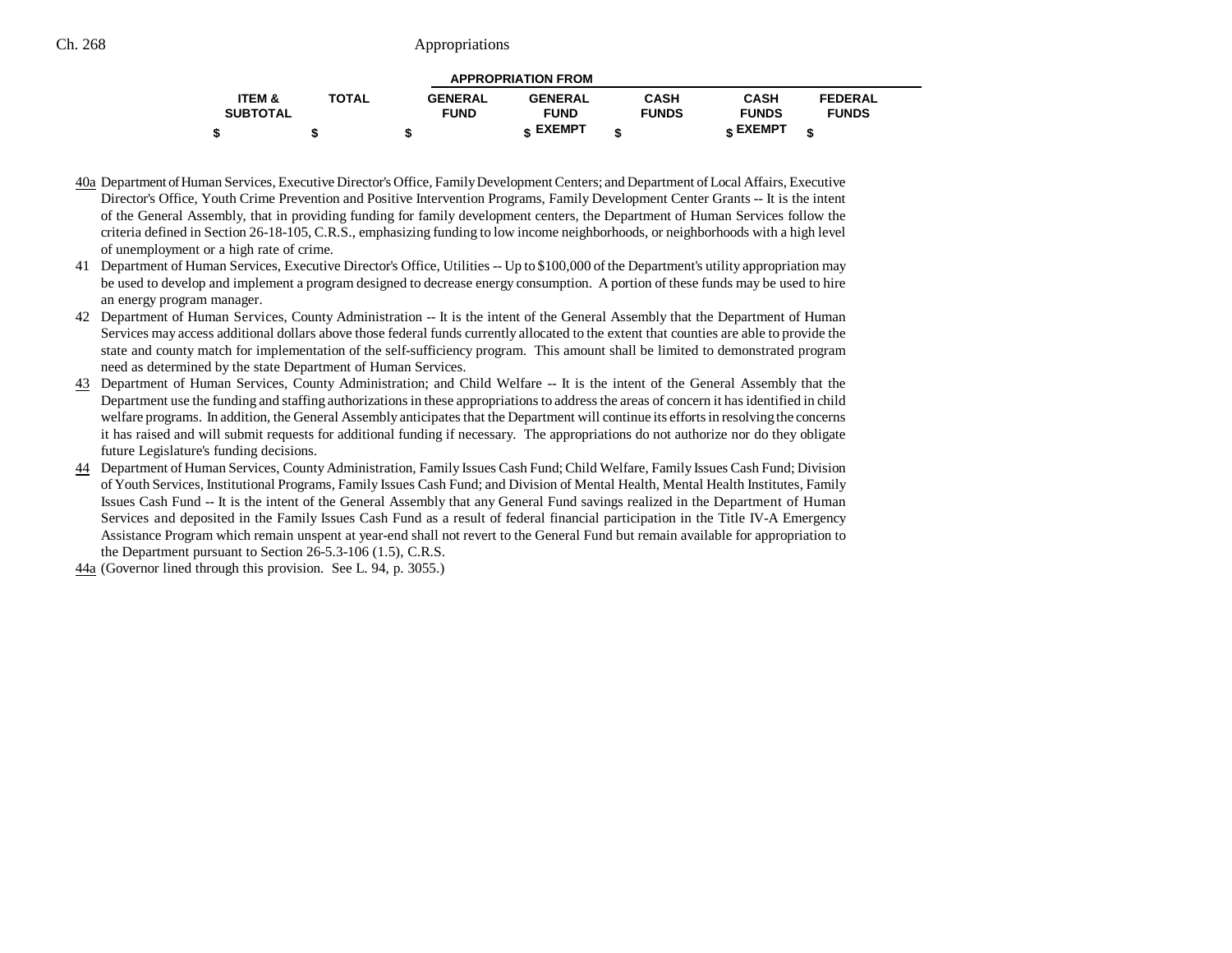- 45 Department of Human Services, Assistance Payments, Grant Payments, State-Only Program -- The Department of Human Services may reallocate recoveries of payments to Aid to the Needy Disabled recipients received pursuant to the Interim Assistance Reimbursement Agreement with the Social Security Administration for the start-up costs of a pilot program to expedite eligibility determination for Social Security Income for State-Only Aid to the Needy Disabled clients, including advocacy programs to assist clients with the application and case development process. Prior to implementation of this pilot program, the Department will submit to the Joint Budget Committee, for approval, a plan for this pilot program which will include estimated costs and savings.
- 46 Department of Human Services, Child Welfare -- It is the intent of the General Assembly to encourage counties to serve children in the most appropriate and least restrictive manner. For this purpose, the Department may transfer funds among all line items in this long bill group total for child welfare.
- 47 Department of Human Services, Division of Rehabilitation, Rehabilitation Programs; and Division for Developmental Disabilities, Community Services, Community Programs -- The Department is requested to submit a report to the Joint Budget Committee by November 1, 1994, on the opportunities for using existing appropriations within the developmental disabilities system, as well as gifts and grants, toward rehabilitation training in the Division of Rehabilitation. Such report should include information on the applicability of services for persons with developmental disabilities, analysis of the eligible population, and recommendations on service levels following rehabilitation efforts.
- 48 Department of Human Services, Division of Rehabilitation, Rehabilitation Programs, Program Costs -- It is the intent of the General Assembly that \$125,000 of the state match required for case services in Rehabilitation Programs shall be raised from private donations.
- 49 Department of Human Services, Division of Youth Services, Administration -- The Division should continue its efforts to provide outcome data on the effectiveness of its programs. The Division is requested to provide to the Joint Budget Committee, by January 1, 1995, an evaluation of Division placements, community placements, and nonresidential placements, which shall include but not be limited to the number of juveniles served, length of stay, and recidivism data per placement.
- 50 (Governor lined through this provision. See L. 94, p. 3056.)
- 50a DEPARTMENT OF HUMAN SERVICES, DIVISION OF YOUTH SERVICES, INSTITUTIONAL PROGRAMS -- IT IS THE INTENT OF THE GENERAL ASSEMBLY THAT OF THE 38.0 FTE (ANNUALIZED) POSITIONS ADDED BY THE FY 1994-95 SUPPLEMENTAL APPROPRIATION TO ADDRESS OVERCROWDED CONDITIONS IN STATE-OPERATED FACILITIES, 29.0 FTE (ANNUALIZED) SHALL BE TRANSFERRED TO DIVISION'S TOTAL FTE STAFFING NEEDS FOR THE ADDITIONAL DETENTION FACILITIES AUTHORIZED IN HOUSE BILL 94-1340 AS THESE FACILITIES BECOME OPERATIONAL.
- 50b DEPARTMENT OF HUMAN SERVICES, DIVISION OF YOUTH SERVICES, INSTITUTIONAL PROGRAMS -- IT IS THE INTENT OF THE GENERAL ASSEMBLY THAT SHOULD TITLE IV-A EMERGENCY ASSISTANCE EARNINGS BE CAPPED AT A LOWER LEVEL THAN THE CURRENT REIMBURSEMENT LEVEL, ALL PROGRAMS AND SERVICES FUNDED FROM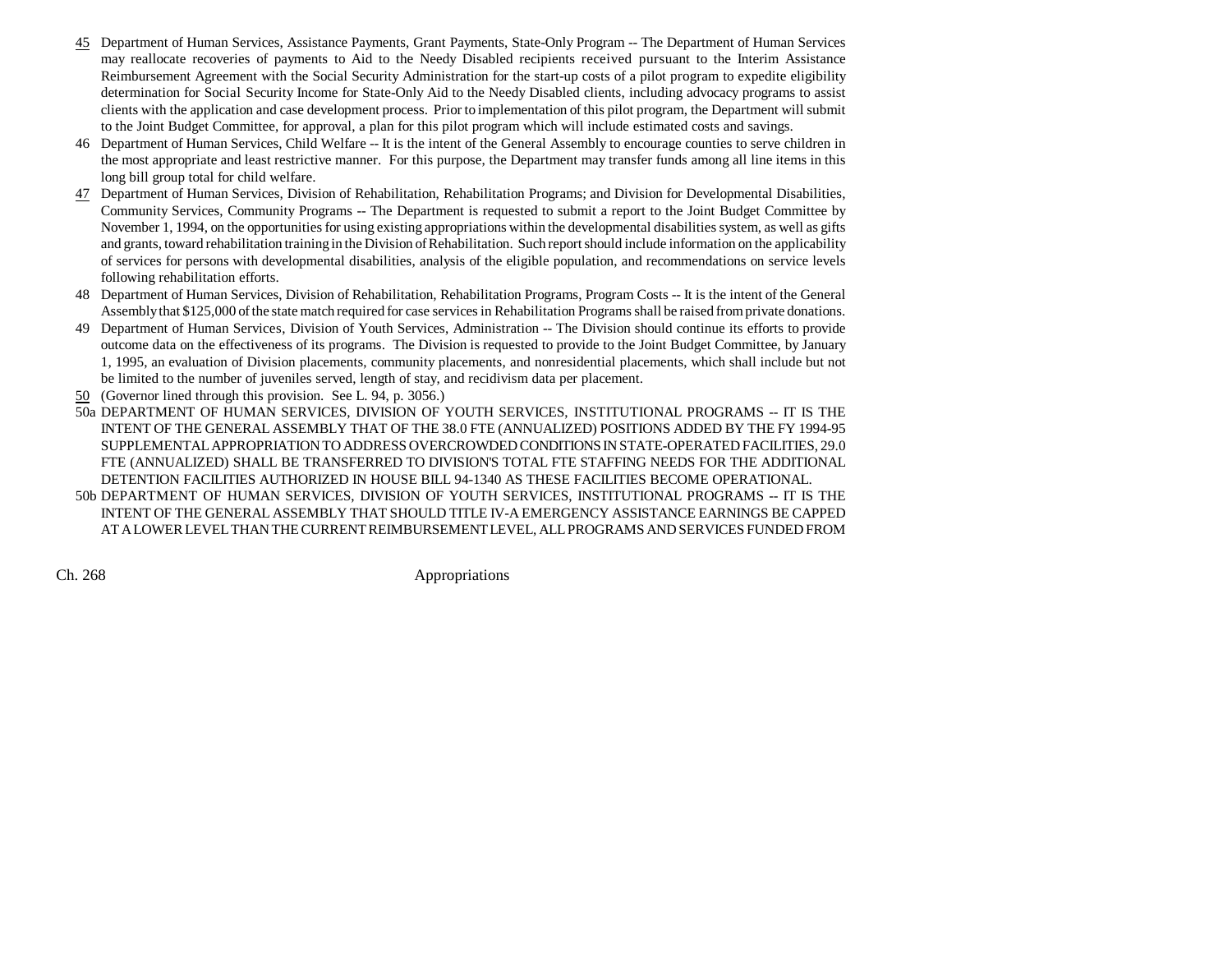|                   |              |                | <b>APPROPRIATION FROM</b> |              |              |                |  |
|-------------------|--------------|----------------|---------------------------|--------------|--------------|----------------|--|
| <b>ITEM &amp;</b> | <b>TOTAL</b> | <b>GENERAL</b> | <b>GENERAL</b>            | <b>CASH</b>  | <b>CASH</b>  | <b>FEDERAL</b> |  |
| <b>SUBTOTAL</b>   |              | <b>FUND</b>    | <b>FUND</b>               | <b>FUNDS</b> | <b>FUNDS</b> | <b>FUNDS</b>   |  |
|                   |              |                | <b>« EXEMPT</b>           |              | EXEMPT ۽     |                |  |

ANY GENERAL FUND SAVINGS TRANSFERRED TO THE FAMILY ISSUES CASH FUND SHALL BE REDUCED ORELIMINATED PRIOR TO ANY REDUCTION IN GENERAL FUND PROGRAMS OR SERVICES.

- 50c DEPARTMENT OF HUMAN SERVICES, DIVISION OF YOUTH SERVICES, INSTITUTIONAL PROGRAMS -- THE DIVISION IS AUTHORIZED TO HIRE 25.0 FTE-EQUIVALENT TEMPORARY EMPLOYEES FOR THE SPECIFIC PURPOSE OF ADDRESSING OVERCROWDED CONDITIONS AT STATE-OPERATED DETENTION CENTERS. IN AN EFFORT TOMONITOR THE NEED FOR ADDITIONAL STAFF, THE DIVISION IS REQUESTED TO SUBMIT QUARTERLY STAFFING REPORTS TO THE JOINT BUDGET COMMITTEE.
- 51 Department of Human Services, Division of Youth Services, Community Programs, Purchase of Contract Placements -- The Division of Youth Services is requested to report to the Joint Budget Committee by January 1, 1995, the average annual cost of medical care for Medicaid eligible youths and the number of Medicaid eligible youths in Division community placements.
- 52 Department of Human Services, Division of Youth Services, Community Programs, Purchase of Contract Placements -- It is the intent of the General Assembly that the Division transfer to the Department of Health Care Policy and Financing, within existing appropriations, any additional General Fund match required for the provision of mental health services by the Jefferson Hills Facility to Medicaid eligible youths committed to the Department of Human Services. Such transfers of General Fund are to be performed in accordance with Section 19-2-1602.5, C.R.S. It is the intent of the General Assembly that transfers made by the Division be based upon an overall daily reimbursement rate not to exceed \$146.11, which shall include any additional federal financial participation earned.
- 53 Department of Human Services, Division of Youth Services, Community Programs, Purchase of Contract Placements -- This appropriation does not obligate the state to help pay for renovation or construction costs at any facility that is involved in a contract with the state for secure juvenile placements. Any such contract should require the contractor to indemnify and hold harmless the state against any and all claims, damages, liability, and court awards, including costs, expenses, and attorney fees incurred as a result of any act or omission by the contractor. Any such contract should also require the contractor to provide the Division with information already available from independent audit reports detailing those costs which account for the cost per day per juvenile.
- 54 Department of Human Services, Division of Youth Services, Community Programs, S.B. 91-94 Programs -- The Department is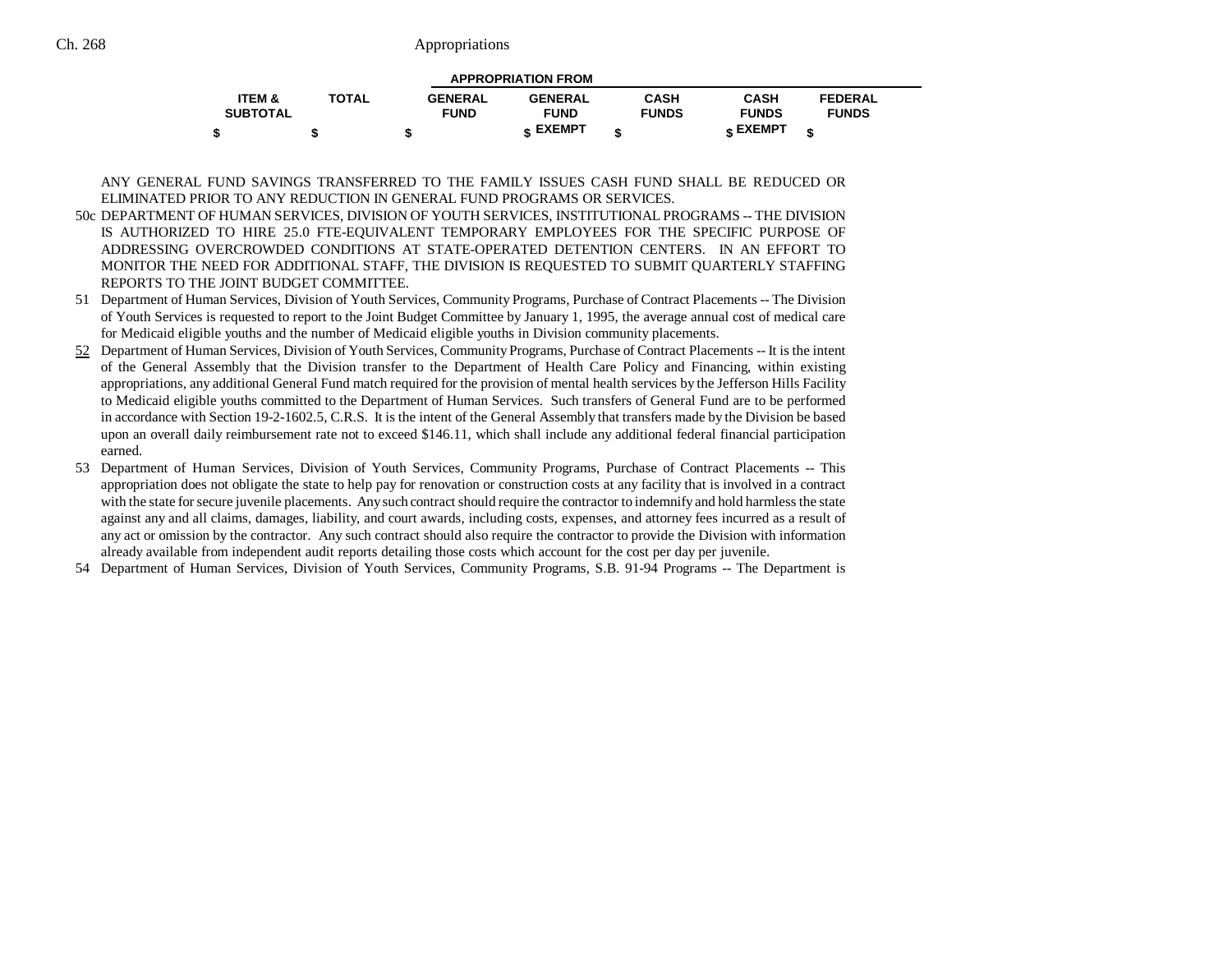requested to submit a report to the Joint Budget Committee no later than November 1, 1994, detailing Senate Bill 91-94 Programs' impact upon the committed and detention populations in the Division of Youth Services facilities, including length of stay and recidivism data.

- 55 Department of Human Services, Division of Mental Health -- It is the intent of the General Assembly that the Division of Mental Health work to ensure that additional resources are allocated to serve the Native American population.
- 56 Department of Human Services, Division of Mental Health; and Alcohol and Drug Abuse Division -- It is the intent of the General Assembly that the Divisions of Mental Health and Alcohol and Drug Abuse continue their efforts to implement common policies regarding the treatment of persons with substance abuse and mental health problems. To achieve administrative simplicity and improve delivery of services, the Divisions are requested to implement the following: a common assessment toil, a common unique client identifier, common treatment progress forms, common systems for cross-training substance abuse and mental health professionals, and common outcome criteria for dual diagnosed clients. The Divisions are requested to report to the Joint Budget Committee no later than November 1, 1994, their progress in implementing common treatment policies.
- 57(Governor lined through this provision. See L. 94, p. 3057.)
- 58 Department of Human Services, Division of Mental Health, Community Programs -- The Division is requested to submit a report by November 1 of each year detailing yearly comparisons for each type of service, client mix, units of service, number of clients served, unit cost, and total cost for each community mental health center and clinic, with a commentary about the results.
- 59 Department of Human Services, Division of Mental Health, Community Programs -- The Department is requested to report to the Joint Budget Committee by November 1, 1994, its calculations regarding the FY 1994-95 required maintenance of effort for the Community Mental Health Services Block Grant, and the Department's plan to correct any deficiency in the maintenance of effort.
- 60 Department of Human Services, Division of Mental Health, Mental Health Institutes -- The Department is requested to provide the Joint Budget Committee with a brief report by October 1, 1994, to explain any agreement with the Department of Corrections regarding the provision of health care services to Corrections inmates by the Division of Mental Health.
- 61 (Governor lined through this provision. See L. 94, p. 3058.)
- $62$  Department of Human Services, Division for Developmental Disabilities -- The Department is requested to submit its budget decision items by individual program components. The Department should also not combine budget decision items with financing changes for the purpose of indicating source of financing or similarity of purpose.
- 63 Department of Human Services, Division for Developmental Disabilities, Administration -- The Department is requested to report on outcomes which arise as a result of the Division for Developmental Disabilities' expenditures. A report on these outcomes, and recommendations for program improvement should be submitted to the Joint Budget Committee by November 1, 1994.
- 64 Department of Human Services, Division for Developmental Disabilities, Administration -- It is the intent of the General Assembly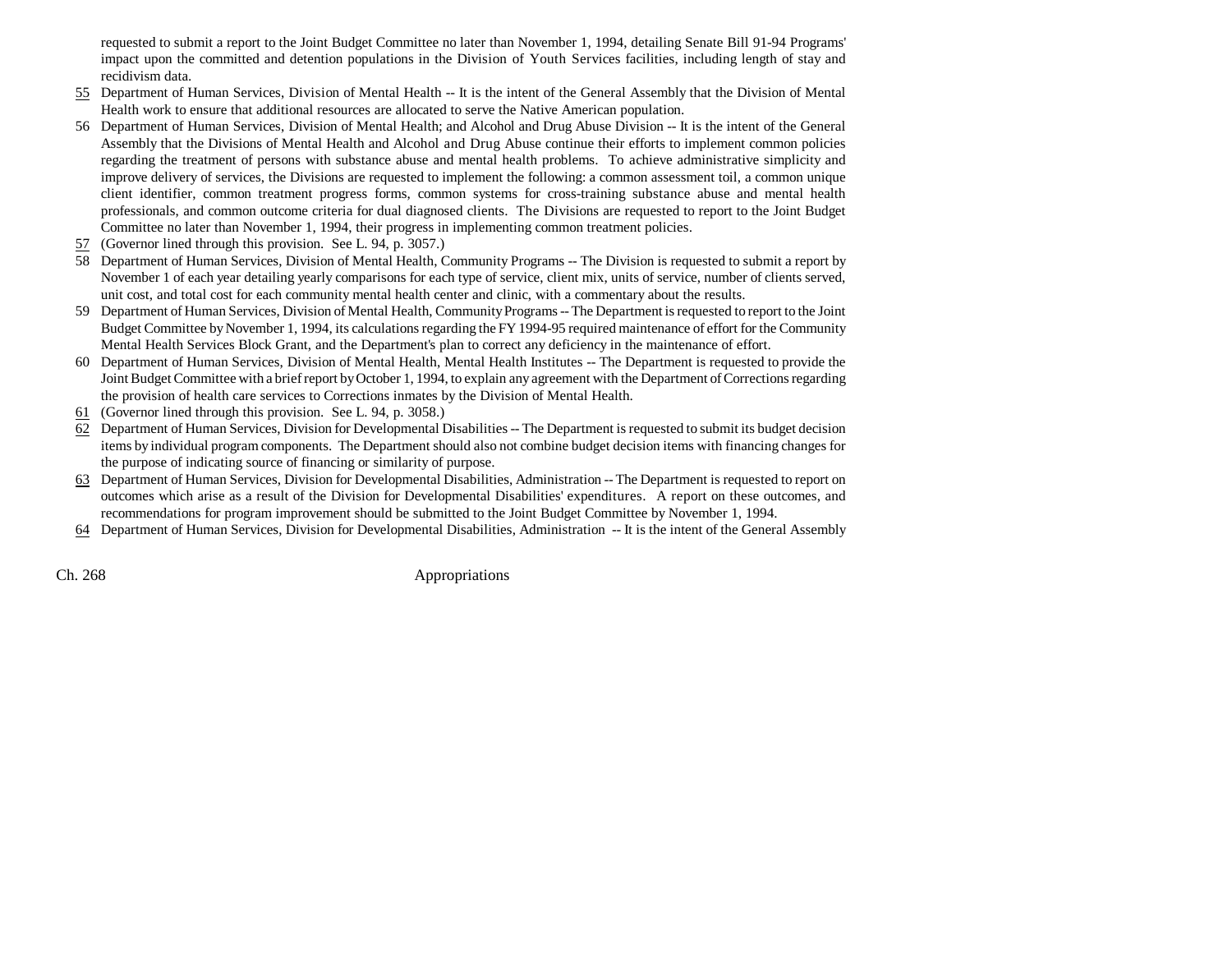|                   |              |                | <b>APPROPRIATION FROM</b> |              |              |                |  |
|-------------------|--------------|----------------|---------------------------|--------------|--------------|----------------|--|
| <b>ITEM &amp;</b> | <b>TOTAL</b> | <b>GENERAL</b> | <b>GENERAL</b>            | <b>CASH</b>  | <b>CASH</b>  | <b>FEDERAL</b> |  |
| <b>SUBTOTAL</b>   |              | <b>FUND</b>    | <b>FUND</b>               | <b>FUNDS</b> | <b>FUNDS</b> | <b>FUNDS</b>   |  |
|                   |              | -12            | <b>« EXEMPT</b>           |              | EXEMPT -     |                |  |

that family support dollars be used for family support as provided for in Section 27-10.5-404, C.R.S. The Department is requested to provide to the Joint Budget Committee, by October 15, 1994, a report enlisting the feedback and recommendations of the Family Support Councils on the use of the dollars.

- 65 Department of Human Services, Division for Developmental Disabilities, Community Services, Community Programs -- The General Assembly requests that the Department report to the Joint Budget Committee by January 1, 1994, on the changes in program outcomes in the Community Integrated Employment resulting from the 26% rate increase for state Community Integrated Employment (CIE).
- 66 Department of Human Services, Division for Developmental Disabilities, Community Services, Community Programs -- It is the intent of the General Assembly that, of this appropriation, \$1.4 million is for the purpose of downsizing the Wheat Ridge Regional Center campus. The Department is requested to submit a report on its progress in accomplishing this purpose to the Joint Budget Committee by November 1, 1994.
- 67 Department of Human Services, Division for Developmental Disabilities, Community Services, Community Programs -- The Department is requested to submit a report to the Joint Budget Committee by November 1, 1994, evaluating the applicability of a capitated system. The Department is encouraged to include in this report responses from Community Centered Boards (CCBs), providers, advocates, consumers, and the Division for Developmental Disabilities. The report should include, but not be limited to: a working definition of capitation, advantages and goals of a capitated system, ability to maintain service levels, analysis of other states or similar systems if applicable, analysis of full community capacity, the fiscal impact of a capitated system, and mechanisms for ensuring accountability.
- 68 Department of Human Services, Division for Developmental Disabilities, Community Services, Preventive Dental Hygiene -- This appropriation shall be used to assist the Colorado Foundation of Dentistry in providing special dental services for persons with developmental disabilities.
- 69 Department of Human Services, Division for Developmental Disabilities, Institutional Programs -- It is the intent of the General Assembly that a portion of this appropriation be used for the purposes of downsizing the Wheat Ridge Regional Center campus by June 30, 1995. The Department of Human Services is requested to submit a report on its progress in this initiative by November 1, 1994.
- 70 Department of Human Services, Alcohol and Drug Abuse Division -- The Department is requested to submit annually a report to the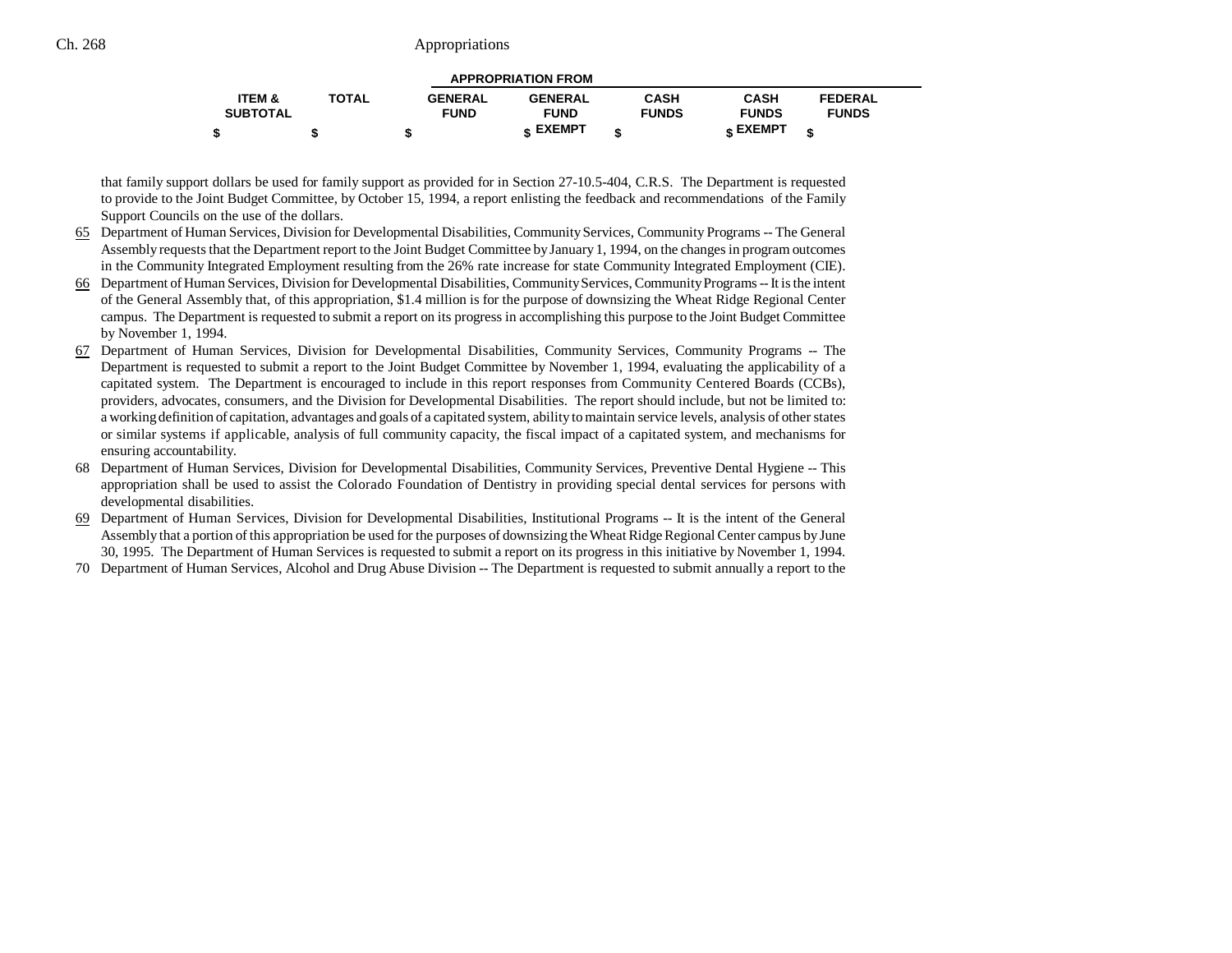Joint Budget Committee prior to January 1, detailing the total current and anticipated awards to the Division from the Substance Abuse Prevention and Treatment Block Grant. Such report should include the Division's proposal on how block grant funds are and will be allocated. It should also include a detailed analysis of the block grant's maintenance of effort requirements for the current and the upcoming fiscal years, and how the state will meet these requirements.

- 71 Department of Human Services, Alcohol and Drug Abuse Division, Administration, Balance of Substance Abuse Block Grant -- This appropriation represents the balance of the Substance Abuse Prevention and Treatment Block Grant not appropriated elsewhere in this act. It shall be used by the Division to implement programs in accordance with the requirements of the authorizing federal legislation. The Division is requested to account for the services and activities supported by this appropriation and outline plans for its use in the request year as part of the annual report to the Joint Budget Committee requested by Footnote 23.
- 72 Department of Human Services, Alcohol and Drug Abuse Division, Community Programs, Treatment Contracts -- The Joint Budget Committee expects to continue to receive, in the Division's budget document, a breakout of Alcohol and Drug Treatment services inclusive of client days, average reimbursement rates per day or hour, average total costs per day or hour, and funding splits by each modality of treatment.
- 73 Department of Human Services, Alcohol and Drug Abuse Division, Community Programs, Treatment Contracts, Case Management for Chronic Detox Clients -- The Division is requested to report on the effectiveness of the Intensive Case Management for Chronic Detox Clients program to the Joint Budget Committee by November 15, 1994.
- 74 Department of Human Services, Alcohol and Drug Abuse Division, Community Programs, Other Community Programs, Federal Grants -- The Department is requested to include in its FY 1995-96 budget request narrative a chart of federal grants for the division. This chart should show the following information for each federal grant:

Grant name, federal funding agency, and brief description of program funded by the grant Amount expended and FTE used in FY 1993-94 Amount estimated and FTE assigned in FY 1994-95 Amount anticipated and FTE planned for use in FY 1995-96

**SECTION 2.** Section 47 (2) of chapter 294, Session Laws of Colorado 1994, is amended to read:

SECTION 47. **Appropriation.** (2) In addition to any other appropriation, there is hereby appropriated, to the department of human services, for the fiscal year beginning July 1, 1994, the sum of eighty-eight thousand eight hundred seven dollars (\$88,807) and 4.0 FTE, or so much thereof as may be necessary, for the implementation of this act. Of this sum, twenty-six thousand six hundred forty-two dollars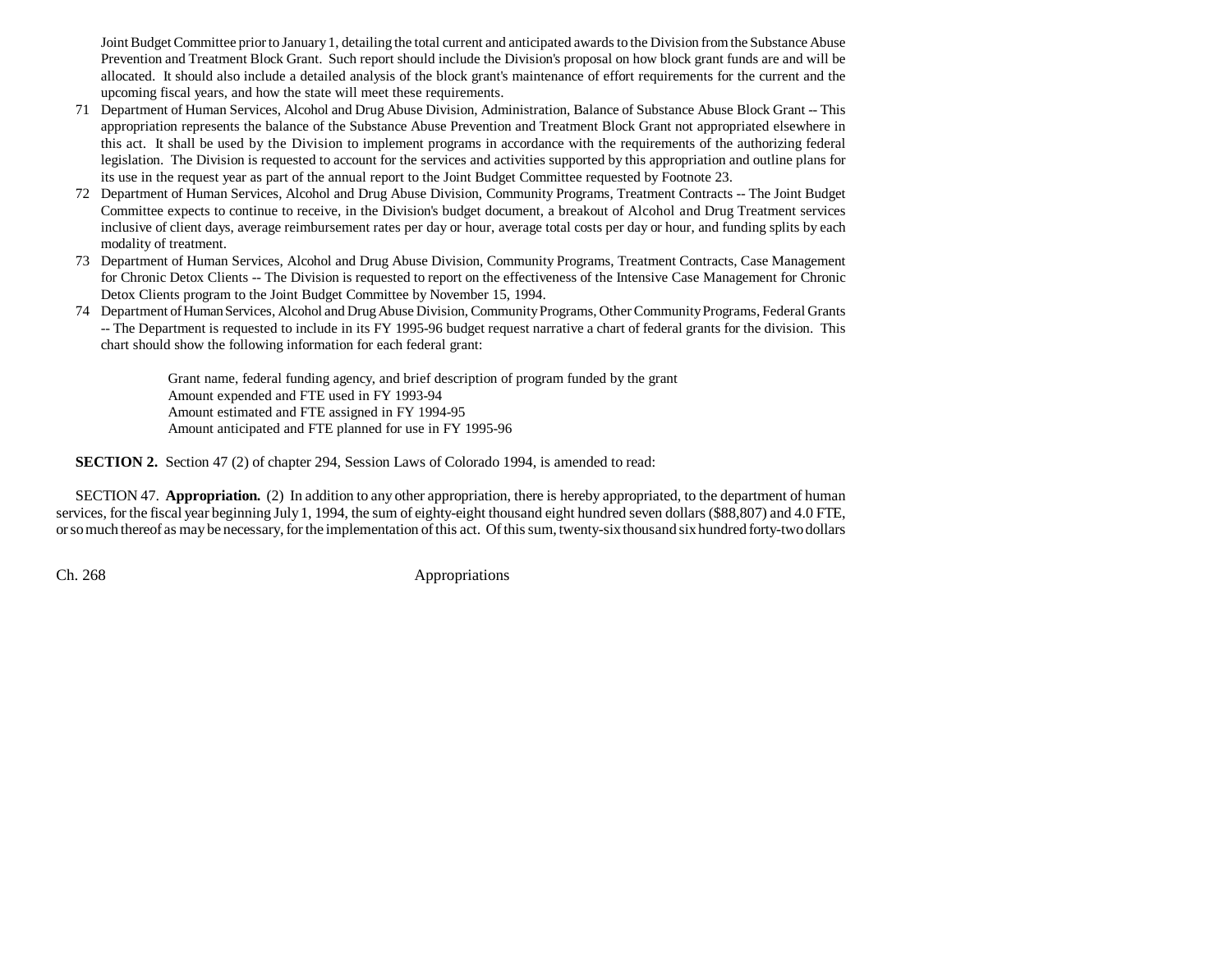|                   |              |                | <b>APPROPRIATION FROM</b> |              |                 |                |  |
|-------------------|--------------|----------------|---------------------------|--------------|-----------------|----------------|--|
| <b>ITEM &amp;</b> | <b>TOTAL</b> | <b>GENERAL</b> | <b>GENERAL</b>            | <b>CASH</b>  | <b>CASH</b>     | <b>FEDERAL</b> |  |
| <b>SUBTOTAL</b>   |              | <b>FUND</b>    | <b>FUND</b>               | <b>FUNDS</b> | <b>FUNDS</b>    | <b>FUNDS</b>   |  |
|                   |              | -12            | ← EXEMPT                  | ¢            | <b>« EXEMPT</b> |                |  |

(\$26,642) shall be from the general fund, seventeen thousand seven hundred sixty-one dollars (\$17,761) shall be from cash funds EXEMPT, and forty-four thousand four hundred four dollars (\$44,404) shall be from federal funds. This general fund appropriation amount is exempt from the statutory limit on state general fund appropriations pursuant to section 24-75-201.1 (1) (a) (III) (A), Colorado Revised Statutes.

**SECTION 3.** Section 14 (1) of chapter 271, Session Laws of Colorado 1994, is amended to read:

SECTION 14. **Appropriations - appropriations in long bill to be adjusted.** (1) In addition to any other appropriation, there is hereby appropriated, to the department of human services, for the fiscal year beginning July 1, 1994, the sum of sixteen thousand five hundred ninety dollars (\$16,590) and 0.6 FTE, or so much thereof as may be necessary, for the implementation of this act. Of said sum, four thousand nine hundred seventy-seven dollars (\$4,977) shall be from the general fund, three thousand three hundred eighteen dollars (\$3,318) shall be from cash funds EXEMPT, and eight thousand two hundred ninety-five dollars (\$8,295) shall be from federal funds.

**SECTION 4.** Section 8 of chapter 330, Session Laws of Colorado 1994, is amended to read:

SECTION 8. **Appropriation in long bill to be adjusted.** For the implementation of this act, appropriations made in the annual general appropriation act to the department of social services for the fiscal year beginning July 1, 1994, shall be adjusted as follows: The appropriation is reduced by four thousand five hundred ninety-five dollars (\$4,595), of which sum two thousand seven hundred ninety-five dollars (\$2,795) is from the general fund, NINE HUNDRED FORTY-NINE DOLLARS (\$949) IS FROM THE GENERAL FUND, ONE THOUSAND EIGHT HUNDRED FORTY-SIX DOLLARS (\$1,846) IS FROM CASH FUNDS, five hundred fifty dollars (\$550) is from county cash funds, and one thousand two hundred fifty dollars (\$1,250) is from federal funds.

**SECTION 5. Safety clause.** The general assembly hereby finds, determines, and declares that this act is necessary for the immediate